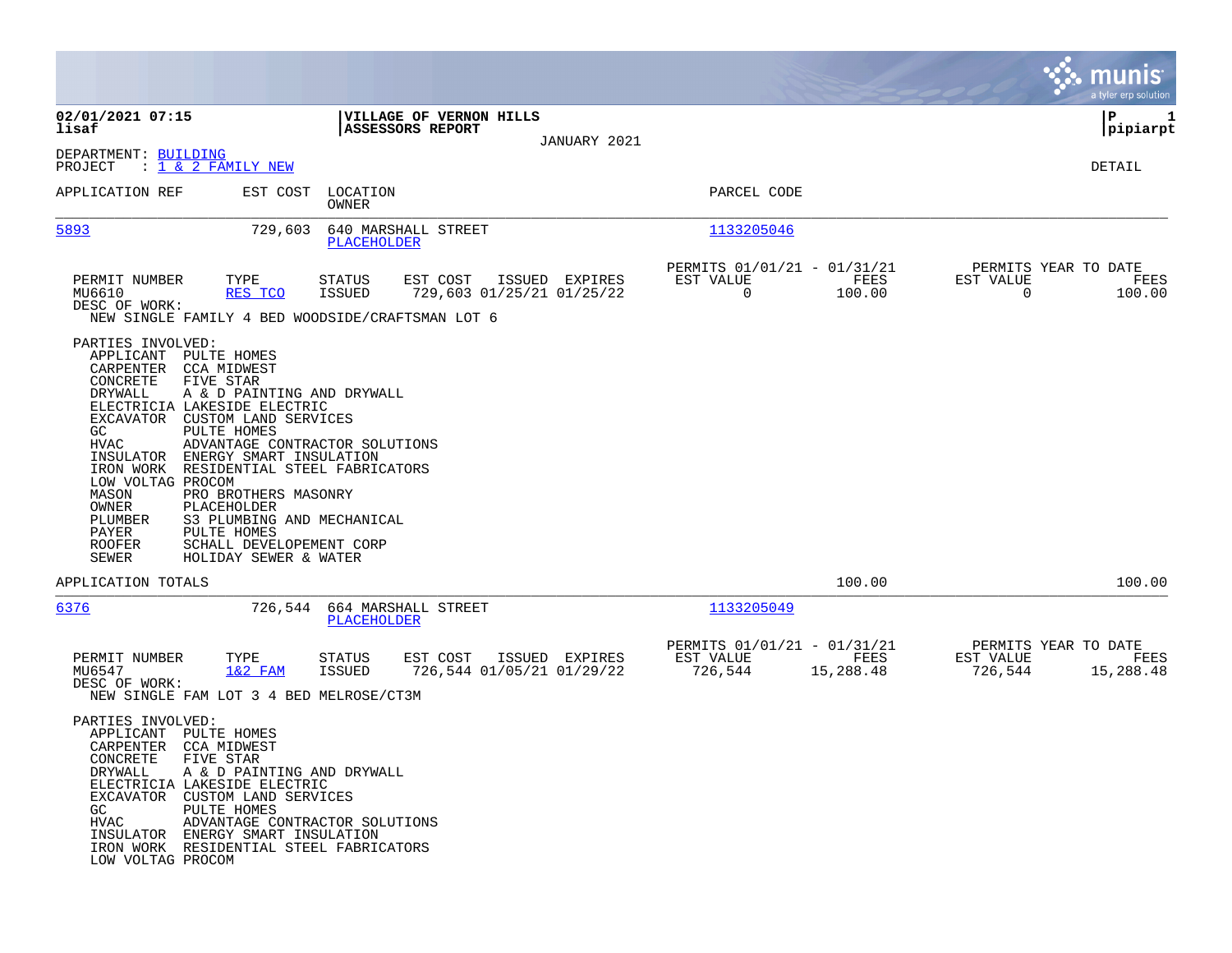|                                                                                                                                                                                                                                                                                                                                                                                                                               |                                                                                                             | munis<br>a tyler erp solution                                     |
|-------------------------------------------------------------------------------------------------------------------------------------------------------------------------------------------------------------------------------------------------------------------------------------------------------------------------------------------------------------------------------------------------------------------------------|-------------------------------------------------------------------------------------------------------------|-------------------------------------------------------------------|
| 02/01/2021 07:15<br><b>VILLAGE OF VERNON HILLS</b><br><b>ASSESSORS REPORT</b><br>lisaf<br>JANUARY 2021                                                                                                                                                                                                                                                                                                                        |                                                                                                             | l P<br>2<br>pipiarpt                                              |
| DEPARTMENT: BUILDING<br>PROJECT<br>: 1 & 2 FAMILY NEW                                                                                                                                                                                                                                                                                                                                                                         |                                                                                                             | DETAIL                                                            |
| APPLICATION REF<br>EST COST LOCATION<br><b>OWNER</b><br>PRO BROTHERS MASONRY<br>MASON<br>OWNER<br>PLACEHOLDER<br>PLUMBER<br>S3 PLUMBING AND MECHANICAL<br>PULTE HOMES<br>PAYER<br><b>ROOFER</b><br>SCHALL DEVELOPEMENT CORP<br>SEWER<br>HOLIDAY SEWER & WATER                                                                                                                                                                 | PARCEL CODE                                                                                                 |                                                                   |
| APPLICATION TOTALS                                                                                                                                                                                                                                                                                                                                                                                                            | 15,288.48                                                                                                   | 15,288.48                                                         |
| 6377<br>624 MARSHALL STREET<br>767,492<br>PLACEHOLDER                                                                                                                                                                                                                                                                                                                                                                         | 1133205044                                                                                                  |                                                                   |
| PERMIT NUMBER<br>EST COST<br>ISSUED EXPIRES<br>TYPE<br>STATUS<br>$1&2$ FAM<br>767,492 01/05/21 01/29/22<br>MU6546<br><b>ISSUED</b><br>DESC OF WORK:<br>NEW SINGLE FAM LOT 8 4 BED MELROSE/EC3W<br>PARTIES INVOLVED:<br>APPLICANT PULTE HOMES<br>CARPENTER CCA MIDWEST<br>CARPENTER FIVE STAR<br>A & D PAINTING AND DRYWALL<br>DRYWALL<br>ELECTRICIA LAKESIDE ELECTRIC<br>EXCAVATOR CUSTOM LAND SERVICES<br>PULTE HOMES<br>GC. | PERMITS 01/01/21 - 01/31/21<br>EST VALUE<br>FEES<br>767,492<br>15,288.48                                    | PERMITS YEAR TO DATE<br>EST VALUE<br>FEES<br>767,492<br>15,288.48 |
| <b>HVAC</b><br>ADVANTAGE CONTRACTOR SOLUTIONS<br>INSULATOR ENERGY SMART INSULATION<br>IRON WORK RESIDENTIAL STEEL FABRICATORS<br>LOW VOLTAG PROCOM<br>MASON<br>PRO BROTHERS MASONRY<br>PLACEHOLDER<br>OWNER<br>S3 PLUMBING AND MECHANICAL<br>PLUMBER<br>SCHALL DEVELOPEMENT CORP<br>ROOFER<br>SEWER<br>HOLIDAY SEWER & WATER                                                                                                  |                                                                                                             |                                                                   |
| APPLICATION TOTALS<br>6398<br>667,219<br>660 INSULL DRIVE                                                                                                                                                                                                                                                                                                                                                                     | 15,288.48<br>1133216014                                                                                     | 15,288.48                                                         |
| <b>PLACEHOLDER</b><br>PERMIT NUMBER<br>TYPE<br>EST COST<br>ISSUED EXPIRES<br>STATUS<br>$1&2$ FAM<br>667,219 01/06/21 01/26/22<br>MU6553<br>ISSUED<br>DESC OF WORK:<br>NEW SINGLE FAM 3 BED BELFORT/EC3X LOT 88<br>PARTIES INVOLVED:<br>CARPENTER CCA MIDWEST<br>CONCRETE<br>FIVE STAR<br>DRYWALL<br>A&D HOME IMPROVEMENT LLC<br>ELECTRICIA LAKESIDE ELECTRIC                                                                  | PERMITS 01/01/21 - 01/31/21<br>EST VALUE<br><b>EXERCISE IN THE STATE OF STREETS</b><br>667,219<br>12,404.94 | PERMITS YEAR TO DATE<br>EST VALUE<br>FEES<br>667,219<br>12,404.94 |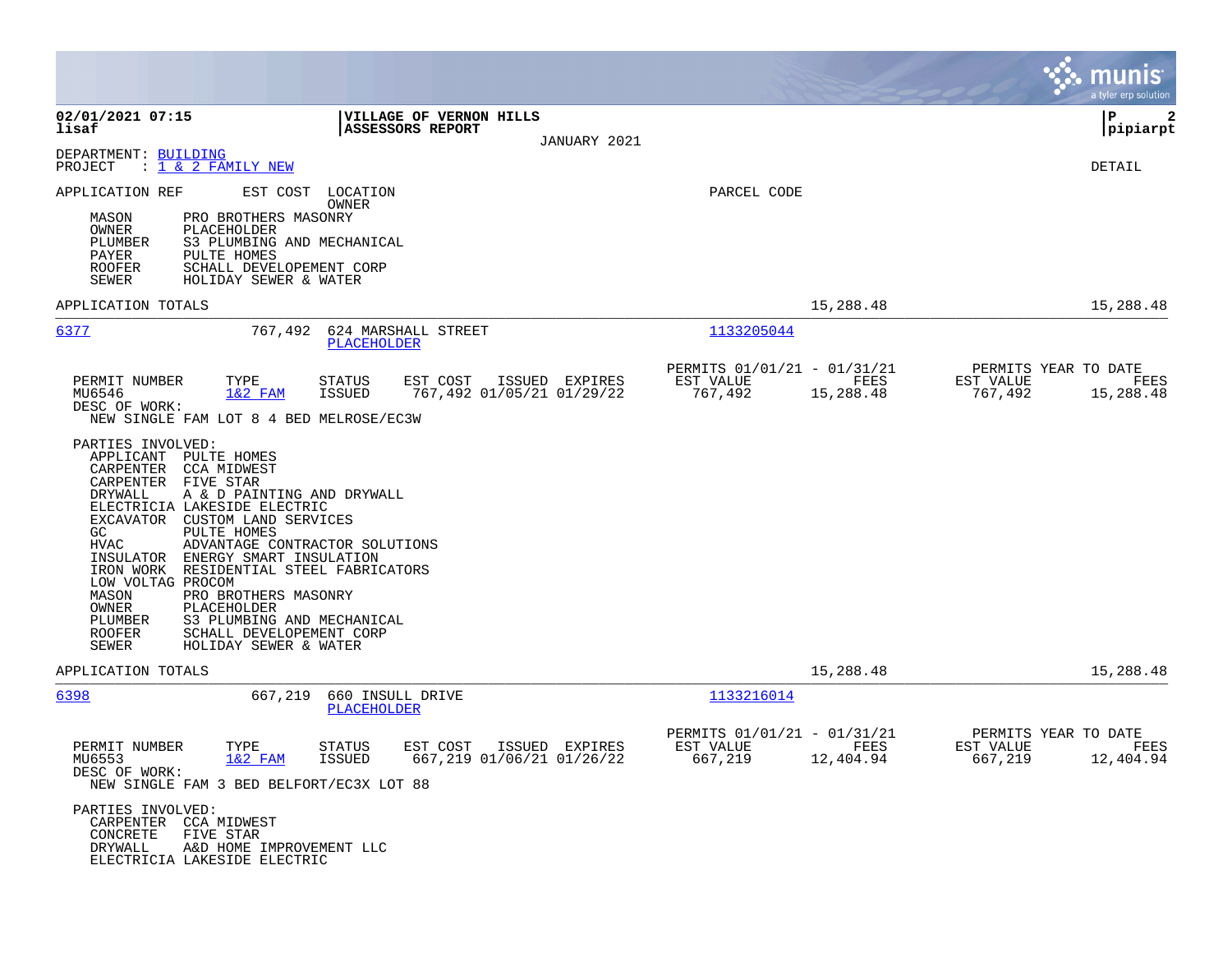|                                                                                                                                                                                                                                                                                                                                                                                                                                                                                                       |                                                                                           |                                                     |                                   | munis<br>a tyler erp solution                                     |
|-------------------------------------------------------------------------------------------------------------------------------------------------------------------------------------------------------------------------------------------------------------------------------------------------------------------------------------------------------------------------------------------------------------------------------------------------------------------------------------------------------|-------------------------------------------------------------------------------------------|-----------------------------------------------------|-----------------------------------|-------------------------------------------------------------------|
| 02/01/2021 07:15<br>lisaf                                                                                                                                                                                                                                                                                                                                                                                                                                                                             | <b>VILLAGE OF VERNON HILLS</b><br>ASSESSORS REPORT<br>JANUARY 2021                        |                                                     |                                   | l P<br>3<br> pipiarpt                                             |
| DEPARTMENT: BUILDING<br>: 1 & 2 FAMILY NEW<br>PROJECT                                                                                                                                                                                                                                                                                                                                                                                                                                                 |                                                                                           |                                                     |                                   | <b>DETAIL</b>                                                     |
| APPLICATION REF<br>EXCAVATOR CUSTOM LAND SERVICES<br>GC<br>PULTE HOMES<br><b>HVAC</b><br>ADVANTAGE CONTRACTOR SOLUTIONS<br>INSULATOR ENERGY SMART INSULATION<br>IRON WORK RESIDENTIAL STEEL FABRICATORS<br>LOW VOLTAG PROCOM<br>MASON<br>PRO BROTHERS MASONRY<br>OWNER<br>PLACEHOLDER<br>PLUMBER<br>S3 PLUMBING AND MECHANICAL<br>PAYER<br>PULTE HOMES<br>RABY ROOFING<br>ROOFER<br>SEWER<br>HOLIDAY SEWER & WATER                                                                                    | EST COST LOCATION<br>OWNER                                                                | PARCEL CODE                                         |                                   |                                                                   |
| APPLICATION TOTALS                                                                                                                                                                                                                                                                                                                                                                                                                                                                                    |                                                                                           |                                                     | 12,404.94                         | 12,404.94                                                         |
| 6400                                                                                                                                                                                                                                                                                                                                                                                                                                                                                                  | 663,574 1324 MANSION ROAD<br>PLACEHOLDER                                                  | 1133205100                                          |                                   |                                                                   |
| PERMIT NUMBER<br>TYPE<br>MU6574<br>$1&2$ FAM<br>DESC OF WORK:<br>NEW SINGLE FAM 2 BED LYON/EC3T LOT 61                                                                                                                                                                                                                                                                                                                                                                                                | <b>STATUS</b><br>EST COST<br>ISSUED EXPIRES<br><b>ISSUED</b><br>663,574 01/13/21 01/29/22 | PERMITS 01/01/21 - 01/31/21<br>EST VALUE<br>663,574 | <b>EXECUTE: PEES</b><br>11,941.41 | PERMITS YEAR TO DATE<br>EST VALUE<br>FEES<br>663,574<br>11,941.41 |
| PARTIES INVOLVED:<br>APPLICANT PULTE HOMES<br>CARPENTER CCA MIDWEST<br>FIVE STAR<br>CONCRETE<br>DRYWALL<br>A&D HOME IMPROVEMENT LLC<br>ELECTRICIA LAKESIDE ELECTRIC<br>GC<br>PULTE HOMES<br>ADVANTAGE CONTRACTOR SOLUTIONS<br>HVAC<br>INSULATOR ENERGY SMART INSULATION<br>IRON WORK RESIDENTIAL STEEL FABRICATORS<br>LOW VOLTAG PROCOM<br>MASON<br>PRO BROTHERS MASONRY<br>OWNER<br>PLACEHOLDER<br>S3 PLUMBING AND MECHANICAL<br>PLUMBER<br>ROOFER<br>RABY ROOFING<br>SEWER<br>HOLIDAY SEWER & WATER |                                                                                           |                                                     |                                   |                                                                   |
| APPLICATION TOTALS                                                                                                                                                                                                                                                                                                                                                                                                                                                                                    |                                                                                           |                                                     | 11,941.41                         | 11,941.41                                                         |
| 6450                                                                                                                                                                                                                                                                                                                                                                                                                                                                                                  | 840,750 1750 LAKE CHARLES DR<br>ROBIN CLEEK, TRUSTEE                                      | 1128302022                                          |                                   |                                                                   |
| PERMIT NUMBER<br>TYPE<br>$1&2$ FAM<br>MU6604<br>DESC OF WORK:<br>SINGLE FAM 5 BED LOT14                                                                                                                                                                                                                                                                                                                                                                                                               | ISSUED EXPIRES<br><b>STATUS</b><br>EST COST<br><b>ISSUED</b><br>840,750 01/22/21 01/22/22 | PERMITS 01/01/21 - 01/31/21<br>EST VALUE<br>840,750 | FEES<br>22, 349.31                | PERMITS YEAR TO DATE<br>EST VALUE<br>FEES<br>840,750<br>22,349.31 |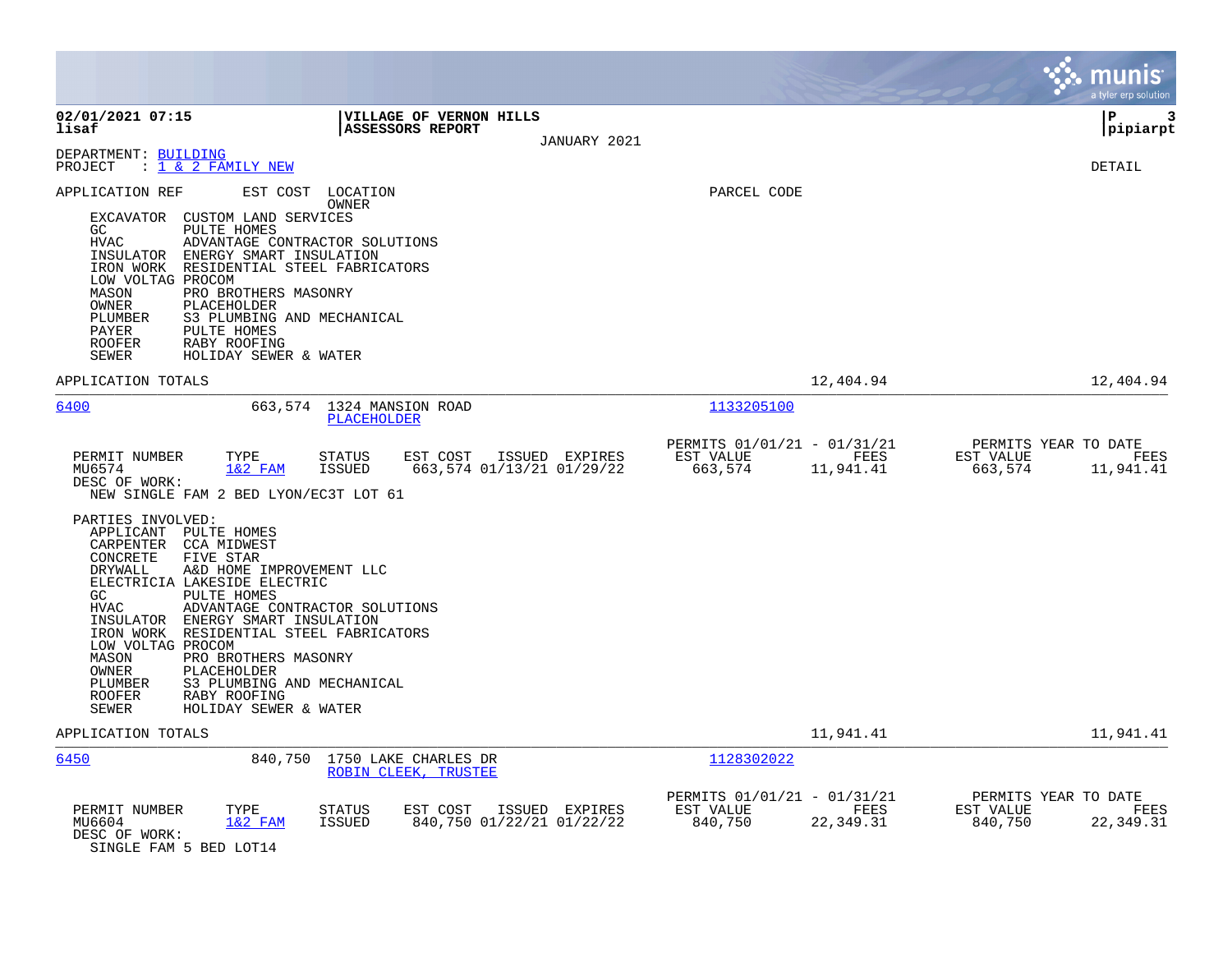|                                                                                                                                                                                                                                                                                                                                                                      |                                                                                                                                                                                                                                                                                                                               |              |                        | <b>munis</b><br>a tyler erp solution |
|----------------------------------------------------------------------------------------------------------------------------------------------------------------------------------------------------------------------------------------------------------------------------------------------------------------------------------------------------------------------|-------------------------------------------------------------------------------------------------------------------------------------------------------------------------------------------------------------------------------------------------------------------------------------------------------------------------------|--------------|------------------------|--------------------------------------|
| 02/01/2021 07:15<br>lisaf                                                                                                                                                                                                                                                                                                                                            | VILLAGE OF VERNON HILLS<br>ASSESSORS REPORT                                                                                                                                                                                                                                                                                   | JANUARY 2021 |                        | $\, {\bf P}$<br>pipiarpt             |
| DEPARTMENT: BUILDING<br>: 1 & 2 FAMILY NEW<br>PROJECT                                                                                                                                                                                                                                                                                                                |                                                                                                                                                                                                                                                                                                                               |              |                        | DETAIL                               |
| APPLICATION REF                                                                                                                                                                                                                                                                                                                                                      | EST COST<br>LOCATION<br>OWNER                                                                                                                                                                                                                                                                                                 | PARCEL CODE  |                        |                                      |
| PARTIES INVOLVED:<br>APPLICANT<br>CARPENTER<br>UPLAND CONCRETE<br>CONCRETE<br>DRYWALL<br>ELECTRICIA INDEPENDENT ELECTRIC<br>EXCAVATOR<br>FENCE<br>UNITED RENT A FENCE<br>ICON BUILDING GROUP<br>GC.<br>HVAC<br>INSULATOR<br>LOW VOLTAG INDEPENDENT ELECTRIC<br>MASON<br>OWNER<br>ROBIN CLEEK, TRUSTEE<br>PLUMBER<br>PAYER<br><b>ROOFER</b><br>TIM COTE, INC<br>SEWER | WOODLAND CHASE PARTNERS, LLC<br>DELTA CARPENTRY CONTRACTORS INC<br>DECICCO PAINTING & DRYWALL<br>KEVIN WALSH EXCAVATING INC<br>TEMPCO HEATING & AIR CONDTIONING COMPANY<br>ENERGY SMART INSULATION<br>NORTHERN ILLINOIS CONSTRUCTION<br>BASSWOOD MECHANICAL LLC<br>WOODLAND CHASE PARTNERS, LLC<br>KEVIN WALSH EXCAVATING INC |              |                        |                                      |
| APPLICATION TOTALS<br>PROJECT TOTALS                                                                                                                                                                                                                                                                                                                                 |                                                                                                                                                                                                                                                                                                                               | 3,665,579    | 22,349.31<br>77,372.62 | 22,349.31<br>77,372.62<br>3,665,579  |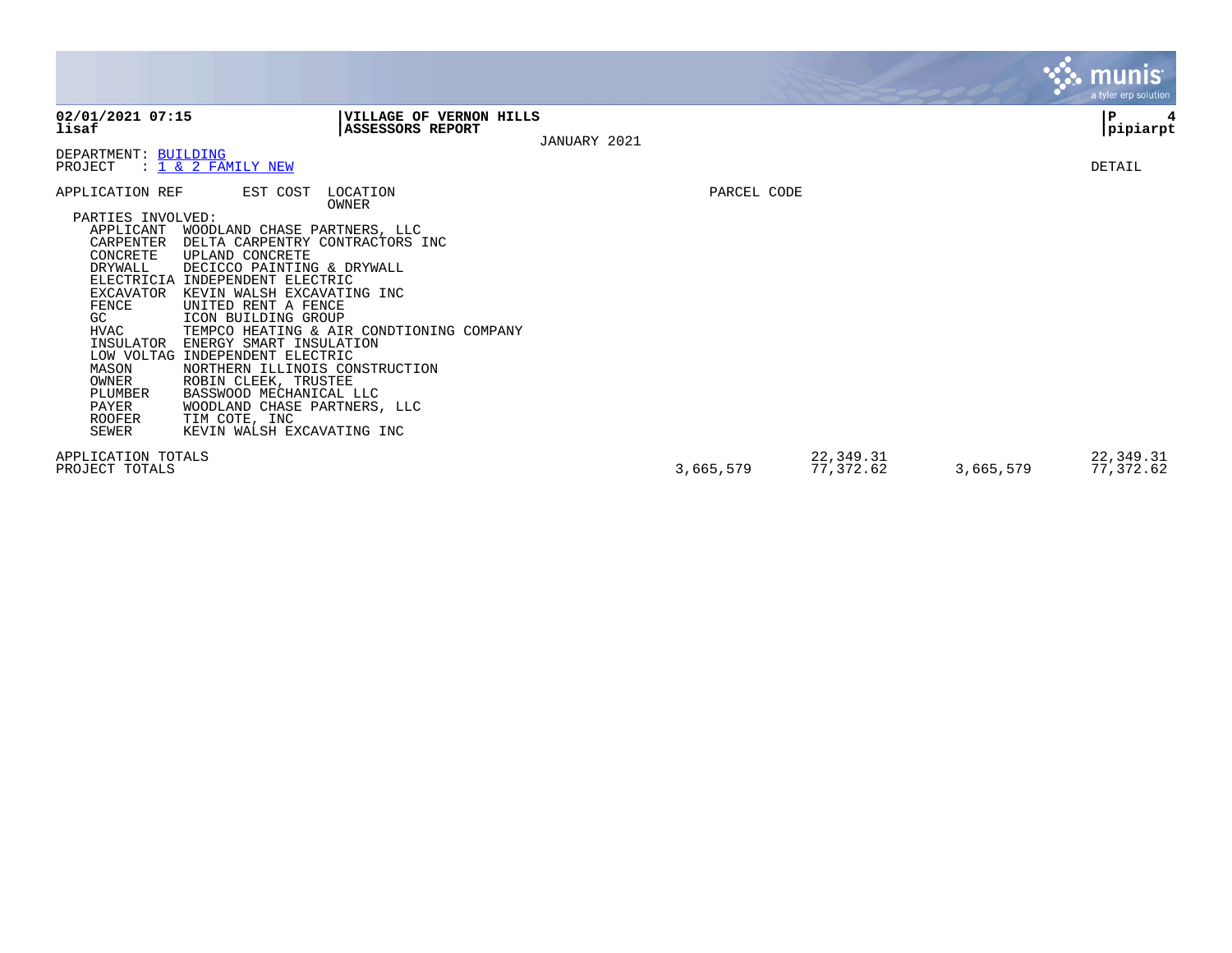|                                                                                                                                                                                                                                                                                                                                                                                                                        |                                                            |                      |                                                  | munis<br>a tyler erp solution |
|------------------------------------------------------------------------------------------------------------------------------------------------------------------------------------------------------------------------------------------------------------------------------------------------------------------------------------------------------------------------------------------------------------------------|------------------------------------------------------------|----------------------|--------------------------------------------------|-------------------------------|
| 02/01/2021 07:15<br>VILLAGE OF VERNON HILLS<br>lisaf<br>ASSESSORS REPORT<br>JANUARY 2021                                                                                                                                                                                                                                                                                                                               |                                                            |                      |                                                  | ΙP<br>5<br> pipiarpt          |
| DEPARTMENT: BUILDING<br>: COMMERCIAL ALTERATION<br>PROJECT                                                                                                                                                                                                                                                                                                                                                             |                                                            |                      |                                                  | <b>DETAIL</b>                 |
| APPLICATION REF<br>EST COST LOCATION<br>OWNER                                                                                                                                                                                                                                                                                                                                                                          | PARCEL CODE                                                |                      |                                                  |                               |
| 6263<br>77,500<br>700 NORTH MILWAUKEE AVENUE 116-A<br>KIMCO REALTY                                                                                                                                                                                                                                                                                                                                                     | 1504201051                                                 |                      |                                                  |                               |
| PERMIT NUMBER<br>TYPE<br>STATUS<br>EST COST<br>ISSUED EXPIRES<br>MU6559<br>CO NO FEE<br>COMPLT<br>77,500 01/08/21 01/08/22<br>DESC OF WORK:<br>INTERIOR BUILDOUT - MILAN LASER HAIR REMOVAL                                                                                                                                                                                                                            | PERMITS 01/01/21 - 01/31/21<br>EST VALUE<br>$\overline{0}$ | <b>FEES</b><br>.00   | PERMITS YEAR TO DATE<br>EST VALUE<br>$\mathbf 0$ | FEES<br>.00                   |
| PARTIES INVOLVED:<br>APPLICANT<br>SCOTT GENERAL CONTRACTING<br>CARPENTER<br>SCOTT GENERAL CONTRACTING<br>ELECTRICIA VOLTAGE SYSTEMS<br>SCOTT GENERAL CONTRACTING<br>GC.<br><b>HVAC</b><br>SECO REFRIGERATION<br>MILAN LASER HAIR REMOVAL<br>OCCUPANT<br>OWNER<br>KIMCO REALTY<br>PLUMBER<br>MANK PLUMBING<br><b>PAYER</b><br>SCOTT GENERAL CONTRACTING                                                                 |                                                            |                      |                                                  |                               |
| APPLICATION TOTALS                                                                                                                                                                                                                                                                                                                                                                                                     |                                                            | .00                  |                                                  | .00                           |
| 409,026<br>6462<br>863 NORTH MILWAUKEE AVENUE 500<br>PASSCO MELODY FARM DST                                                                                                                                                                                                                                                                                                                                            | 1134302008                                                 |                      |                                                  |                               |
| EST COST<br>PERMIT NUMBER<br>TYPE<br><b>STATUS</b><br>ISSUED EXPIRES<br>MU6588<br>409,026 01/15/21 01/15/22<br>COM ALT<br><b>ISSUED</b><br>DESC OF WORK:<br>COMMERCIAL ALTERATION                                                                                                                                                                                                                                      | PERMITS 01/01/21 - 01/31/21<br>EST VALUE<br>409,026        | FEES<br>4,290.26     | PERMITS YEAR TO DATE<br>EST VALUE<br>409,026     | FEES<br>4,290.26              |
| PARTIES INVOLVED:<br>APPLICANT<br>DEI INCORPORATED<br>CONCRETE<br>CIBULKA CONCRETE<br><b>DRYWALL</b><br>DUNAWAY BROTHERS<br>ELECTRICIA MGD ELECTRIC<br>DEI INCORPORATED<br>GC.<br>GLASS<br>A&G GLASS & MIRROR<br>CLIMATE CONTROL<br><b>HVAC</b><br><b>OCCUPANT</b><br>CREDIT UNION 1<br>OWNER<br>PASSCO MELODY FARM DST<br>PLUMBER<br>PIPE LINE<br>PAYER<br>DEI INCORPORATED<br><b>ROOFER</b><br>OLSSON ROOFING CO INC |                                                            |                      |                                                  |                               |
| APPLICATION TOTALS<br>PROJECT TOTALS                                                                                                                                                                                                                                                                                                                                                                                   | 409,026                                                    | 4,290.26<br>4,290.26 | 409,026                                          | 4,290.26<br>4,290.26          |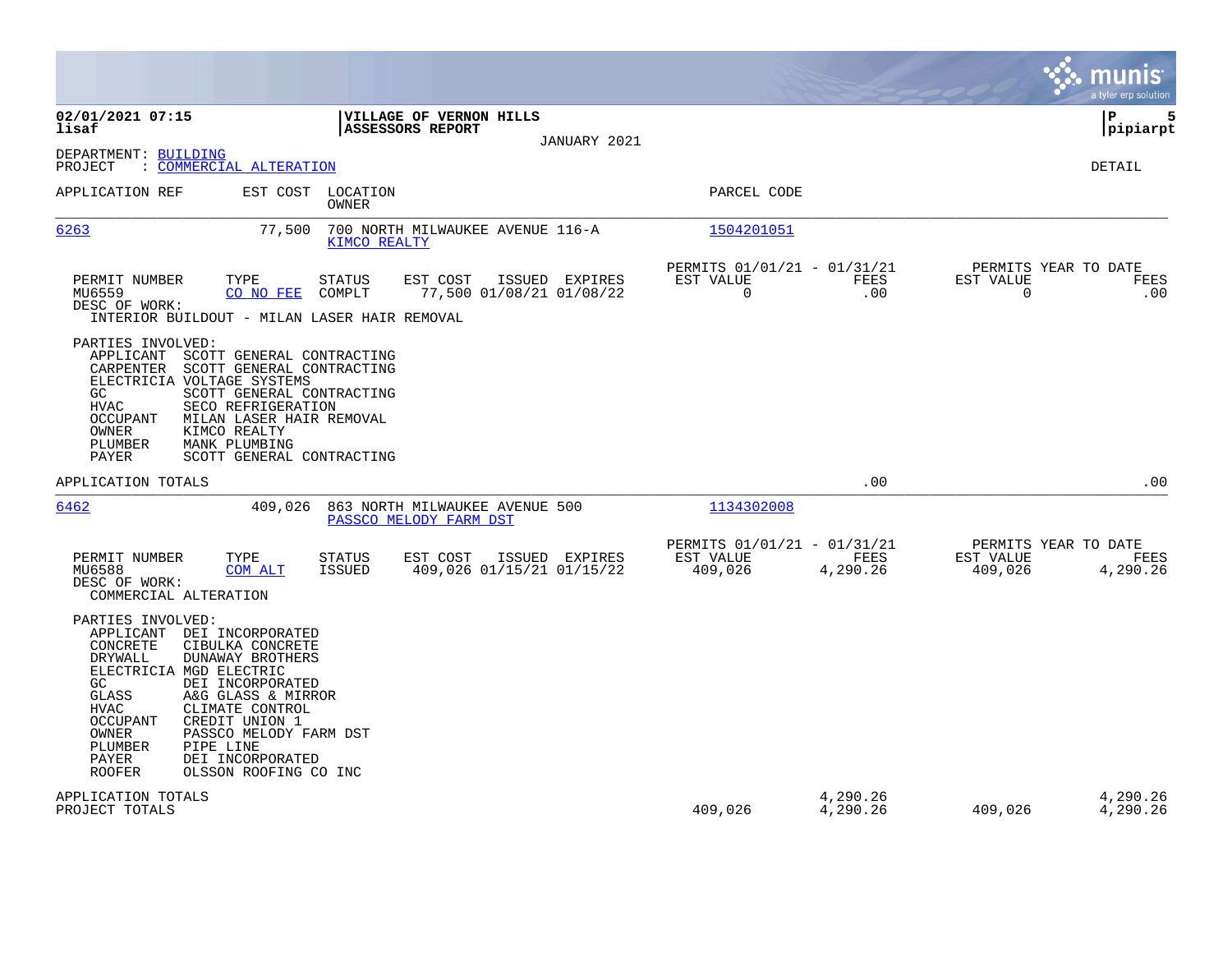|                                                                                                                                                                                                                                                                                                                                                                                                                                                                                                                                                         |                                                                    | <b>munis</b><br>a tyler erp solution                                               |
|---------------------------------------------------------------------------------------------------------------------------------------------------------------------------------------------------------------------------------------------------------------------------------------------------------------------------------------------------------------------------------------------------------------------------------------------------------------------------------------------------------------------------------------------------------|--------------------------------------------------------------------|------------------------------------------------------------------------------------|
| 02/01/2021 07:15<br>VILLAGE OF VERNON HILLS<br>lisaf<br><b>ASSESSORS REPORT</b><br>JANUARY 2021                                                                                                                                                                                                                                                                                                                                                                                                                                                         |                                                                    | P<br> pipiarpt                                                                     |
| DEPARTMENT: BUILDING<br>: COMMERCIAL NEW<br>PROJECT                                                                                                                                                                                                                                                                                                                                                                                                                                                                                                     |                                                                    | DETAIL                                                                             |
| APPLICATION REF<br>EST COST<br>LOCATION<br>OWNER                                                                                                                                                                                                                                                                                                                                                                                                                                                                                                        | PARCEL CODE                                                        |                                                                                    |
| 800 FOREST EDGE DRIVE<br>6468<br>3,755,400<br><b>PLACEHOLDER</b>                                                                                                                                                                                                                                                                                                                                                                                                                                                                                        | 1515101012                                                         |                                                                                    |
| EST COST<br>PERMIT NUMBER<br>TYPE<br>ISSUED<br>STATUS<br>EXPIRES<br>MU6607<br>3,755,400 01/25/21 01/25/22<br><b>COM NEW</b><br>ISSUED<br>DESC OF WORK:<br>NEW BUILDING CONSTRUCTION<br>PARTIES INVOLVED:                                                                                                                                                                                                                                                                                                                                                | PERMITS 01/01/21 - 01/31/21<br>EST VALUE<br>3,755,400<br>37,884.00 | PERMITS YEAR TO DATE<br>EST VALUE<br><b>FEES</b><br>FEES<br>3,755,400<br>37,884.00 |
| APPLICANT<br>STUCKEY CONSTRUCTION<br>CARPENTER<br>STUCKEY CONSTRUCTION<br>H JOHNSON CONCRETE<br>CONCRETE<br><b>DRYWALL</b><br>ROCKWELL GROUP<br>ELECTRICIA RIDGEVIEW ELECTRIC<br>EXCAVATOR<br>LEO J FOX<br>GC<br>STUCKEY CONSTRUCTION<br><b>GLASS</b><br>MARK INDUSTRIES<br><b>HVAC</b><br>SHERMAN MECHANICAL<br>INSULATOR<br>ROCKWELL GROUP<br>IRON WORK<br>JACK FROST IRON WORKS<br>MASON<br>EBBEN MASONRY<br>MISCELLANE MELICHAR ARCHITECTS<br><b>OWNER</b><br>PLACEHOLDER<br>PLUMBER<br>RETEK PLUMBING<br><b>ROOFER</b><br>WEATHERGUARD ROOFING INC |                                                                    |                                                                                    |
| APPLICATION TOTALS<br>PROJECT TOTALS                                                                                                                                                                                                                                                                                                                                                                                                                                                                                                                    | 37,884.00<br>3,755,400<br>37,884.00                                | 37,884.00<br>3,755,400<br>37,884.00                                                |

**Contract**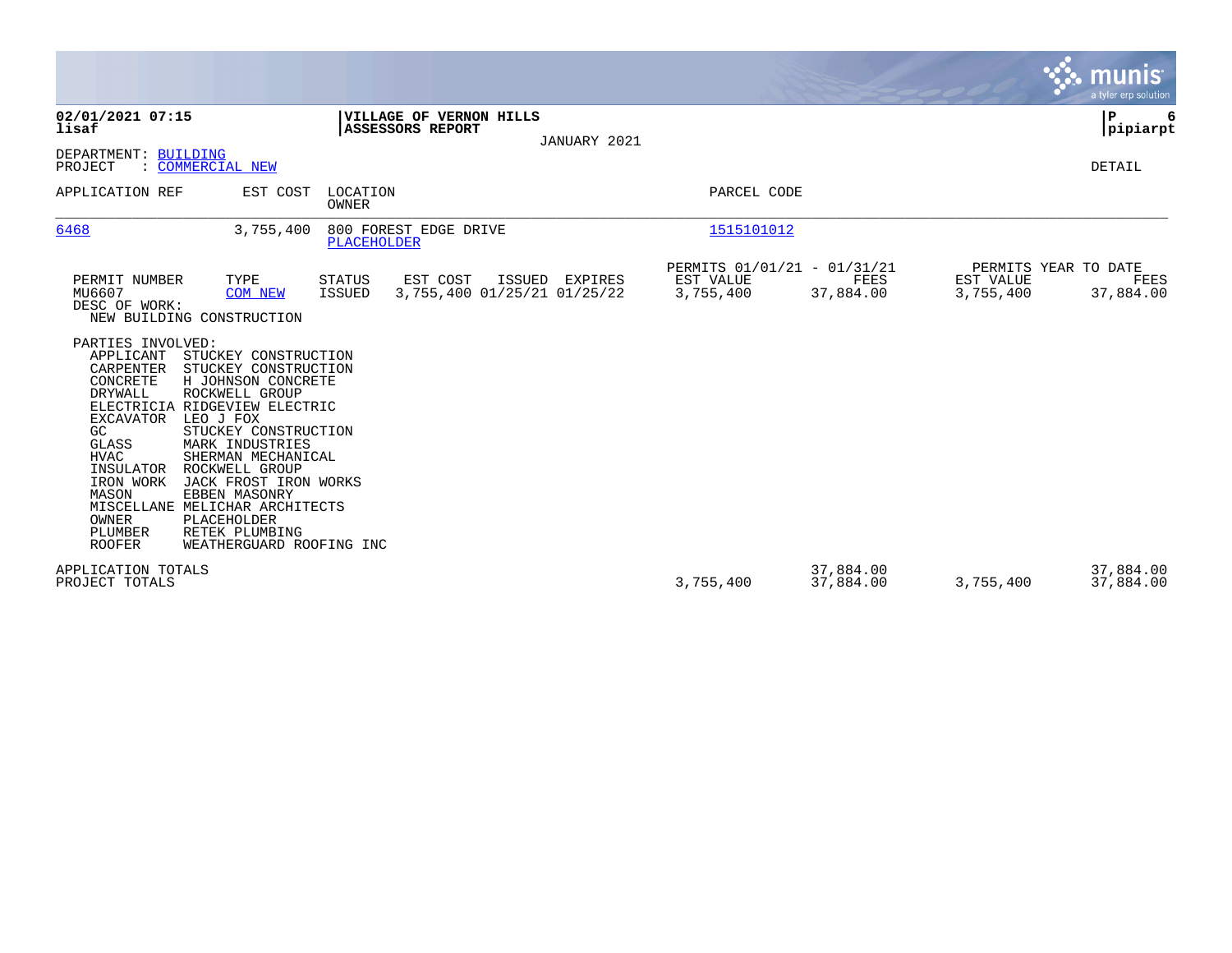|                                                                                                                          |                                                                                                                                                                                        |                                                                        | munis<br>a tyler erp solut <u>ion</u>                           |
|--------------------------------------------------------------------------------------------------------------------------|----------------------------------------------------------------------------------------------------------------------------------------------------------------------------------------|------------------------------------------------------------------------|-----------------------------------------------------------------|
| 02/01/2021 07:15<br>lisaf                                                                                                | VILLAGE OF VERNON HILLS<br>ASSESSORS REPORT                                                                                                                                            |                                                                        | ΙP<br>7<br> pipiarpt                                            |
|                                                                                                                          | JANUARY 2021                                                                                                                                                                           |                                                                        |                                                                 |
| DEPARTMENT: BUILDING<br>PROJECT<br>: AC/FURNACE                                                                          |                                                                                                                                                                                        |                                                                        | DETAIL                                                          |
| APPLICATION REF<br>EST COST                                                                                              | LOCATION<br>OWNER                                                                                                                                                                      | PARCEL CODE                                                            |                                                                 |
| 6501                                                                                                                     | 5,000<br>1264 SARAH BLVD<br>SRIKANTH MADHILEUNTA                                                                                                                                       | 1515302065                                                             |                                                                 |
| TYPE<br>PERMIT NUMBER<br>MU6573<br><u>AC/FURN</u><br>DESC OF WORK:<br>FURNACE AC                                         | EST COST<br>ISSUED EXPIRES<br>STATUS<br>5,000 01/12/21 01/12/22<br>ISSUED                                                                                                              | PERMITS 01/01/21 - 01/31/21<br>EST VALUE<br>FEES<br>$\Omega$<br>50.00  | PERMITS YEAR TO DATE<br>EST VALUE<br>FEES<br>$\Omega$<br>50.00  |
| PARTIES INVOLVED:<br>APPLICANT FOUR SEASONS HEATING & AIR<br>GC<br><b>HVAC</b><br>SRIKANTH MADHILEUNTA<br>OWNER<br>PAYER | FOUR SEASONS HEATING & AIR<br>FOUR SEASONS HEATING & AIR<br>FOUR SEASONS HEATING & AIR                                                                                                 |                                                                        |                                                                 |
| APPLICATION TOTALS                                                                                                       |                                                                                                                                                                                        | 50.00                                                                  | 50.00                                                           |
| 6516                                                                                                                     | 2029 TREVINO TER<br>5,655<br>STEVE & KATREN SIMAK                                                                                                                                      | 1129111013                                                             |                                                                 |
| PERMIT NUMBER<br>TYPE<br>MU6587<br><b>AC/FURN</b><br>DESC OF WORK:<br>FURNACE REPLACEMENT 110BTN                         | <b>STATUS</b><br>EST COST<br>ISSUED EXPIRES<br>5,655 01/15/21 01/15/22<br><b>ISSUED</b>                                                                                                | PERMITS 01/01/21 - 01/31/21<br>EST VALUE<br>FEES<br>$\Omega$<br>56.00  | PERMITS YEAR TO DATE<br>EST VALUE<br>FEES<br>$\Omega$<br>56.00  |
| PARTIES INVOLVED:<br>APPLICANT FOUR SEASONS HEATING & AIR<br>GC<br>HVAC<br>STEVE & KATREN SIMAK<br>OWNER<br>PAYER        | FOUR SEASONS HEATING & AIR<br>FOUR SEASONS HEATING & AIR<br>FOUR SEASONS HEATING & AIR                                                                                                 |                                                                        |                                                                 |
| APPLICATION TOTALS                                                                                                       |                                                                                                                                                                                        | 56.00                                                                  | 56.00                                                           |
| 6519                                                                                                                     | 10,880 1221 GEORGETOWN WAY<br><b>PLACEHOLDER</b>                                                                                                                                       | 1515106033                                                             |                                                                 |
| TYPE<br>PERMIT NUMBER<br>MU6591<br><b>AC/FURN</b><br>DESC OF WORK:<br>AC/FURNACE                                         | <b>STATUS</b><br>EST COST<br>ISSUED EXPIRES<br>ISSUED<br>10,880 01/18/21 01/18/22                                                                                                      | PERMITS 01/01/21 - 01/31/21<br>EST VALUE<br>FEES<br>$\Omega$<br>108.80 | PERMITS YEAR TO DATE<br>EST VALUE<br>FEES<br>$\Omega$<br>108.80 |
| PARTIES INVOLVED:<br>GC.<br><b>HVAC</b><br>OWNER<br>PLACEHOLDER<br>PAYER                                                 | APPLICANT ABC PLUMBING, HEATING, COOLING, ELECTRIC<br>ABC PLUMBING, HEATING, COOLING, ELECTRIC<br>ABC PLUMBING, HEATING, COOLING, ELECTRIC<br>ABC PLUMBING, HEATING, COOLING, ELECTRIC |                                                                        |                                                                 |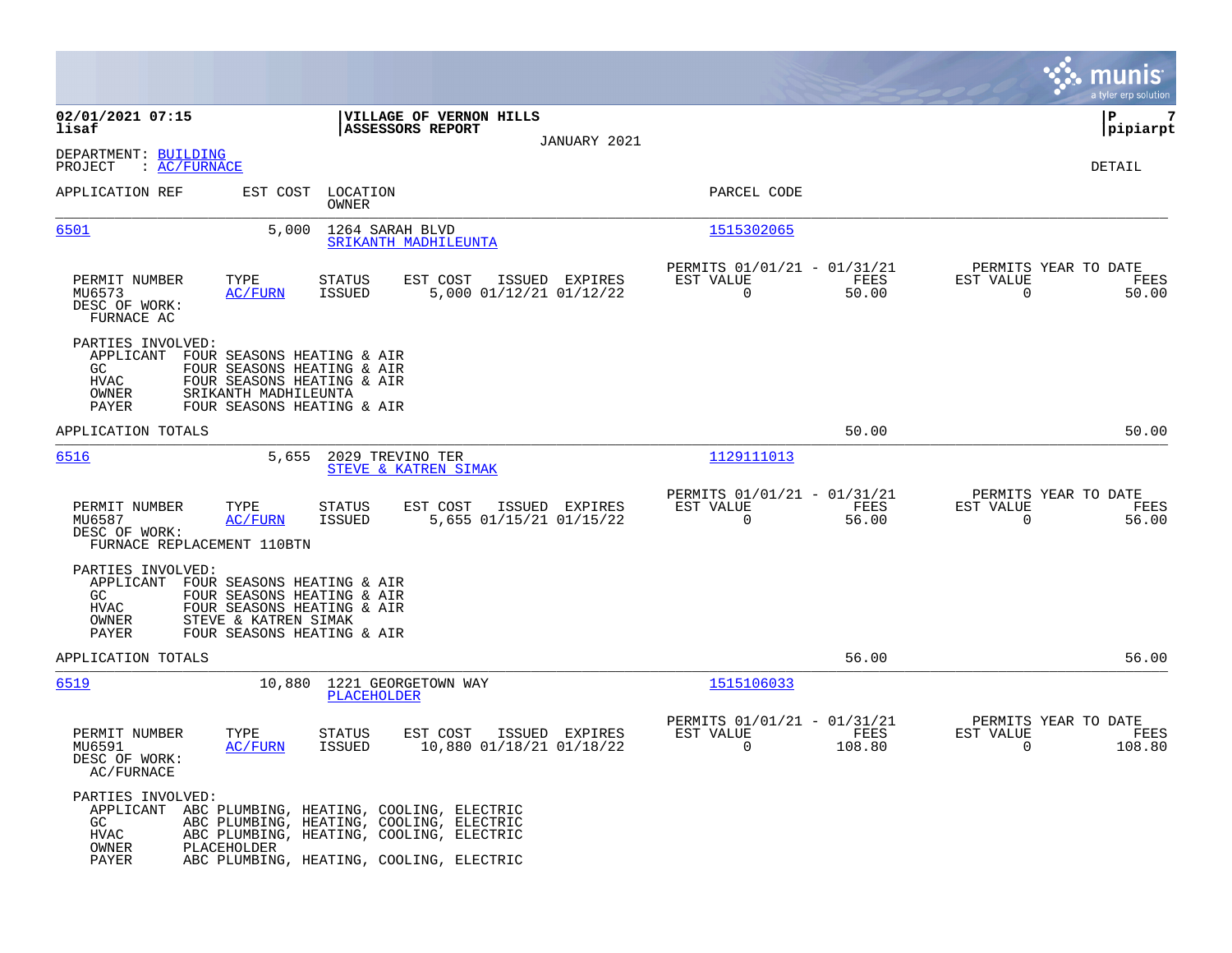|                                                                                                                                                                                                 |                                                                                          |                                                                             | munis<br>a tyler erp solution                                      |
|-------------------------------------------------------------------------------------------------------------------------------------------------------------------------------------------------|------------------------------------------------------------------------------------------|-----------------------------------------------------------------------------|--------------------------------------------------------------------|
| 02/01/2021 07:15<br>lisaf                                                                                                                                                                       | VILLAGE OF VERNON HILLS<br>ASSESSORS REPORT<br>JANUARY 2021                              |                                                                             | P<br>8<br> pipiarpt                                                |
| DEPARTMENT: BUILDING<br>PROJECT<br>: <u>AC/FURNACE</u>                                                                                                                                          |                                                                                          |                                                                             | DETAIL                                                             |
| APPLICATION REF<br>EST COST                                                                                                                                                                     | LOCATION<br>OWNER                                                                        | PARCEL CODE                                                                 |                                                                    |
| APPLICATION TOTALS                                                                                                                                                                              |                                                                                          | 108.80                                                                      | 108.80                                                             |
| 6522<br>19,498                                                                                                                                                                                  | 375 NORTH FAIRWAY DR<br>199 LLC                                                          | 1504401101                                                                  |                                                                    |
| PERMIT NUMBER<br>TYPE<br>MU6596<br><u>AC/FURN</u><br>DESC OF WORK:<br>HVAC ROOFTOP UNIT                                                                                                         | <b>STATUS</b><br>EST COST<br>ISSUED EXPIRES<br><b>ISSUED</b><br>19,498 01/19/21 01/19/22 | PERMITS 01/01/21 - 01/31/21<br>EST VALUE<br>FEES<br>$\mathbf 0$<br>194.98   | PERMITS YEAR TO DATE<br>EST VALUE<br>FEES<br>$\mathbf 0$<br>194.98 |
| PARTIES INVOLVED:<br>APPLICANT<br>THERMASTER<br>GC.<br>THERMASTER<br><b>HVAC</b><br>THERMASTER<br>OWNER<br>199 LLC<br>PAYER<br>THERMASTER                                                       |                                                                                          |                                                                             |                                                                    |
| APPLICATION TOTALS                                                                                                                                                                              |                                                                                          | 194.98                                                                      | 194.98                                                             |
| 6525<br>7,500                                                                                                                                                                                   | 432 BAY TREE CT<br>DIANA NATSCH                                                          | 1133208020                                                                  |                                                                    |
| TYPE<br>PERMIT NUMBER<br>MU6598<br><b>AC/FURN</b><br>DESC OF WORK:<br>REPLACEMENT OF FURNACE AND AIR CONDITIONER                                                                                | STATUS<br>EST COST<br>ISSUED EXPIRES<br><b>ISSUED</b><br>7,500 01/20/21 01/20/22         | PERMITS 01/01/21 - 01/31/21<br>FEES<br>EST VALUE<br>$\overline{0}$<br>75.00 | PERMITS YEAR TO DATE<br>EST VALUE<br>FEES<br>$\mathbf 0$<br>75.00  |
| PARTIES INVOLVED:<br>APPLICANT<br>THORNTON HEATING SERVICE<br>GC.<br>THORNTON HEATING SERVICE<br>HVAC<br>THORNTON HEATING SERVICE<br>OWNER<br>DIANA NATSCH<br>PAYER<br>THORNTON HEATING SERVICE |                                                                                          |                                                                             |                                                                    |
| APPLICATION TOTALS                                                                                                                                                                              |                                                                                          | 75.00                                                                       | 75.00                                                              |
| 6541<br>6,500                                                                                                                                                                                   | 1868 CRENSHAW CIR<br>PLACEHOLDER                                                         | 1128303072                                                                  |                                                                    |
| PERMIT NUMBER<br>TYPE<br>MU6615<br><b>AC/FURN</b><br>DESC OF WORK:<br>AC/FURNACE                                                                                                                | STATUS<br>EST COST ISSUED EXPIRES<br><b>ISSUED</b><br>6,500 01/26/21 01/26/22            | PERMITS 01/01/21 - 01/31/21<br>EST VALUE<br>FEES<br>$\Omega$<br>65.00       | PERMITS YEAR TO DATE<br>EST VALUE<br>FEES<br>$\Omega$<br>65.00     |
| PARTIES INVOLVED:<br>APPLICANT ARS OF ILLINOIS<br>GC<br>ARS OF ILLINOIS<br><b>HVAC</b><br>ARS OF ILLINOIS                                                                                       |                                                                                          |                                                                             |                                                                    |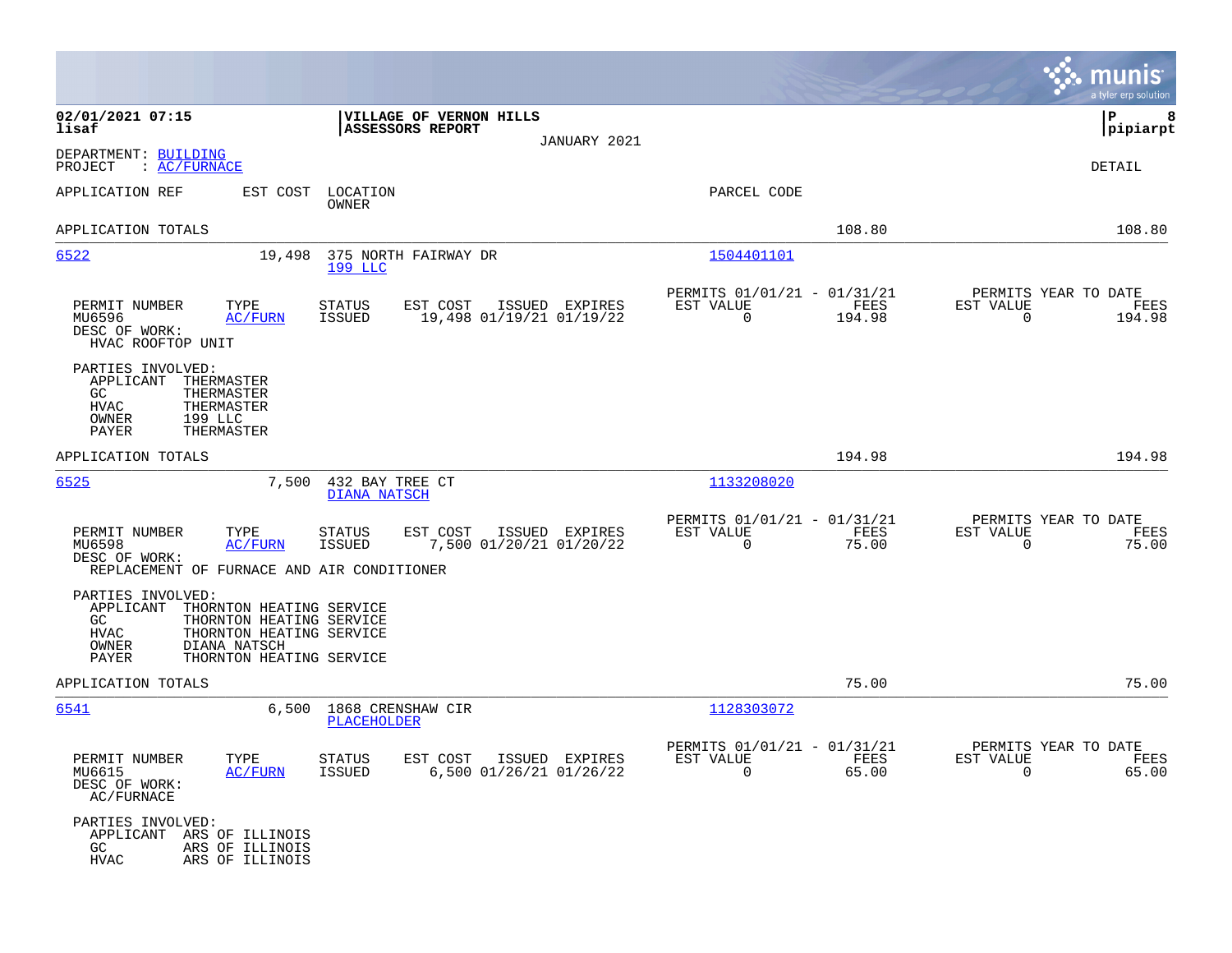|                                                                               |                                            |                                                                                                                                                                              |                |                                               |                 | <u>munis'</u><br>a tyler erp solution              |  |
|-------------------------------------------------------------------------------|--------------------------------------------|------------------------------------------------------------------------------------------------------------------------------------------------------------------------------|----------------|-----------------------------------------------|-----------------|----------------------------------------------------|--|
| 02/01/2021 07:15<br>lisaf                                                     |                                            | VILLAGE OF VERNON HILLS<br><b>ASSESSORS REPORT</b>                                                                                                                           | JANUARY 2021   |                                               |                 | ∣₽<br> pipiarpt                                    |  |
| DEPARTMENT: BUILDING<br>PROJECT                                               | $\colon$ AC/FURNACE                        |                                                                                                                                                                              |                |                                               |                 | DETAIL                                             |  |
| APPLICATION REF<br>OWNER<br><b>PAYER</b>                                      | EST COST<br>PLACEHOLDER<br>ARS OF ILLINOIS | LOCATION<br>OWNER                                                                                                                                                            |                | PARCEL CODE                                   |                 |                                                    |  |
| APPLICATION TOTALS                                                            |                                            |                                                                                                                                                                              |                |                                               | 65.00           | 65.00                                              |  |
| 6545                                                                          | 4,839                                      | 301 PLUMWOOD LN<br>PLACEHOLDER                                                                                                                                               |                | 1505429056                                    |                 |                                                    |  |
| PERMIT NUMBER<br>MU6616<br>DESC OF WORK:<br>FURNACE ONLY                      | TYPE<br>AC/FURN                            | STATUS<br>EST COST<br>4,839 01/27/21 01/27/22<br>ISSUED                                                                                                                      | ISSUED EXPIRES | PERMITS 01/01/21 - 01/31/21<br>EST VALUE<br>0 | FEES<br>50.00   | PERMITS YEAR TO DATE<br>EST VALUE<br>FEES<br>50.00 |  |
| PARTIES INVOLVED:<br>APPLICANT<br>GC.<br><b>HVAC</b><br>OWNER<br><b>PAYER</b> | PLACEHOLDER                                | ABC PLUMBING, HEATING, COOLING, ELECTRIC<br>ABC PLUMBING, HEATING, COOLING, ELECTRIC<br>ABC PLUMBING, HEATING, COOLING, ELECTRIC<br>ABC PLUMBING, HEATING, COOLING, ELECTRIC |                |                                               |                 |                                                    |  |
| APPLICATION TOTALS<br>PROJECT TOTALS                                          |                                            |                                                                                                                                                                              |                | 0                                             | 50.00<br>599.78 | 50.00<br>599.78<br>$\Omega$                        |  |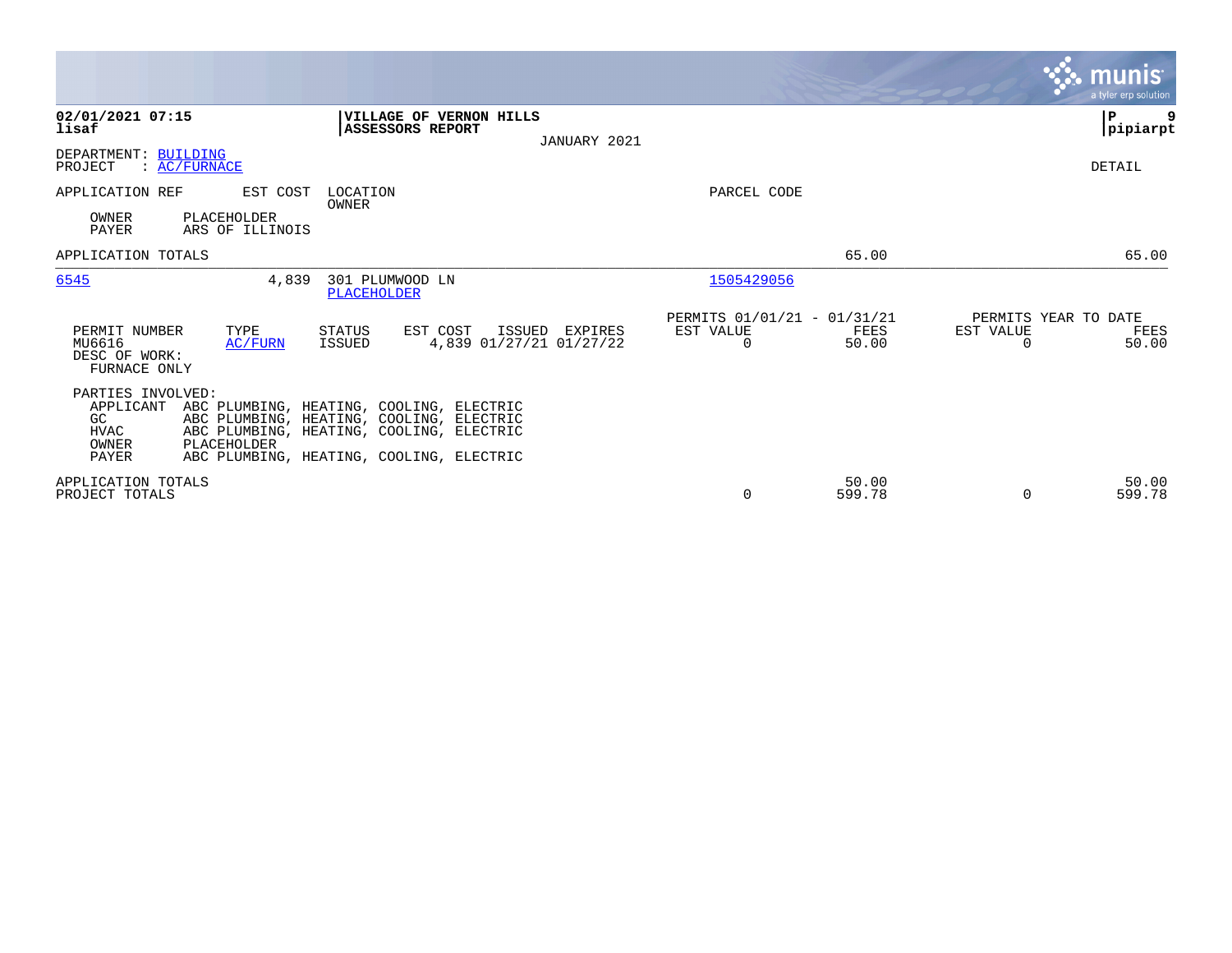|                                                                                                                                                                                                                                                 |                                                                                |                                                            |                | munis<br>a tyler erp solution                                   |
|-------------------------------------------------------------------------------------------------------------------------------------------------------------------------------------------------------------------------------------------------|--------------------------------------------------------------------------------|------------------------------------------------------------|----------------|-----------------------------------------------------------------|
| 02/01/2021 07:15<br>lisaf                                                                                                                                                                                                                       | VILLAGE OF VERNON HILLS<br>ASSESSORS REPORT                                    |                                                            |                | ΙP<br>10<br> pipiarpt                                           |
| DEPARTMENT: BUILDING<br>: NEW BUSINESS NO REMODEL<br>PROJECT                                                                                                                                                                                    |                                                                                | JANUARY 2021                                               |                | DETAIL                                                          |
| APPLICATION REF                                                                                                                                                                                                                                 | EST COST LOCATION<br>OWNER                                                     | PARCEL CODE                                                |                |                                                                 |
| $\Omega$<br>6411                                                                                                                                                                                                                                | 501 HAWTHORN CENTER<br>CENTENNIAL                                              | 1133401086                                                 |                |                                                                 |
| TYPE<br>PERMIT NUMBER<br>MU6600<br>CO NO FEE<br>DESC OF WORK:<br>CO: ORPHANS OF THE STORM                                                                                                                                                       | <b>STATUS</b><br>EST COST<br>ISSUED EXPIRES<br>$0$ 01/20/21 01/20/22<br>COMPLT | PERMITS 01/01/21 - 01/31/21<br>EST VALUE<br>$\overline{0}$ | FEES<br>.00    | PERMITS YEAR TO DATE<br>EST VALUE<br>FEES<br>$\Omega$<br>.00    |
| PARTIES INVOLVED:<br>APPLICANT<br>ORPHANS OF THE STORM<br>ORPHANS OF THE STORM<br>GC.<br>ORPHANS OF THE STORM<br><b>OCCUPANT</b><br>OWNER<br>CENTENNIAL<br><b>PAYER</b><br>ORPHANS OF THE STORM                                                 |                                                                                |                                                            |                |                                                                 |
| APPLICATION TOTALS                                                                                                                                                                                                                              |                                                                                |                                                            | .00            | .00                                                             |
| 6471<br>$\Omega$                                                                                                                                                                                                                                | 300 CORPORATE WOODS PARKWAY<br>SPECTRUM PLAYGROUND EQUIPMENT                   | 1509401072                                                 |                |                                                                 |
| TYPE<br>PERMIT NUMBER<br>MU6542<br><b>NO REMODEL ISSUED</b><br>DESC OF WORK:<br>CHANGE OF OWNERSHIP - SPECTRUM PLAYGROUND                                                                                                                       | STATUS<br>EST COST<br>ISSUED EXPIRES<br>$0$ 01/04/21 01/20/22                  | PERMITS 01/01/21 - 01/31/21<br>EST VALUE<br>$\overline{0}$ | FEES<br>150.00 | PERMITS YEAR TO DATE<br>EST VALUE<br>FEES<br>$\Omega$<br>150.00 |
| PARTIES INVOLVED:<br>APPLICANT<br>SPECTRUM PLAYGROUND EQUIPMENT<br>SPECTRUM PLAYGROUND EQUIPMENT<br>GC.<br><b>OCCUPANT</b><br>SPECTRUM PLAYGROUND EQUIPMENT<br>SPECTRUM PLAYGROUND EQUIPMENT<br>OWNER<br>PAYER<br>SPECTRUM PLAYGROUND EQUIPMENT |                                                                                |                                                            |                |                                                                 |
| APPLICATION TOTALS                                                                                                                                                                                                                              |                                                                                |                                                            | 150.00         | 150.00                                                          |
| 6474<br>$\Omega$                                                                                                                                                                                                                                | 701 NORTH MILWAUKEE AVE 348<br>INLAND REAL ESTATE CORPORATION                  | 1503102018                                                 |                |                                                                 |
| PERMIT NUMBER<br>TYPE<br>MU6545<br>NO REMODEL ISSUED<br>DESC OF WORK:<br>CO: BBQ OLIVE CHICKEN                                                                                                                                                  | STATUS<br>EST COST<br>ISSUED EXPIRES<br>$0$ 01/05/21 01/06/22                  | PERMITS 01/01/21 - 01/31/21<br>EST VALUE<br>0              | FEES<br>150.00 | PERMITS YEAR TO DATE<br>EST VALUE<br>FEES<br>0<br>150.00        |
| PARTIES INVOLVED:<br>APPLICANT BBQ OLIVE CHICKEN<br>GC<br>BBQ OLIVE CHICKEN<br><b>OCCUPANT</b><br>BBQ OLIVE CHICKEN<br>OWNER<br>INLAND REAL ESTATE CORPORATION<br>PAYER<br>BBQ OLIVE CHICKEN                                                    |                                                                                |                                                            |                |                                                                 |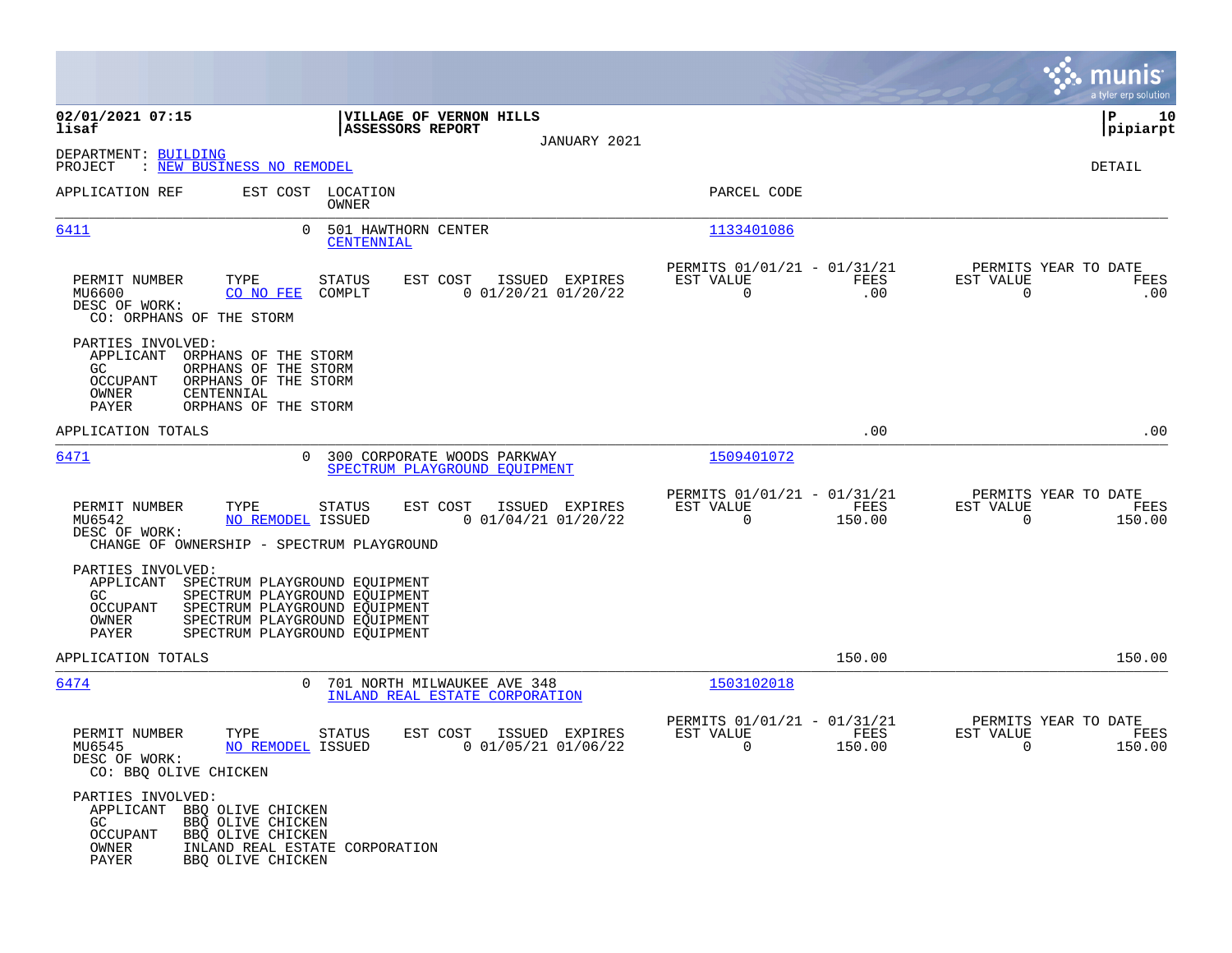|                                                                                                             |                                                                                                                                                                                 |                                                                             | munis<br>a tyler erp solution                                                  |
|-------------------------------------------------------------------------------------------------------------|---------------------------------------------------------------------------------------------------------------------------------------------------------------------------------|-----------------------------------------------------------------------------|--------------------------------------------------------------------------------|
| 02/01/2021 07:15<br>lisaf                                                                                   | VILLAGE OF VERNON HILLS<br>ASSESSORS REPORT                                                                                                                                     |                                                                             | ΙP<br>11<br> pipiarpt                                                          |
| DEPARTMENT: BUILDING<br>: NEW BUSINESS NO REMODEL<br>PROJECT                                                | JANUARY 2021                                                                                                                                                                    |                                                                             | <b>DETAIL</b>                                                                  |
| APPLICATION REF                                                                                             | EST COST LOCATION<br>OWNER                                                                                                                                                      | PARCEL CODE                                                                 |                                                                                |
| APPLICATION TOTALS                                                                                          |                                                                                                                                                                                 | 150.00                                                                      | 150.00                                                                         |
| 6493                                                                                                        | $\Omega$<br>270 HAWTHORN VILLAGE COMMONS<br>US TRUST-BOA-SAM RES                                                                                                                | 1133302053                                                                  |                                                                                |
| TYPE<br>PERMIT NUMBER<br>MU6563<br>DESC OF WORK:<br>CHANGE OF OWNERSHIP - AROMA                             | EST COST<br>ISSUED EXPIRES<br><b>STATUS</b><br>$0$ 01/08/21 01/11/22<br>NO REMODEL ISSUED                                                                                       | PERMITS 01/01/21 - 01/31/21<br>EST VALUE<br>FEES<br>$\mathbf 0$<br>150.00   | PERMITS YEAR TO DATE<br>EST VALUE<br>FEES<br>$\mathbf 0$<br>150.00             |
| PARTIES INVOLVED:<br>APPLICANT<br>GC.<br><b>OCCUPANT</b><br>OWNER<br>OWNER<br>PAYER                         | SBJ HOSPITALITY LLC DBA AROMA<br>SBJ HOSPITALITY LLC DBA AROMA<br>SBJ HOSPITALITY LLC DBA AROMA<br>US TRUST-BOA-SAM RES<br>SBJ HOSPITALITY LLC DBA AROMA<br>AA CONTE & SON, INC |                                                                             |                                                                                |
| APPLICATION TOTALS                                                                                          |                                                                                                                                                                                 | 150.00                                                                      | 150.00                                                                         |
| 6515                                                                                                        | 525 HAWTHORN CTR<br>$\Omega$<br>CENTENNIAL                                                                                                                                      | 1133401086                                                                  |                                                                                |
| PERMIT NUMBER<br>TYPE<br>MU6586<br>MU6601<br>DESC OF WORK:<br>CO: FRAGRANCE STATION                         | EST COST<br>ISSUED EXPIRES<br><b>STATUS</b><br>NO REMODEL<br>COMPLT<br>$0$ 01/15/21 01/20/22<br>$0$ 01/20/21 01/20/22<br>CO NO FEE<br>COMPLT                                    | PERMITS 01/01/21 - 01/31/21<br>EST VALUE<br>FEES<br>0<br>150.00<br>0<br>.00 | PERMITS YEAR TO DATE<br>EST VALUE<br>FEES<br>0<br>150.00<br>$\mathbf 0$<br>.00 |
| PARTIES INVOLVED:<br>GC<br>FRAGRANCE STATION<br><b>OCCUPANT</b><br>FRAGRANCE STATION<br>OWNER<br>CENTENNIAL |                                                                                                                                                                                 |                                                                             |                                                                                |
| APPLICATION TOTALS                                                                                          |                                                                                                                                                                                 | 150.00                                                                      | 150.00                                                                         |
| 6548                                                                                                        | $\Omega$<br>555 EAST TOWNLINE RD 23<br>JDK & OVERLOOK TOWNLINE LLC                                                                                                              | 1504201018                                                                  |                                                                                |
| PERMIT NUMBER<br>TYPE<br>MU6619<br>DESC OF WORK:<br>TEMP BUSINESS - CERT OF OCC NO WORK                     | <b>STATUS</b><br>EST COST<br>ISSUED EXPIRES<br><b>NO REMODEL ISSUED</b><br>$0$ 01/28/21 01/28/22                                                                                | PERMITS 01/01/21 - 01/31/21<br>EST VALUE<br>FEES<br>$\Omega$<br>150.00      | PERMITS YEAR TO DATE<br>EST VALUE<br>FEES<br>$\Omega$<br>150.00                |
| PARTIES INVOLVED:<br>APPLICANT<br>GS LABS LLC<br>GS LABS LLC<br>GC.<br>OCCUPANT<br>GS LABS LLC              |                                                                                                                                                                                 |                                                                             |                                                                                |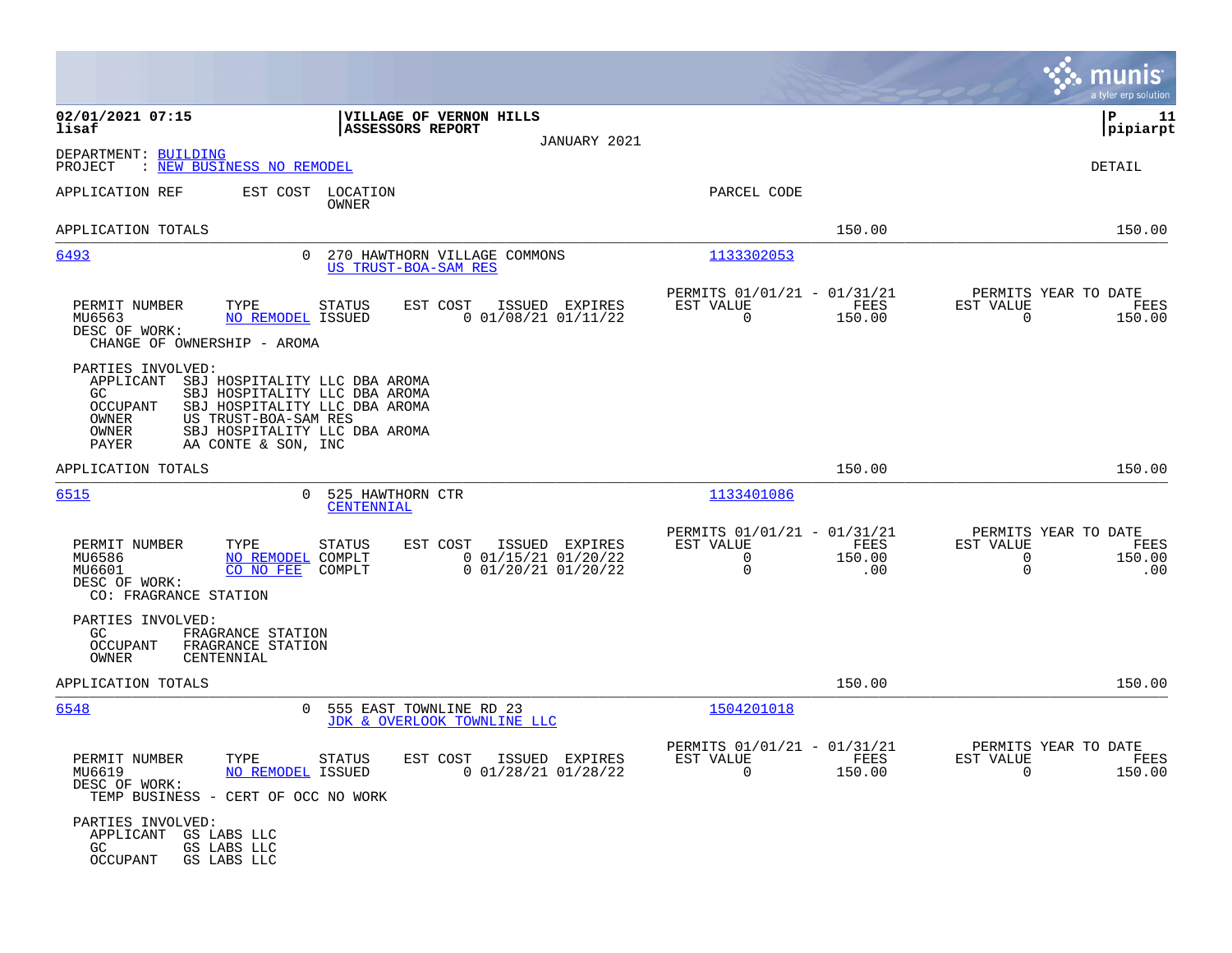|                                      |                                                        |                                                            |              |             |                  | <b>munis</b><br>a tyler erp solution |
|--------------------------------------|--------------------------------------------------------|------------------------------------------------------------|--------------|-------------|------------------|--------------------------------------|
| 02/01/2021 07:15<br>lisaf            |                                                        | <b> VILLAGE OF VERNON HILLS</b><br><b>ASSESSORS REPORT</b> | JANUARY 2021 |             |                  | 12<br>l P<br> pipiarpt               |
| DEPARTMENT: BUILDING<br>PROJECT      | : NEW BUSINESS NO REMODEL                              |                                                            |              |             |                  | DETAIL                               |
| APPLICATION REF<br>OWNER<br>PAYER    | EST COST<br>JDK & OVERLOOK TOWNLINE LLC<br>GS LABS LLC | LOCATION<br>OWNER                                          |              | PARCEL CODE |                  |                                      |
| APPLICATION TOTALS<br>PROJECT TOTALS |                                                        |                                                            |              | 0           | 150.00<br>750.00 | 150.00<br>750.00                     |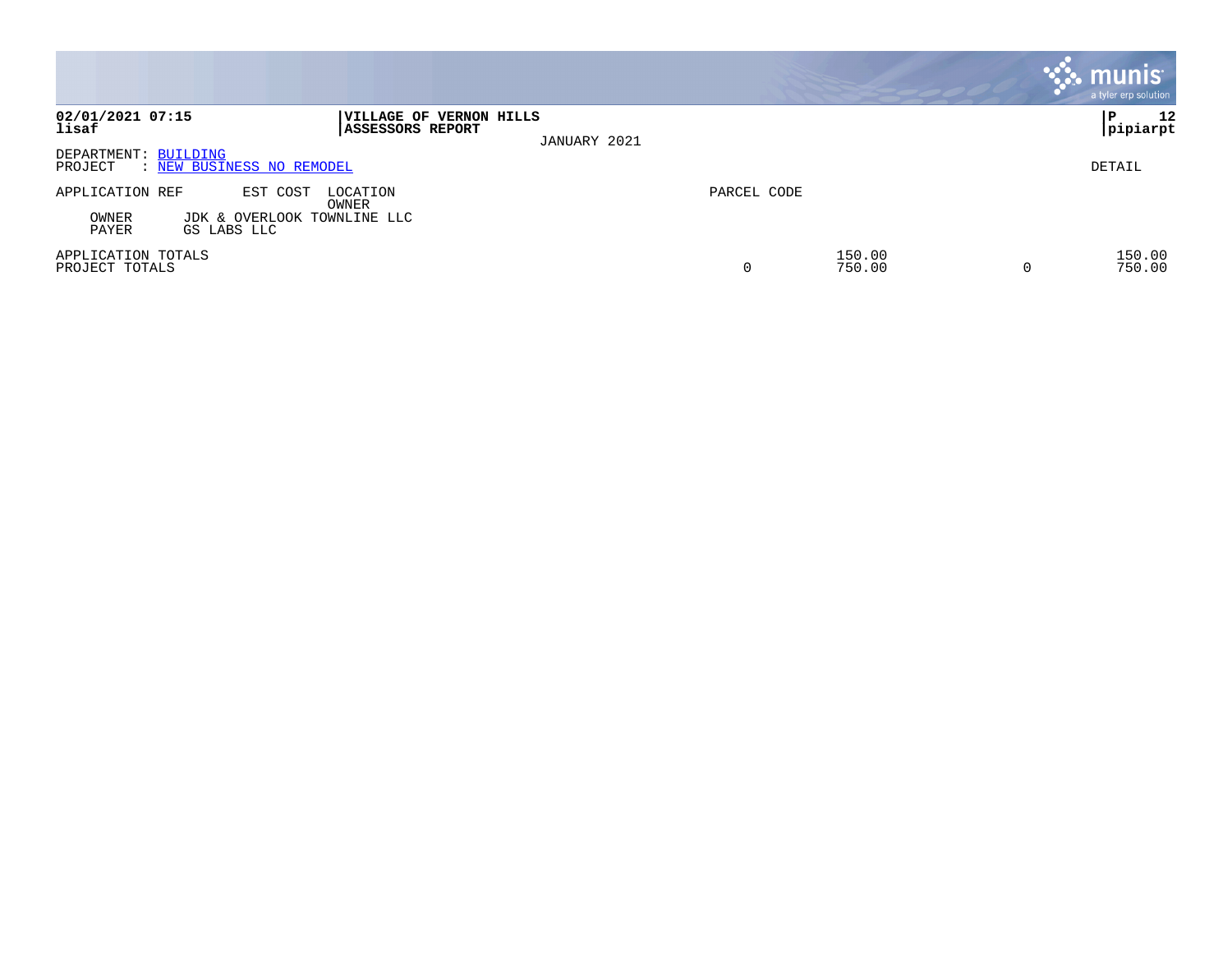|                                                                                   |                                                                                                         |                                                |                                    |              |                                               |                  |           | <b>munis</b><br>a tyler erp solution   |
|-----------------------------------------------------------------------------------|---------------------------------------------------------------------------------------------------------|------------------------------------------------|------------------------------------|--------------|-----------------------------------------------|------------------|-----------|----------------------------------------|
| 02/01/2021 07:15<br>lisaf                                                         |                                                                                                         | VILLAGE OF VERNON HILLS<br>ASSESSORS REPORT    |                                    | JANUARY 2021 |                                               |                  |           | ∣P<br>13<br> pipiarpt                  |
| DEPARTMENT: BUILDING<br>PROJECT                                                   | : COMMERCIAL ROOFTOP HVAC                                                                               |                                                |                                    |              |                                               |                  |           | DETAIL                                 |
| APPLICATION REF                                                                   | EST COST                                                                                                | LOCATION<br><b>OWNER</b>                       |                                    |              | PARCEL CODE                                   |                  |           |                                        |
| 6500                                                                              | 53,000                                                                                                  | 700 NORTH MILWAUKEE AVENUE 134<br>KIMCO REALTY |                                    |              | 1504201051                                    |                  |           |                                        |
| PERMIT NUMBER<br>MU6572<br>DESC OF WORK:                                          | TYPE<br>RFTP HVAC<br>COMMERCIAL HVAC REPLACEMENT                                                        | EST COST<br>STATUS<br>COMPLT                   | ISSUED<br>53,000 01/12/21 01/22/22 | EXPIRES      | PERMITS 01/01/21 - 01/31/21<br>EST VALUE<br>0 | FEES<br>530.00   | EST VALUE | PERMITS YEAR TO DATE<br>FEES<br>530.00 |
| PARTIES INVOLVED:<br>APPLICANT<br>GC<br>HVAC<br><b>OCCUPANT</b><br>OWNER<br>PAYER | CLASSIC AIR INC<br>CLASSIC AIR INC<br>CLASSIC AIR INC<br>LIQUOR BARN<br>KIMCO REALTY<br>CLASSIC AIR INC |                                                |                                    |              |                                               |                  |           |                                        |
| APPLICATION TOTALS<br>PROJECT TOTALS                                              |                                                                                                         |                                                |                                    |              | 0                                             | 530.00<br>530.00 | $\Omega$  | 530.00<br>530.00                       |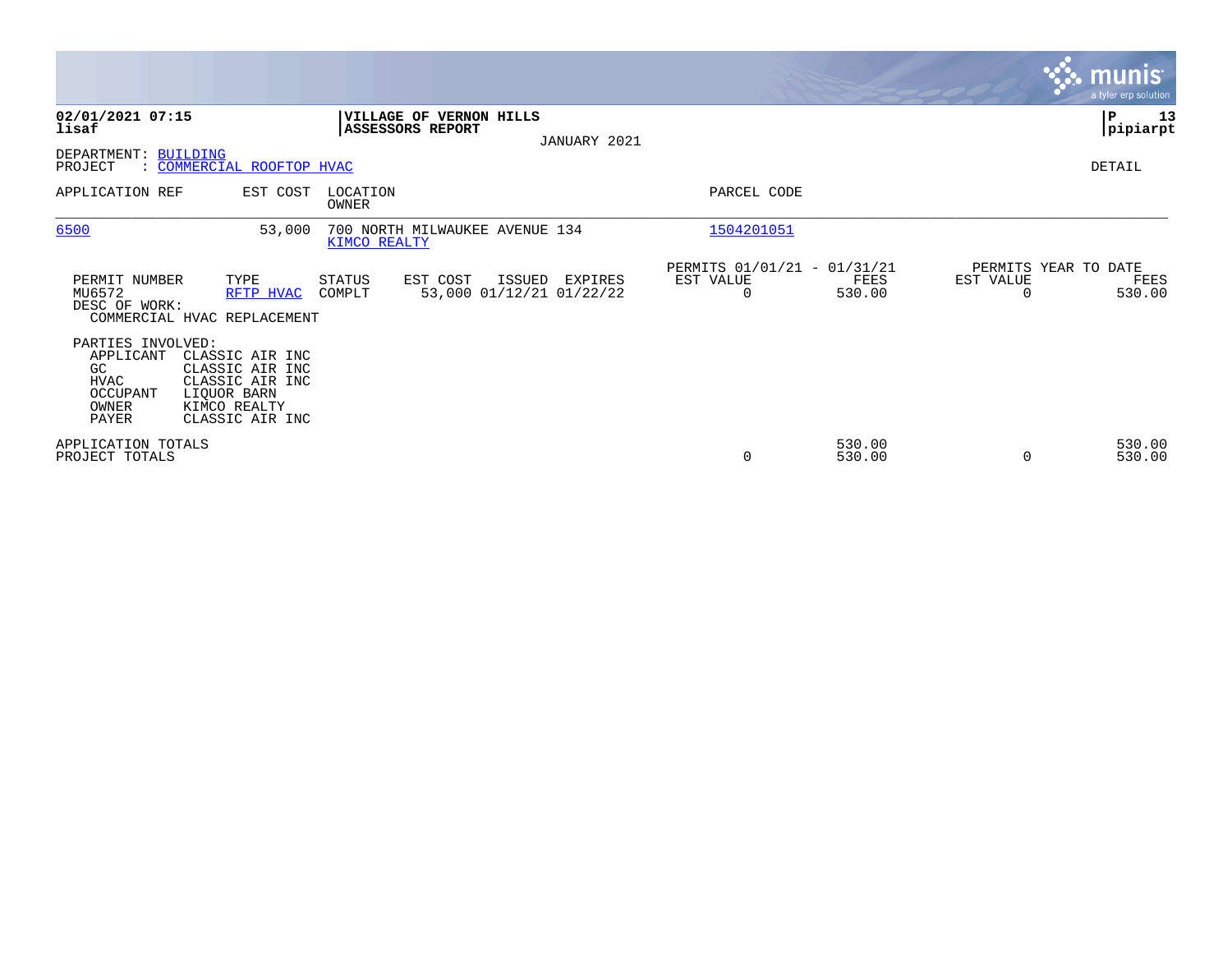|                                                        |                                                                    |                                             |                                              |                                               |                |           | <b>munis</b><br>a tyler erp solution  |
|--------------------------------------------------------|--------------------------------------------------------------------|---------------------------------------------|----------------------------------------------|-----------------------------------------------|----------------|-----------|---------------------------------------|
| 02/01/2021 07:15<br>lisaf                              |                                                                    | VILLAGE OF VERNON HILLS<br>ASSESSORS REPORT | JANUARY 2021                                 |                                               |                |           | P<br>14<br> pipiarpt                  |
| DEPARTMENT:<br>PROJECT                                 | <b>BUILDING</b><br>: DRIVEWAY                                      |                                             |                                              |                                               |                |           | DETAIL                                |
| APPLICATION REF                                        | EST COST                                                           | LOCATION<br>OWNER                           |                                              | PARCEL CODE                                   |                |           |                                       |
| 6005                                                   | 2,414                                                              | 197 SHEFFIELD LN<br><b>JIM SCHOFIELD</b>    |                                              | 1508409009                                    |                |           |                                       |
| PERMIT NUMBER<br>MU6107<br>DESC OF WORK:<br>DRIVEWAY   | TYPE<br><b>DRVWY</b>                                               | STATUS<br>EST COST<br>COMPLT                | ISSUED<br>EXPIRES<br>2,414 01/04/21 01/04/22 | PERMITS 01/01/21 - 01/31/21<br>EST VALUE<br>0 | FEES<br>50.00  | EST VALUE | PERMITS YEAR TO DATE<br>FEES<br>50.00 |
| PARTIES INVOLVED:<br>APPLICANT<br>GC<br>OWNER<br>PAYER | JIM SCHOFIELD<br>GRADE A ASPHALT<br>JIM SCHOFIELD<br>JIM SCHOFIELD |                                             |                                              |                                               |                |           |                                       |
| APPLICATION TOTALS<br>PROJECT TOTALS                   |                                                                    |                                             |                                              | $\mathbf 0$                                   | 50.00<br>50.00 |           | 50.00<br>50.00                        |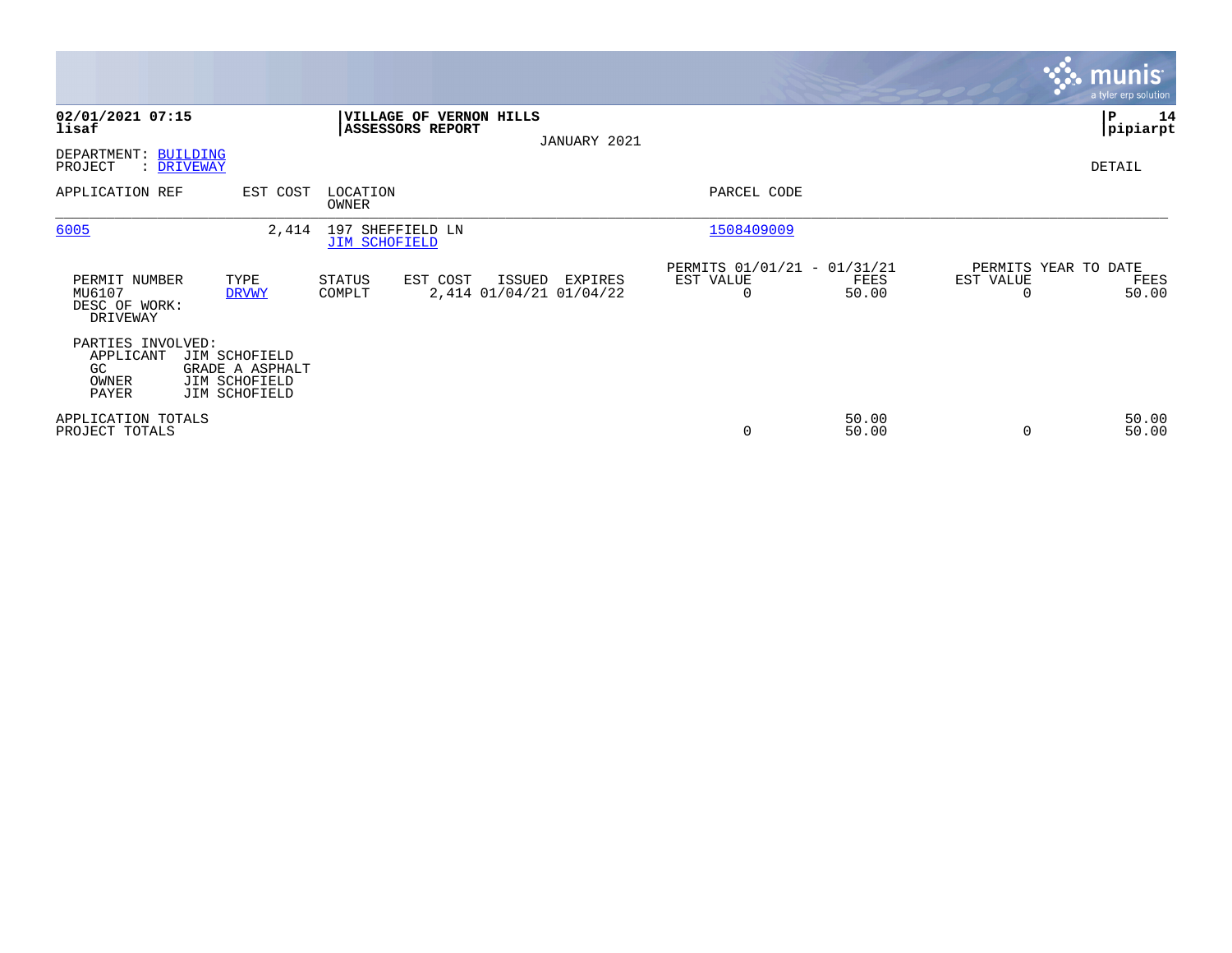|                                                                                                                                                                                                                     |                                                                                  |                                                                          | munis<br>a tyler erp solution                                     |
|---------------------------------------------------------------------------------------------------------------------------------------------------------------------------------------------------------------------|----------------------------------------------------------------------------------|--------------------------------------------------------------------------|-------------------------------------------------------------------|
| 02/01/2021 07:15<br>lisaf                                                                                                                                                                                           | VILLAGE OF VERNON HILLS<br>ASSESSORS REPORT                                      |                                                                          | P<br>15<br> pipiarpt                                              |
| DEPARTMENT: BUILDING<br>PROJECT<br>: FENCE                                                                                                                                                                          | JANUARY 2021                                                                     |                                                                          | DETAIL                                                            |
| APPLICATION REF<br>EST COST                                                                                                                                                                                         | LOCATION<br>OWNER                                                                | PARCEL CODE                                                              |                                                                   |
| 7,300<br>6439                                                                                                                                                                                                       | 620 INSULL DRIVE<br><b>PLACEHOLDER</b>                                           | 1133216009                                                               |                                                                   |
| TYPE<br>PERMIT NUMBER<br>MU6577<br><b>FENCE</b><br>DESC OF WORK:<br>FENCE                                                                                                                                           | EST COST<br>ISSUED EXPIRES<br>STATUS<br>7,300 01/14/21 01/14/22<br>ISSUED        | PERMITS 01/01/21 - 01/31/21<br>EST VALUE<br>FEES<br>0<br>73.00           | PERMITS YEAR TO DATE<br>EST VALUE<br>FEES<br>$\mathbf 0$<br>73.00 |
| PARTIES INVOLVED:<br>APPLICANT<br>CUSTOM BUILT FENCE<br>FENCE<br><b>CUSTOM BUILT FENCE</b><br>GC.<br><b>CUSTOM BUILT FENCE</b><br>OCCUPANT<br>BECKY BREDHOFT<br>OWNER<br>PLACEHOLDER<br>PAYER<br>CUSTOM BUILT FENCE |                                                                                  |                                                                          |                                                                   |
| APPLICATION TOTALS                                                                                                                                                                                                  |                                                                                  | 73.00                                                                    | 73.00                                                             |
| 6440<br>7,300                                                                                                                                                                                                       | 692 INSULL DRIVE<br>PLACEHOLDER                                                  | 1133216018                                                               |                                                                   |
| PERMIT NUMBER<br>TYPE<br>MU6875<br><b>FENCE</b><br>DESC OF WORK:<br>FENCE                                                                                                                                           | EST COST<br>ISSUED EXPIRES<br>STATUS<br><b>ISSUED</b><br>7,300 01/14/21 01/14/22 | PERMITS 01/01/21 - 01/31/21<br>EST VALUE<br>FEES<br>$\mathbf 0$<br>73.00 | PERMITS YEAR TO DATE<br>EST VALUE<br>FEES<br>73.00<br>$\mathbf 0$ |
| PARTIES INVOLVED:<br>APPLICANT<br>CUSTOM BUILT FENCE<br>FENCE<br>CUSTOM BUILT FENCE<br>GC<br>CUSTOM BUILT FENCE<br>OCCUPANT<br>STEVE KORUNA<br>OWNER<br>PLACEHOLDER<br>PLUMBER<br>CUSTOM BUILT FENCE                |                                                                                  |                                                                          |                                                                   |
| APPLICATION TOTALS                                                                                                                                                                                                  |                                                                                  | 73.00                                                                    | 73.00                                                             |
| 6488<br>6,275                                                                                                                                                                                                       | 325 STONE FENCE RD<br>ARIELLE MOFFIC                                             | 1509105010                                                               |                                                                   |
| PERMIT NUMBER<br>TYPE<br>MU6580<br>FENCE<br>DESC OF WORK:<br>FENCE                                                                                                                                                  | STATUS<br>EST COST ISSUED EXPIRES<br>ISSUED<br>6,275 01/14/21 01/14/22           | PERMITS 01/01/21 - 01/31/21<br>EST VALUE<br>FEES<br>$\Omega$<br>62.75    | PERMITS YEAR TO DATE<br>EST VALUE<br>FEES<br>$\Omega$<br>62.75    |
| PARTIES INVOLVED:<br>APPLICANT<br>ARIELLE MOFFIC<br>FENCE<br>SUPERIOR FENCE<br>GC<br>ARIELLE MOFFIC                                                                                                                 |                                                                                  |                                                                          |                                                                   |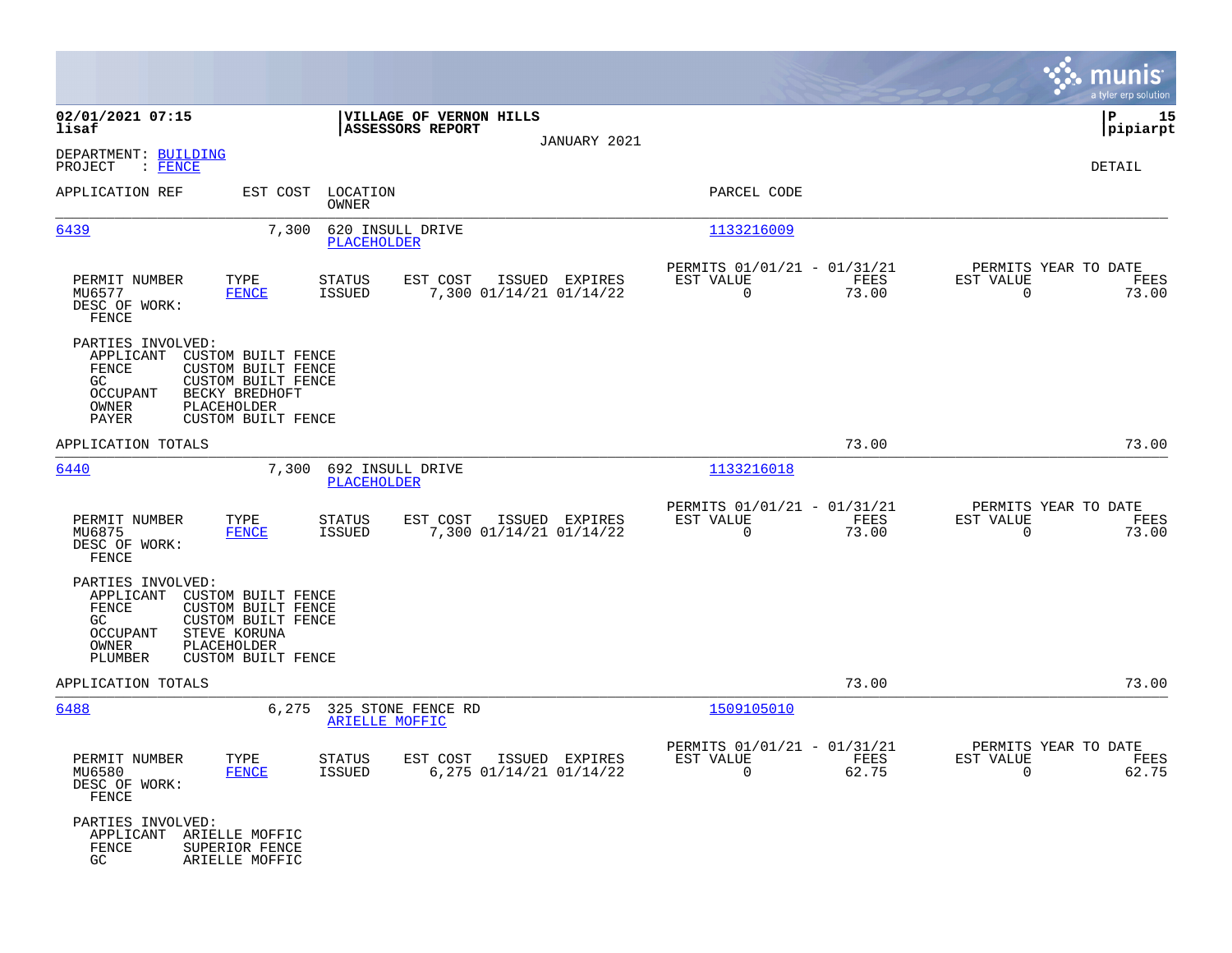|                                                                  |                                                                                                                   |                                             |                                              |                                               |                 |                       | <b>munis</b><br>a tyler erp solution  |
|------------------------------------------------------------------|-------------------------------------------------------------------------------------------------------------------|---------------------------------------------|----------------------------------------------|-----------------------------------------------|-----------------|-----------------------|---------------------------------------|
| 02/01/2021 07:15<br>lisaf<br>DEPARTMENT: BUILDING                |                                                                                                                   | VILLAGE OF VERNON HILLS<br>ASSESSORS REPORT | JANUARY 2021                                 |                                               |                 |                       | $\mathbf P$<br>16<br> pipiarpt        |
| PROJECT<br>$:$ FENCE                                             |                                                                                                                   |                                             |                                              |                                               |                 |                       | DETAIL                                |
| APPLICATION REF<br>OWNER<br><b>PAYER</b>                         | EST COST<br>ARIELLE MOFFIC<br>ARIELLE MOFFIC                                                                      | LOCATION<br><b>OWNER</b>                    |                                              | PARCEL CODE                                   |                 |                       |                                       |
| APPLICATION TOTALS                                               |                                                                                                                   |                                             |                                              |                                               | 62.75           |                       | 62.75                                 |
| 6511                                                             | 6.400                                                                                                             | 1051 DEARBORN LN<br>RICHARD & EDITH RISKE   |                                              | 1506403012                                    |                 |                       |                                       |
| PERMIT NUMBER<br>MU6593<br>DESC OF WORK:<br>FENCE                | TYPE<br><b>FENCE</b>                                                                                              | STATUS<br>EST COST<br><b>ISSUED</b>         | ISSUED<br>EXPIRES<br>6,400 01/18/21 01/22/22 | PERMITS 01/01/21 - 01/31/21<br>EST VALUE<br>0 | FEES<br>64.00   | EST VALUE<br>$\Omega$ | PERMITS YEAR TO DATE<br>FEES<br>64.00 |
| PARTIES INVOLVED:<br>APPLICANT<br>FENCE<br>GC.<br>OWNER<br>PAYER | <b>CUSTOM BUILT</b><br><b>CUSTOM BUILT</b><br><b>CUSTOM BUILT</b><br>RICHARD & EDITH RISKE<br><b>CUSTOM BUILT</b> |                                             |                                              |                                               |                 |                       |                                       |
| APPLICATION TOTALS<br>PROJECT TOTALS                             |                                                                                                                   |                                             |                                              | 0                                             | 64.00<br>272.75 | $\Omega$              | 64.00<br>272.75                       |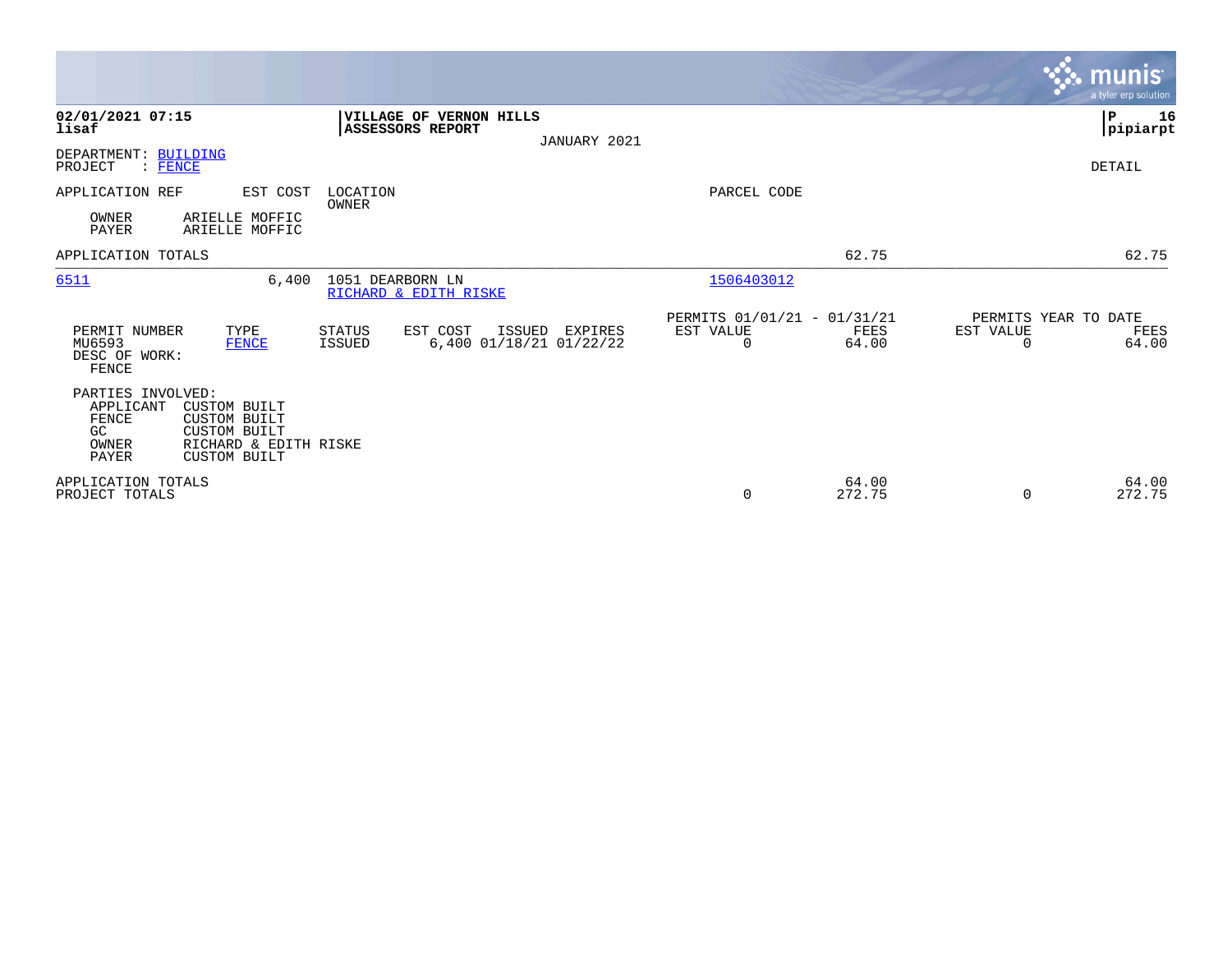|                                                                                                                                                                                                                                                                                                                                                                                          |                                                                          | munis<br>a tyler erp solution                                     |
|------------------------------------------------------------------------------------------------------------------------------------------------------------------------------------------------------------------------------------------------------------------------------------------------------------------------------------------------------------------------------------------|--------------------------------------------------------------------------|-------------------------------------------------------------------|
| 02/01/2021 07:15<br>VILLAGE OF VERNON HILLS<br>ASSESSORS REPORT<br>lisaf<br>JANUARY 2021                                                                                                                                                                                                                                                                                                 |                                                                          | ΙP<br>17<br> pipiarpt                                             |
| DEPARTMENT: BUILDING<br>: FIRE ALARM<br>PROJECT                                                                                                                                                                                                                                                                                                                                          |                                                                          | DETAIL                                                            |
| APPLICATION REF<br>EST COST<br>LOCATION<br><b>OWNER</b>                                                                                                                                                                                                                                                                                                                                  | PARCEL CODE                                                              |                                                                   |
| 5353<br>50,000<br>171 CORPORATE WOODS PARKWAY<br>FUJI AMERICA CORPORATION                                                                                                                                                                                                                                                                                                                | 1509403030                                                               |                                                                   |
| PERMIT NUMBER<br>TYPE<br>EST COST<br>ISSUED EXPIRES<br><b>STATUS</b><br>MU6543<br>FIRE ALARM ISSUED<br>50,000 01/04/21 01/04/22<br>DESC OF WORK:<br>FIRE ALARM                                                                                                                                                                                                                           | PERMITS 01/01/21 - 01/31/21<br>EST VALUE<br>FEES<br>$\Omega$<br>1,706.00 | PERMITS YEAR TO DATE<br>EST VALUE<br>FEES<br>$\Omega$<br>1,706.00 |
| PARTIES INVOLVED:<br>APPLICANT<br>PREFERRED ELECTRIC<br>ELECTRICIA PREFERRED ELECTRIC<br>GC.<br>PREFERRED ELECTRIC<br>OCCUPANT<br>FUJI AMERICA CORPORATION<br>OWNER<br>FUJI AMERICA CORPORATION<br>PAYER<br>PREFERRED ELECTRIC                                                                                                                                                           |                                                                          |                                                                   |
| APPLICATION TOTALS                                                                                                                                                                                                                                                                                                                                                                       | 1,706.00                                                                 | 1,706.00                                                          |
| 6225<br>20,000<br>700 DARLING DRIVE<br>CP LOGISTICS VERNON HILLS, LLC                                                                                                                                                                                                                                                                                                                    | 1510300002                                                               |                                                                   |
| PERMIT NUMBER<br>TYPE<br>EST COST<br>ISSUED EXPIRES<br>STATUS<br>20,000 01/12/21 01/12/22<br>MU6571<br>FIRE ALARM ISSUED<br>DESC OF WORK:<br>FIRE ALARM                                                                                                                                                                                                                                  | PERMITS 01/01/21 - 01/31/21<br>EST VALUE<br>FEES<br>0<br>848.00          | PERMITS YEAR TO DATE<br>EST VALUE<br>FEES<br>848.00<br>0          |
| PARTIES INVOLVED:<br>ALARM<br>NITECH FIRE & SECURITY<br>APPLICANT<br>NITECH FIRE & SECURITY<br>GC<br>ABCO ELECTRICAL CONSTRUCTION<br>OCCUPANT<br>SOUTH LAKE INDUSTRIAL CENTER<br>OWNER<br>CP LOGISTICS VERNON HILLS, LLC<br>PAYER<br>ABCO ELECTRICAL CONSTRUCTION                                                                                                                        |                                                                          |                                                                   |
| APPLICATION TOTALS                                                                                                                                                                                                                                                                                                                                                                       | 848.00                                                                   | 848.00                                                            |
| 6226<br>18,000<br>640 DARLING DRIVE<br>CP LOGISTICS VERNON HILLS, LLC                                                                                                                                                                                                                                                                                                                    | 1510300002                                                               |                                                                   |
| PERMIT NUMBER<br>EST COST<br>TYPE<br>STATUS<br>ISSUED EXPIRES<br>FIRE ALARM ISSUED<br>18,000 01/12/21 01/12/22<br>MU6570<br>PARTIES INVOLVED:<br>ALARM<br>NITECH FIRE & SECURITY<br>APPLICANT<br>NITECH FIRE & SECURITY<br>GC.<br>ABCO ELECTRICAL CONSTRUCTION<br>SOUTH LAKE INDUSTRIAL CENTER<br>OCCUPANT<br>OWNER<br>CP LOGISTICS VERNON HILLS, LLC<br>PAYER<br>NITECH FIRE & SECURITY | PERMITS 01/01/21 - 01/31/21<br>EST VALUE<br>FEES<br>0<br>690.00          | PERMITS YEAR TO DATE<br>EST VALUE<br>FEES<br>690.00<br>0          |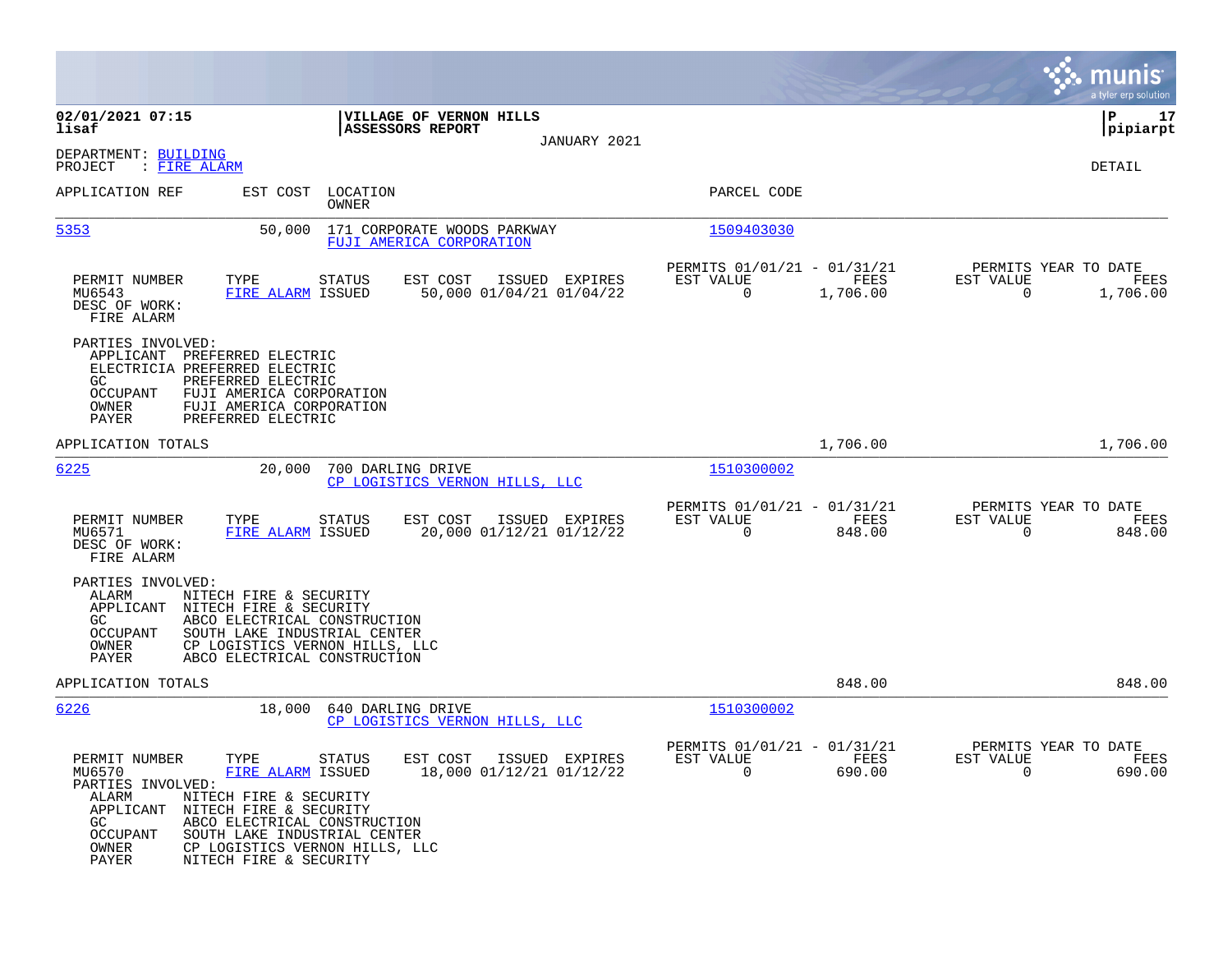|                                                                                                                                                                                                                            |                                                                                  |                                                         |                                            | munis<br>a tyler erp solution          |
|----------------------------------------------------------------------------------------------------------------------------------------------------------------------------------------------------------------------------|----------------------------------------------------------------------------------|---------------------------------------------------------|--------------------------------------------|----------------------------------------|
| 02/01/2021 07:15<br>lisaf                                                                                                                                                                                                  | VILLAGE OF VERNON HILLS<br><b>ASSESSORS REPORT</b>                               |                                                         |                                            | ΙP<br>18<br> pipiarpt                  |
| DEPARTMENT: BUILDING<br>: FIRE ALARM<br>PROJECT                                                                                                                                                                            |                                                                                  | JANUARY 2021                                            |                                            | DETAIL                                 |
| EST COST<br>APPLICATION REF                                                                                                                                                                                                | LOCATION<br>OWNER                                                                | PARCEL CODE                                             |                                            |                                        |
| APPLICATION TOTALS                                                                                                                                                                                                         |                                                                                  |                                                         | 690.00                                     | 690.00                                 |
| 6257<br>5,000                                                                                                                                                                                                              | 863 NORTH MILWAUKEE AVENUE 700<br>PASSCO MELODY FARM DST                         | 1134302008                                              |                                            |                                        |
| PERMIT NUMBER<br>TYPE<br>MU6595<br>FIRE ALARM ISSUED<br>DESC OF WORK:<br>FIRE ALARM                                                                                                                                        | <b>STATUS</b><br>EST COST<br>ISSUED EXPIRES<br>5,000 01/19/21 01/19/22           | PERMITS 01/01/21 - 01/31/21<br>EST VALUE<br>0           | FEES<br>EST VALUE<br>$\mathbf 0$<br>290.00 | PERMITS YEAR TO DATE<br>FEES<br>290.00 |
| PARTIES INVOLVED:<br>ALARM<br>OMEGA PRO SYSTEMS<br>OMEGA PRO SYSTEMS<br>APPLICANT<br>GC<br>OMEGA PRO SYSTEMS<br><b>OCCUPANT</b><br>MADISON REED COLOR BAR<br>OWNER<br>PASSCO MELODY FARM DST<br>PAYER<br>OMEGA PRO SYSTEMS |                                                                                  |                                                         |                                            |                                        |
| APPLICATION TOTALS                                                                                                                                                                                                         |                                                                                  |                                                         | 290.00                                     | 290.00                                 |
| 6461<br>5,000                                                                                                                                                                                                              | 700 NORTH MILWAUKEE AVENUE 116-A<br><b>KIMCO REALTY</b>                          | 1504201051                                              |                                            |                                        |
| PERMIT NUMBER<br>TYPE<br>MU6555<br>FIRE SPR<br>DESC OF WORK:<br>FIRE ALARM                                                                                                                                                 | EST COST<br><b>STATUS</b><br>ISSUED EXPIRES<br>5,000 01/08/21 01/08/22<br>COMPLT | PERMITS 01/01/21 - 01/31/21<br>EST VALUE<br>$\Omega$    | FEES<br>EST VALUE<br>305.00<br>$\Omega$    | PERMITS YEAR TO DATE<br>FEES<br>305.00 |
| PARTIES INVOLVED:<br>APPLICANT<br>FIRE SPRIN JOHNSON CONTROLS FIRE PROTECTION<br>GC<br>OCCUPANT<br>MILAN LASER HAIR REMOVAL<br>OWNER<br>KIMCO REALTY<br>PAYER<br>R.B. IRRIGATION SYSTEMS                                   | JOHNSON CONTROLS FIRE PROTECTION<br>JOHNSON CONTROLS FIRE PROTECTION             |                                                         |                                            |                                        |
| APPLICATION TOTALS                                                                                                                                                                                                         |                                                                                  |                                                         | 305.00                                     | 305.00                                 |
| 6486<br>2,512                                                                                                                                                                                                              | 990 CORPORATE WOODS PKY<br>VV & CO                                               | 1510302054                                              |                                            |                                        |
| PERMIT NUMBER<br>TYPE<br>FIRE ALARM ISSUED<br>MU6617<br>DESC OF WORK:<br>FIRE ALARM                                                                                                                                        | EST COST<br>STATUS<br>ISSUED EXPIRES<br>2,512 01/27/21 01/27/22                  | PERMITS 01/01/21 - 01/31/21<br>EST VALUE<br>$\mathbf 0$ | FEES<br>EST VALUE<br>405.00<br>$\mathbf 0$ | PERMITS YEAR TO DATE<br>FEES<br>405.00 |
| PARTIES INVOLVED:<br>ALARM<br>FIRST SECURITY SYSTEMS                                                                                                                                                                       |                                                                                  |                                                         |                                            |                                        |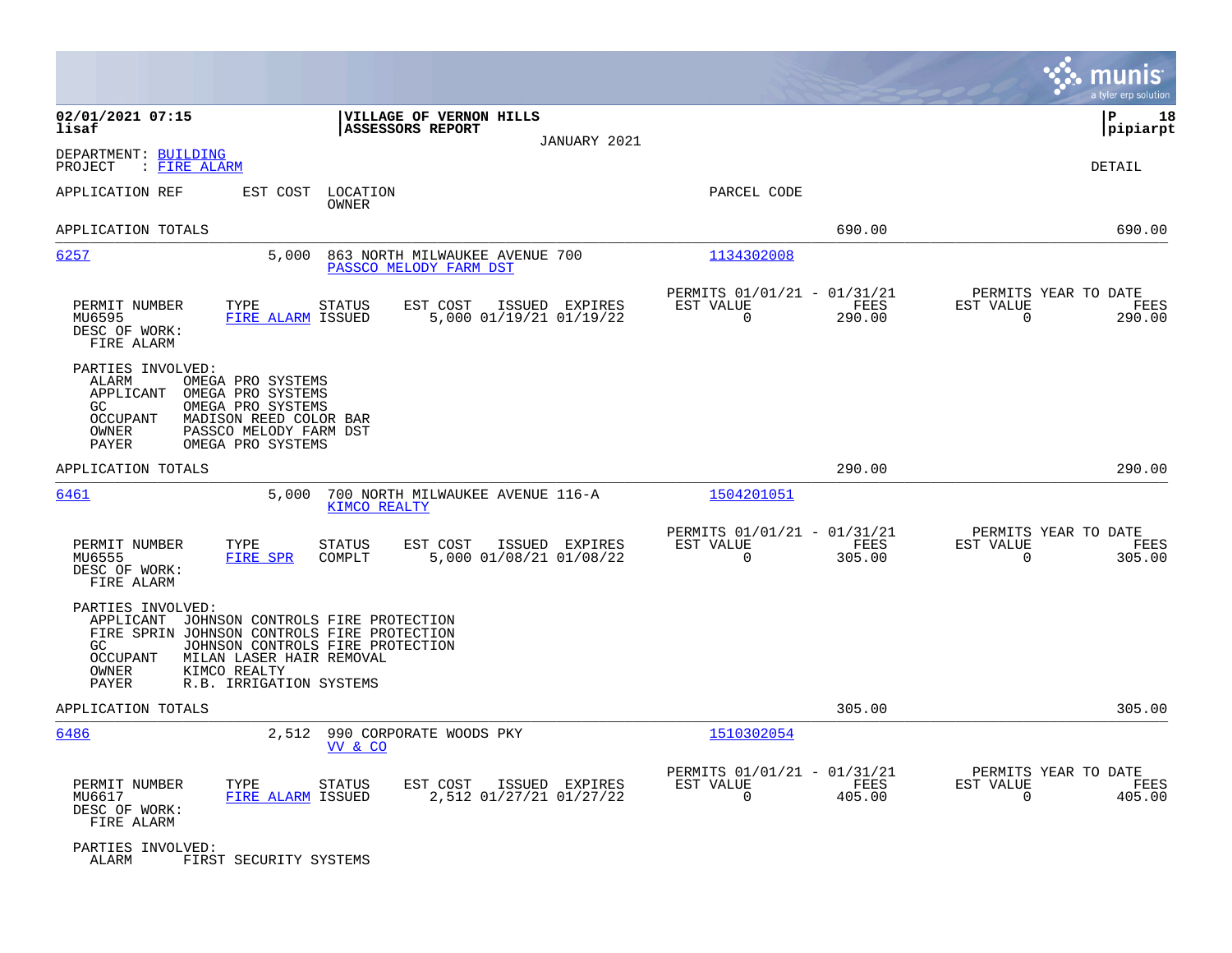|                                                                                                                                                                                                                             |                                           |                                                         |                    |                                                  | munis<br>a tyler erp solution |
|-----------------------------------------------------------------------------------------------------------------------------------------------------------------------------------------------------------------------------|-------------------------------------------|---------------------------------------------------------|--------------------|--------------------------------------------------|-------------------------------|
| 02/01/2021 07:15<br>VILLAGE OF VERNON HILLS<br>lisaf<br>ASSESSORS REPORT                                                                                                                                                    | JANUARY 2021                              |                                                         |                    |                                                  | 19<br>ΙP<br> pipiarpt         |
| DEPARTMENT: BUILDING<br>PROJECT<br>: FIRE ALARM                                                                                                                                                                             |                                           |                                                         |                    |                                                  | DETAIL                        |
| APPLICATION REF<br>EST COST LOCATION<br>OWNER<br>APPLICANT<br>FIRST SECURITY SYSTEMS<br>GC.<br>FIRST SECURITY SYSTEMS<br>OWNER<br>VV & CO<br><b>PAYER</b><br>FIRST SECURITY SYSTEMS                                         |                                           | PARCEL CODE                                             |                    |                                                  |                               |
| APPLICATION TOTALS                                                                                                                                                                                                          |                                           |                                                         | 405.00             |                                                  | 405.00                        |
| 6487<br>6,900<br>880 CORPORATE WOODS PARKWAY 100<br>I DON'T NO LLC                                                                                                                                                          |                                           | 1510302049                                              |                    |                                                  |                               |
| PERMIT NUMBER<br>TYPE<br>EST COST<br>STATUS<br>MU6597<br>FIRE ALARM ISSUED<br>DESC OF WORK:<br>FIRE ALARM                                                                                                                   | ISSUED EXPIRES<br>6,900 01/19/21 01/19/22 | PERMITS 01/01/21 - 01/31/21<br>EST VALUE<br>$\mathbf 0$ | FEES<br>405.00     | PERMITS YEAR TO DATE<br>EST VALUE<br>$\mathbf 0$ | FEES<br>405.00                |
| PARTIES INVOLVED:<br>ALARM<br>AMS MECHANICAL SYSTEMS<br>APPLICANT AMS MECHANICAL SYSTEMS<br>AMS MECHANICAL SYSTEMS<br>GC<br>OCCUPANT<br>KIDCO, INC<br>OWNER<br>I DON'T NO LLC<br>PAYER<br>KIDCO, INC                        |                                           |                                                         |                    |                                                  |                               |
| APPLICATION TOTALS                                                                                                                                                                                                          |                                           |                                                         | 405.00             |                                                  | 405.00                        |
| 6523<br>4,000<br>830 WEST END CT 900<br>830 WEST END COURT LLC                                                                                                                                                              |                                           | 1132305034                                              |                    |                                                  |                               |
| PERMIT NUMBER<br>TYPE<br>STATUS<br>EST COST<br>MU6620<br>FIRE ALARM ISSUED<br>DESC OF WORK:<br>FIRE ALARM                                                                                                                   | ISSUED EXPIRES<br>4,000 01/29/21 01/29/22 | PERMITS 01/01/21 - 01/31/21<br>EST VALUE<br>$\mathbf 0$ | FEES<br>350.00     | PERMITS YEAR TO DATE<br>EST VALUE<br>$\Omega$    | FEES<br>350.00                |
| PARTIES INVOLVED:<br><b>ALARM</b><br>DETECTION SYSTEMS<br>APPLICANT<br>DETECTION SYSTEMS<br>DETECTION SYSTEMS<br>GC.<br>OCCUPANT<br>SYMETRIA HEALTH<br>OWNER<br>830 WEST END COURT LLC<br><b>PAYER</b><br>DETECTION SYSTEMS |                                           |                                                         |                    |                                                  |                               |
| APPLICATION TOTALS<br>PROJECT TOTALS                                                                                                                                                                                        |                                           | $\Omega$                                                | 350.00<br>4,999.00 | $\Omega$                                         | 350.00<br>4,999.00            |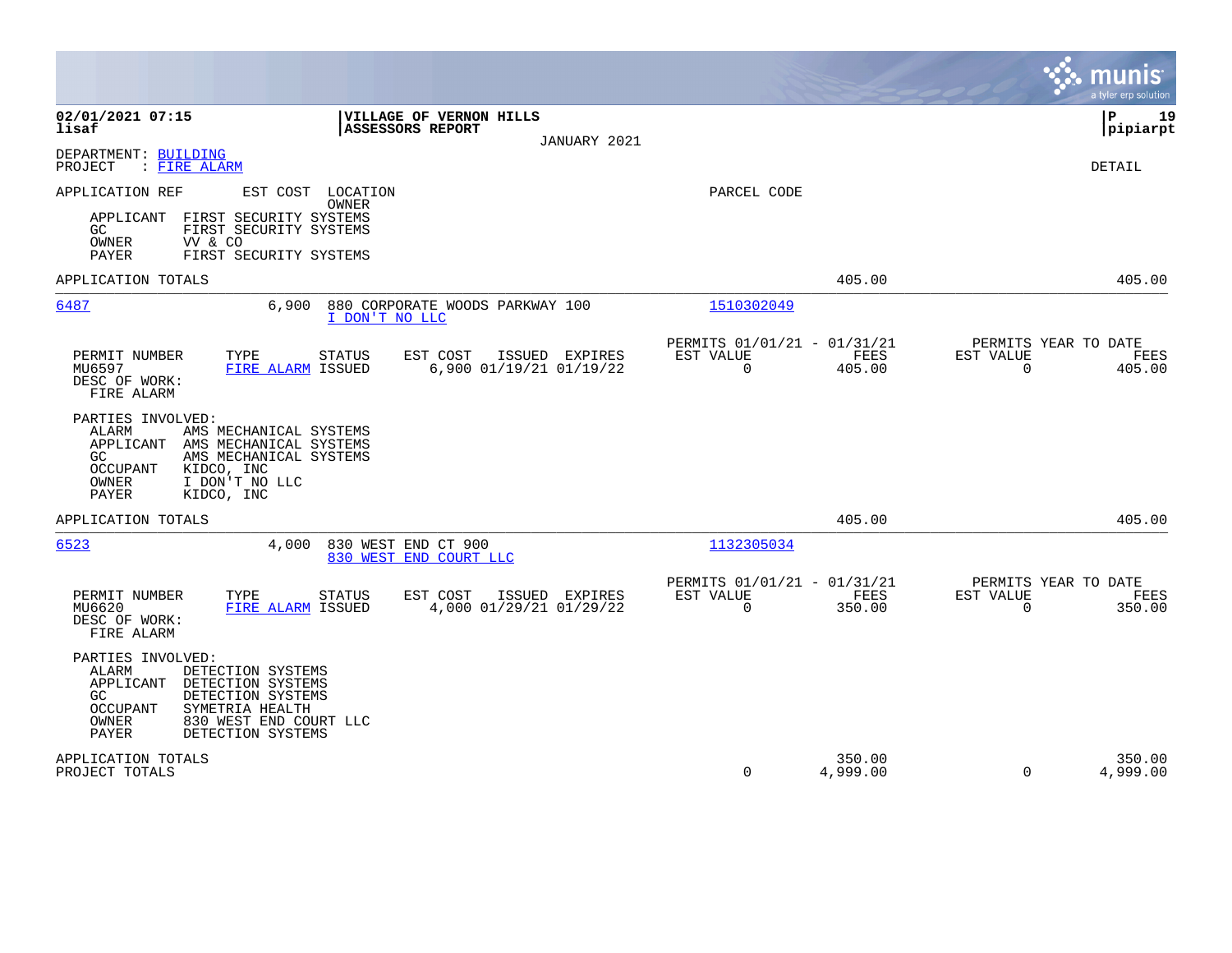|                                                                                                                                             |                                                                   |                         |                                                    |                |                                                      |                       |                                               | munis<br>a tyler erp solution |
|---------------------------------------------------------------------------------------------------------------------------------------------|-------------------------------------------------------------------|-------------------------|----------------------------------------------------|----------------|------------------------------------------------------|-----------------------|-----------------------------------------------|-------------------------------|
| 02/01/2021 07:15<br>lisaf                                                                                                                   |                                                                   |                         | VILLAGE OF VERNON HILLS<br><b>ASSESSORS REPORT</b> |                |                                                      |                       |                                               | 20<br>IΡ<br> pipiarpt         |
| DEPARTMENT: BUILDING<br>PROJECT<br>: FIRE SPRINKLER                                                                                         |                                                                   |                         |                                                    | JANUARY 2021   |                                                      |                       |                                               | DETAIL                        |
| APPLICATION REF                                                                                                                             | EST COST                                                          | LOCATION<br>OWNER       |                                                    |                | PARCEL CODE                                          |                       |                                               |                               |
| 6444                                                                                                                                        | 13,500                                                            | PLACEHOLDER             | 649 CUNEO BOULEVARD                                |                | 1133216003                                           |                       |                                               |                               |
| PERMIT NUMBER<br>MU6551<br>DESC OF WORK:<br>FIRE SPRINKLER                                                                                  | TYPE<br><b>FIRE SPR</b>                                           | STATUS<br>ISSUED        | EST COST<br>13,500 01/06/21 01/06/22               | ISSUED EXPIRES | PERMITS 01/01/21 - 01/31/21<br>EST VALUE<br>$\Omega$ | FEES<br>335.00        | PERMITS YEAR TO DATE<br>EST VALUE<br>$\Omega$ | FEES<br>335.00                |
| PARTIES INVOLVED:<br>APPLICANT NOVA FIRE PROTECTION<br>FIRE SPRIN NOVA FIRE PROTECTION<br>GC<br>OWNER<br>PAYER                              | NOVA FIRE PROTECTION<br>PLACEHOLDER<br>NOVA FIRE PROTECTION       |                         |                                                    |                |                                                      |                       |                                               |                               |
| APPLICATION TOTALS                                                                                                                          |                                                                   |                         |                                                    |                |                                                      | 335.00                |                                               | 335.00                        |
| 6445                                                                                                                                        | 9,243                                                             | <b>PLACEHOLDER</b>      | 641 CUNEO BOULEVARD                                |                | 1133216002                                           |                       |                                               |                               |
| PERMIT NUMBER<br>MU6552<br>DESC OF WORK:<br>FIRE SPRINKLER                                                                                  | TYPE<br><b>FIRE SPR</b>                                           | <b>STATUS</b><br>ISSUED | EST COST<br>9,243 01/06/21 01/06/22                | ISSUED EXPIRES | PERMITS 01/01/21 - 01/31/21<br>EST VALUE<br>$\Omega$ | FEES<br>292.43        | PERMITS YEAR TO DATE<br>EST VALUE<br>$\Omega$ | FEES<br>292.43                |
| PARTIES INVOLVED:<br>APPLICANT NOVA FIRE PROTECTION<br>FIRE SPRIN NOVA FIRE PROTECTION<br>GC<br>OWNER<br>PAYER                              | NOVA FIRE PROTECTION<br>PLACEHOLDER<br>NOVA FIRE PROTECTION       |                         |                                                    |                |                                                      |                       |                                               |                               |
| APPLICATION TOTALS                                                                                                                          |                                                                   |                         |                                                    |                |                                                      | 292.43                |                                               | 292.43                        |
| 6455                                                                                                                                        | 5,600                                                             | I DON'T NO LLC          | 880 CORPORATE WOODS PARKWAY 100                    |                | 1510302049                                           |                       |                                               |                               |
| PERMIT NUMBER<br>MU6562<br>DESC OF WORK:<br>FIRE SPRINKLERS                                                                                 | TYPE<br>FIRE SPR                                                  | STATUS<br><b>ISSUED</b> | EST COST<br>5,600 01/08/21 01/20/22                | ISSUED EXPIRES | PERMITS 01/01/21 - 01/31/21<br>EST VALUE<br>0        | <b>FEES</b><br>465.00 | PERMITS YEAR TO DATE<br>EST VALUE<br>0        | FEES<br>465.00                |
| PARTIES INVOLVED:<br>APPLICANT METROLPOLITAN FIRE PROTECTION INC<br>FIRE SPRIN METROLPOLITAN FIRE PROTECTION INC<br>GC<br>OCCUPANT<br>OWNER | METROLPOLITAN FIRE PROTECTION INC<br>KIDCO, INC<br>I DON'T NO LLC |                         |                                                    |                |                                                      |                       |                                               |                               |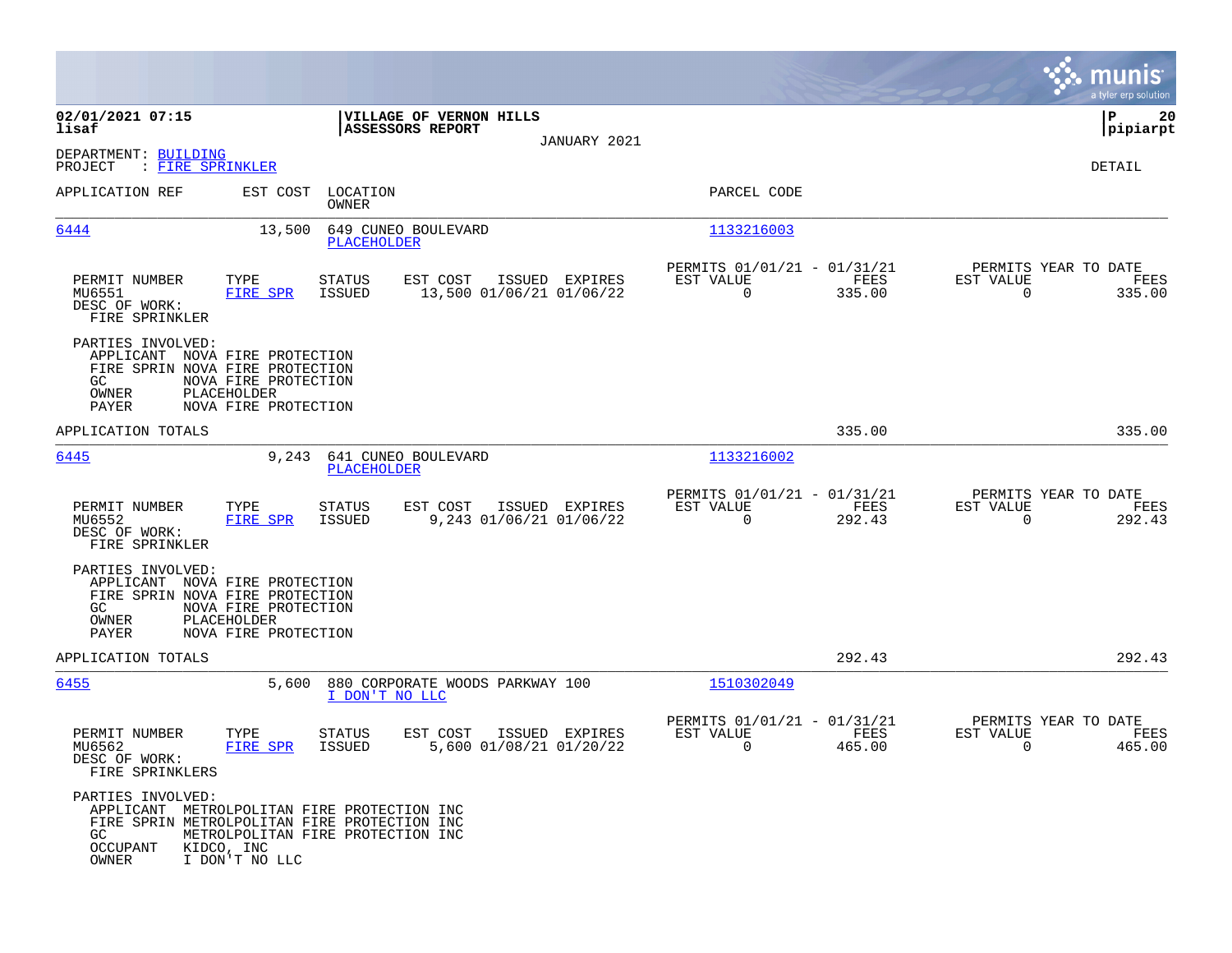|                                                                                                                                                                                | munis<br>a tyler erp solution                                                                                                                                     |
|--------------------------------------------------------------------------------------------------------------------------------------------------------------------------------|-------------------------------------------------------------------------------------------------------------------------------------------------------------------|
| VILLAGE OF VERNON HILLS<br>02/01/2021 07:15<br><b>ASSESSORS REPORT</b><br>lisaf                                                                                                | ΙP<br>21<br> pipiarpt<br>JANUARY 2021                                                                                                                             |
| DEPARTMENT: BUILDING<br>: FIRE SPRINKLER<br>PROJECT                                                                                                                            | DETAIL                                                                                                                                                            |
| APPLICATION REF<br>EST COST LOCATION                                                                                                                                           | PARCEL CODE                                                                                                                                                       |
| OWNER<br><b>PAYER</b><br>METROLPOLITAN FIRE PROTECTION INC                                                                                                                     |                                                                                                                                                                   |
| APPLICATION TOTALS                                                                                                                                                             | 465.00<br>465.00                                                                                                                                                  |
| 6478<br>9,286<br>652 INSULL DRIVE<br><b>PLACEHOLDER</b>                                                                                                                        | 1133216013                                                                                                                                                        |
| PERMIT NUMBER<br>TYPE<br>EST COST<br>STATUS<br>MU6576<br><b>FIRE SPR</b><br><b>ISSUED</b><br>9,286 01/13/21 01/13/22<br>DESC OF WORK:<br>FIRE SPRINKLER                        | PERMITS 01/01/21 - 01/31/21<br>PERMITS YEAR TO DATE<br>ISSUED EXPIRES<br>EST VALUE<br>FEES<br>EST VALUE<br>FEES<br>$\mathbf 0$<br>$\mathbf 0$<br>292.86<br>292.86 |
| PARTIES INVOLVED:<br>APPLICANT NOVA FIRE PROTECTION<br>FIRE SPRIN NOVA FIRE PROTECTION<br>NOVA FIRE PROTECTION<br>GC<br>PLACEHOLDER<br>OWNER<br>NOVA FIRE PROTECTION<br>PAYER  |                                                                                                                                                                   |
| APPLICATION TOTALS                                                                                                                                                             | 292.86<br>292.86                                                                                                                                                  |
| 6479<br>14,200<br>546 COUNCIL CIRCLE<br>PLACEHOLDER                                                                                                                            | 1133205039                                                                                                                                                        |
| PERMIT NUMBER<br>EST COST<br>TYPE<br>STATUS<br>14,200 01/13/21 01/13/22<br>MU6575<br>FIRE SPR<br><b>ISSUED</b><br>DESC OF WORK:<br>FIRE SPRINKLER                              | PERMITS 01/01/21 - 01/31/21<br>PERMITS YEAR TO DATE<br>ISSUED EXPIRES<br>EST VALUE<br>FEES<br>EST VALUE<br>FEES<br>$\Omega$<br>342.00<br>0<br>342.00              |
| PARTIES INVOLVED:<br>FIRE SPRIN NOVA FIRE PROTECTION<br>FIRE SPRIN NOVA FIRE PROTECTION<br>NOVA FIRE PROTECTION<br>GC<br>OWNER<br>PLACEHOLDER<br>NOVA FIRE PROTECTION<br>PAYER |                                                                                                                                                                   |
| APPLICATION TOTALS                                                                                                                                                             | 342.00<br>342.00                                                                                                                                                  |
| 6489<br>6,287<br>830 WEST END CT 900<br>830 WEST END COURT LLC                                                                                                                 | 1132305034                                                                                                                                                        |
| PERMIT NUMBER<br>EST COST<br>TYPE<br><b>STATUS</b><br>MU6589<br>FIRE SPR<br>COMPLT<br>6,287 01/18/21 01/22/22<br>DESC OF WORK:<br>FIRE SPRINKLERS                              | PERMITS 01/01/21 - 01/31/21<br>PERMITS YEAR TO DATE<br>EST VALUE<br>FEES<br>EST VALUE<br>ISSUED EXPIRES<br>FEES<br>$\mathbf 0$<br>320.00<br>$\mathbf 0$<br>320.00 |
| PARTIES INVOLVED:<br>APPLICANT UNITED STATES ALLIANCE FIRE PROTECTION<br>FIRE SPRIN UNITED STATES ALLIANCE FIRE PROTECTION                                                     |                                                                                                                                                                   |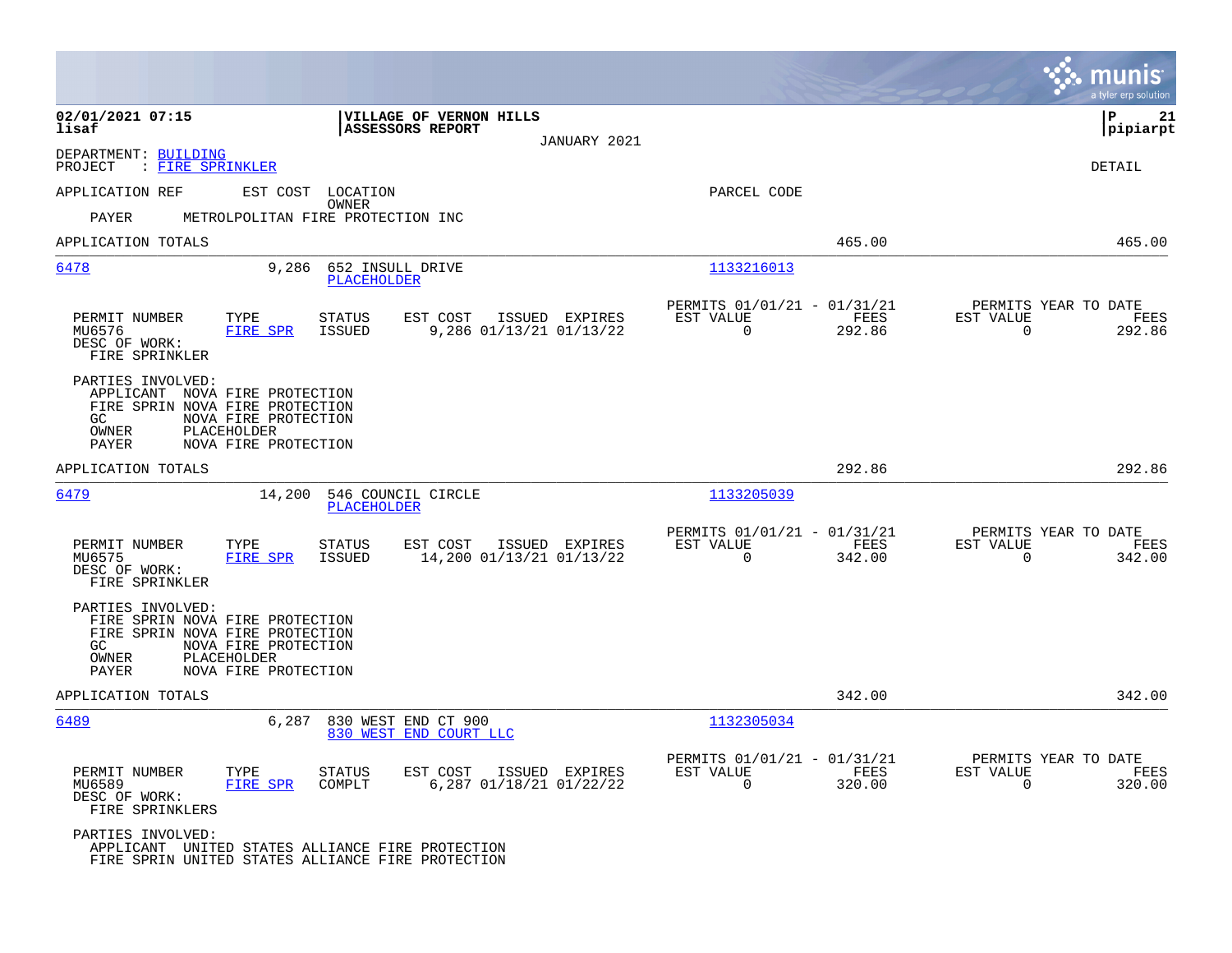|                                                      |                                                                                                                                                                |             |                    | munis<br>a tyler erp solution |
|------------------------------------------------------|----------------------------------------------------------------------------------------------------------------------------------------------------------------|-------------|--------------------|-------------------------------|
| 02/01/2021 07:15<br>lisaf                            | <b> VILLAGE OF VERNON HILLS</b><br><b>ASSESSORS REPORT</b><br>JANUARY 2021                                                                                     |             |                    | 22<br>ΙP<br> pipiarpt         |
| DEPARTMENT: BUILDING<br>PROJECT                      | : FIRE SPRINKLER                                                                                                                                               |             |                    | DETAIL                        |
| APPLICATION REF<br>GC.<br>OCCUPANT<br>OWNER<br>PAYER | EST COST<br>LOCATION<br>OWNER<br>UNITED STATES ALLIANCE FIRE PROTECTION<br>SYMETRIA HEALTH<br>830 WEST END COURT LLC<br>UNITED STATES ALLIANCE FIRE PROTECTION | PARCEL CODE |                    |                               |
| APPLICATION TOTALS<br>PROJECT TOTALS                 |                                                                                                                                                                |             | 320.00<br>2,047.29 | 320.00<br>2,047.29<br>0       |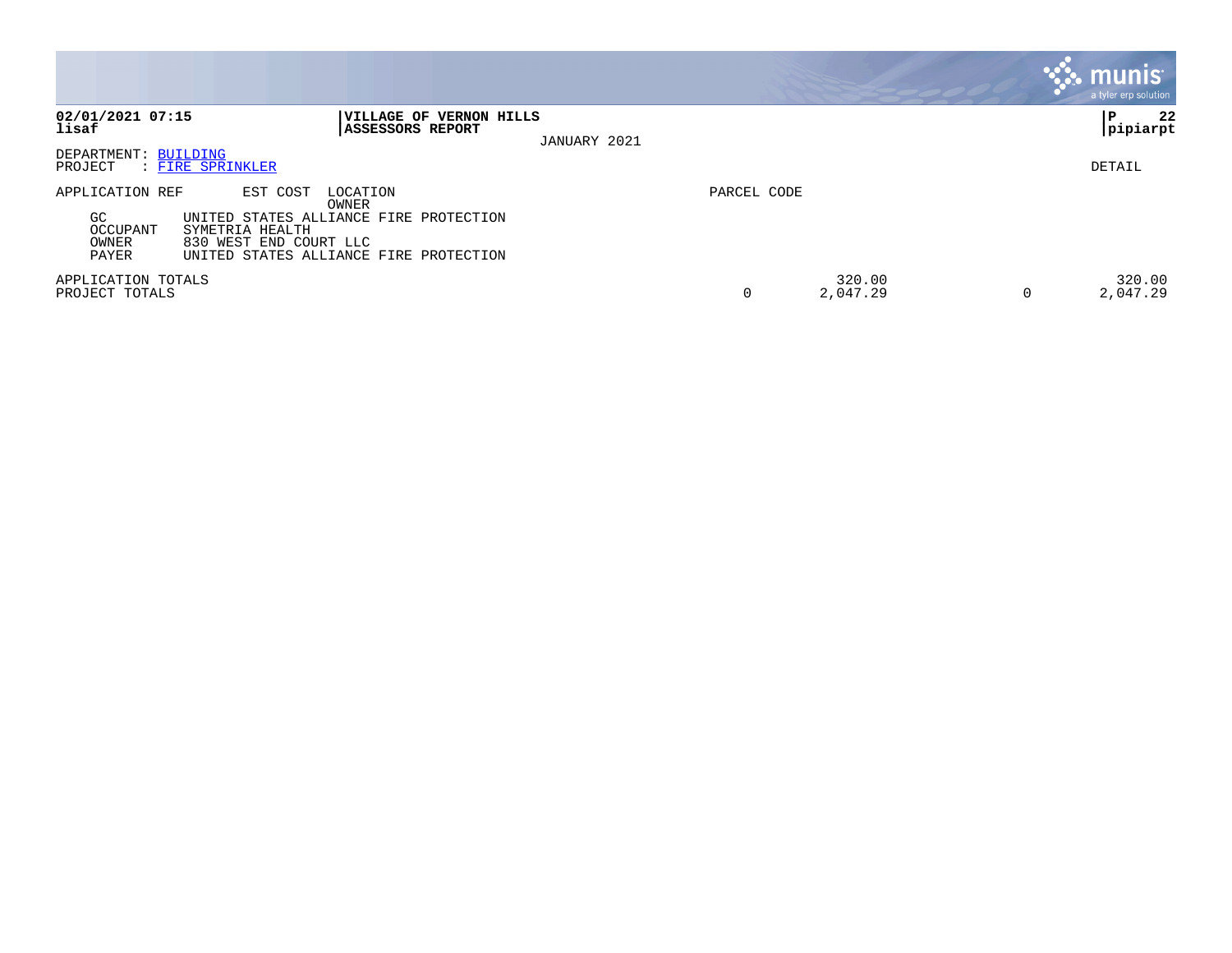|                                                                                                           |                                                                                               |                                                     |                |                                                            |               |                                               | munis<br>a tyler erp solution |
|-----------------------------------------------------------------------------------------------------------|-----------------------------------------------------------------------------------------------|-----------------------------------------------------|----------------|------------------------------------------------------------|---------------|-----------------------------------------------|-------------------------------|
| 02/01/2021 07:15<br>lisaf                                                                                 |                                                                                               | VILLAGE OF VERNON HILLS<br>ASSESSORS REPORT         |                |                                                            |               |                                               | 23<br>IΡ<br> pipiarpt         |
| DEPARTMENT: BUILDING<br>PROJECT<br>: LAWN SPRINKLER                                                       |                                                                                               |                                                     | JANUARY 2021   |                                                            |               |                                               | DETAIL                        |
| APPLICATION REF                                                                                           | LOCATION<br>EST COST<br>OWNER                                                                 |                                                     |                | PARCEL CODE                                                |               |                                               |                               |
| 6507                                                                                                      | 6,000                                                                                         | 640 DARLING DRIVE<br>CP LOGISTICS VERNON HILLS, LLC |                | 1510300002                                                 |               |                                               |                               |
| PERMIT NUMBER<br>TYPE<br>MU6583<br>DESC OF WORK:<br>IRRIGATION SYSTEM                                     | STATUS<br><b>LAWN IRRIG ISSUED</b>                                                            | EST COST<br>6,000 01/15/21 01/15/22                 | ISSUED EXPIRES | PERMITS 01/01/21 - 01/31/21<br>EST VALUE<br>$\overline{0}$ | FEES<br>60.00 | PERMITS YEAR TO DATE<br>EST VALUE<br>$\Omega$ | FEES<br>60.00                 |
| PARTIES INVOLVED:<br>APPLICANT<br>GC.<br>IRRIGATION WINTERS LANDSCAPE<br>OWNER<br>PAYER                   | WINTERS LANDSCAPE<br>WINTERS LANDSCAPE<br>CP LOGISTICS VERNON HILLS, LLC<br>WINTERS LANDSCAPE |                                                     |                |                                                            |               |                                               |                               |
| APPLICATION TOTALS                                                                                        |                                                                                               |                                                     |                |                                                            | 60.00         |                                               | 60.00                         |
| 6508                                                                                                      | 8,000                                                                                         | 700 DARLING DRIVE<br>CP LOGISTICS VERNON HILLS, LLC |                | 1510300002                                                 |               |                                               |                               |
| PERMIT NUMBER<br>TYPE<br>MU6582<br>DESC OF WORK:<br>IRRIGATION SYSTEM                                     | <b>STATUS</b><br><b>LAWN IRRIG ISSUED</b>                                                     | EST COST<br>8,000 01/15/21 01/15/22                 | ISSUED EXPIRES | PERMITS 01/01/21 - 01/31/21<br>EST VALUE<br>$\mathbf 0$    | FEES<br>80.00 | PERMITS YEAR TO DATE<br>EST VALUE<br>$\Omega$ | FEES<br>80.00                 |
| PARTIES INVOLVED:<br>APPLICANT WINTERS LANDSCAPE<br>GC.<br>IRRIGATION WINTERS LANDSCAPE<br>OWNER<br>PAYER | WINTERS LANDSCAPE<br>CP LOGISTICS VERNON HILLS, LLC<br>WINTERS LANDSCAPE                      |                                                     |                |                                                            |               |                                               |                               |
| APPLICATION TOTALS                                                                                        |                                                                                               |                                                     |                |                                                            | 80.00         |                                               | 80.00                         |
| 6509                                                                                                      | 8,000                                                                                         | 600 DARLING DRIVE<br>CP LOGISTICS VERNON HILLS, LLC |                | 1510300002                                                 |               |                                               |                               |
| PERMIT NUMBER<br>TYPE<br>MU6581<br>DESC OF WORK:<br>IRRIGATION SYSTEM                                     | STATUS<br>LAWN IRRIG ISSUED                                                                   | EST COST<br>8,000 01/15/21 01/15/22                 | ISSUED EXPIRES | PERMITS 01/01/21 - 01/31/21<br>EST VALUE<br>$\mathbf 0$    | FEES<br>80.00 | PERMITS YEAR TO DATE<br>EST VALUE<br>0        | FEES<br>80.00                 |
| PARTIES INVOLVED:<br>APPLICANT WINTERS LANDSCAPE<br>GC<br>IRRIGATION WINTERS LANDSCAPE<br>OWNER<br>PAYER  | WINTERS LANDSCAPE<br>CP LOGISTICS VERNON HILLS, LLC<br>WINTERS LANDSCAPE                      |                                                     |                |                                                            |               |                                               |                               |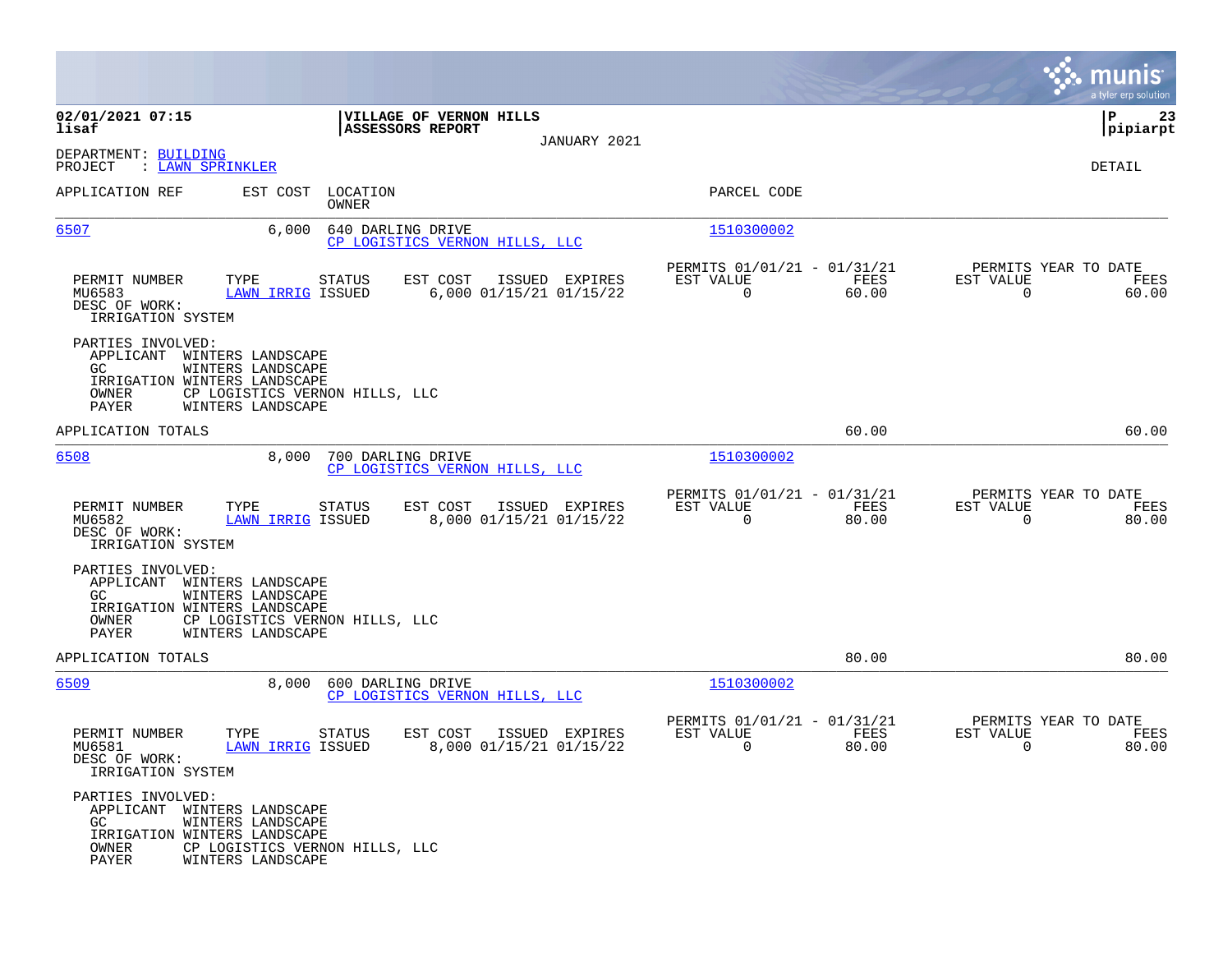|                                                     |          |                                                           |              |             |                 | <b>munis</b><br>a tyler erp solution |
|-----------------------------------------------------|----------|-----------------------------------------------------------|--------------|-------------|-----------------|--------------------------------------|
| 02/01/2021 07:15<br>lisaf                           |          | <b>VILLAGE OF VERNON HILLS</b><br><b>ASSESSORS REPORT</b> | JANUARY 2021 |             |                 | 24<br>P<br> pipiarpt                 |
| DEPARTMENT: BUILDING<br>PROJECT<br>: LAWN SPRINKLER |          |                                                           |              |             |                 | DETAIL                               |
| APPLICATION REF                                     | EST COST | LOCATION<br>OWNER                                         |              | PARCEL CODE |                 |                                      |
| APPLICATION TOTALS<br>PROJECT TOTALS                |          |                                                           |              | 0           | 80.00<br>220.00 | 80.00<br>220.00                      |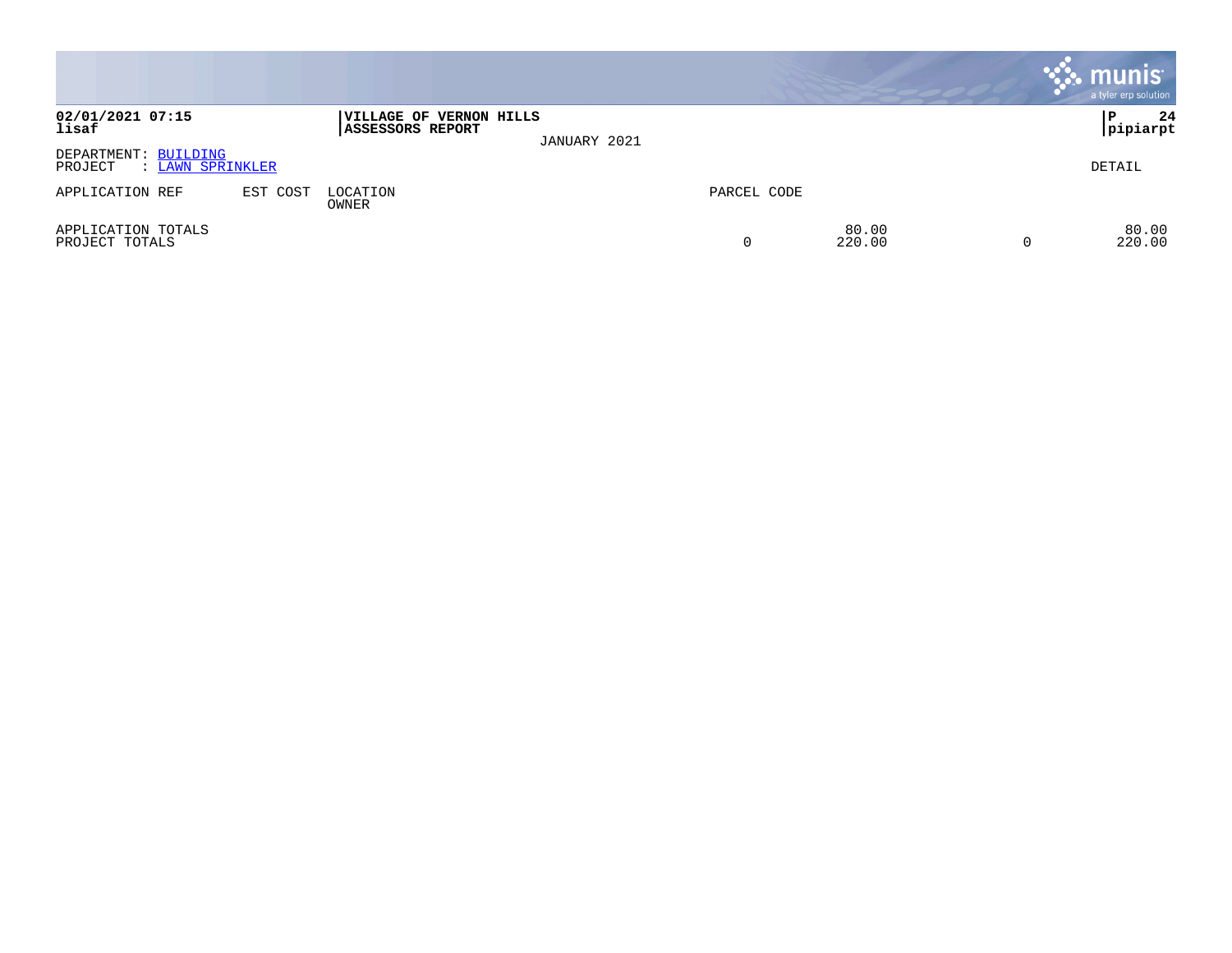|                                                                                                  |                                                                                                                                                         |                                                               |                                               |                                                      |                      |                | <b>munis</b><br>a tyler erp solution     |
|--------------------------------------------------------------------------------------------------|---------------------------------------------------------------------------------------------------------------------------------------------------------|---------------------------------------------------------------|-----------------------------------------------|------------------------------------------------------|----------------------|----------------|------------------------------------------|
| 02/01/2021 07:15<br>lisaf                                                                        |                                                                                                                                                         | VILLAGE OF VERNON HILLS<br>ASSESSORS REPORT                   | JANUARY 2021                                  |                                                      |                      |                | P<br>25<br> pipiarpt                     |
| DEPARTMENT: BUILDING<br>PROJECT                                                                  | : MECHANICAL HOOD                                                                                                                                       |                                                               |                                               |                                                      |                      |                | DETAIL                                   |
| APPLICATION REF                                                                                  | EST COST                                                                                                                                                | LOCATION<br><b>OWNER</b>                                      |                                               | PARCEL CODE                                          |                      |                |                                          |
| 6475                                                                                             | 28,000                                                                                                                                                  | 701 NORTH MILWAUKEE AVE 348<br>INLAND REAL ESTATE CORPORATION |                                               | 1503102018                                           |                      |                |                                          |
| PERMIT NUMBER<br>MU6585<br>DESC OF WORK:<br>MECHANICAL HOOD                                      | TYPE<br>MECH HOOD                                                                                                                                       | <b>STATUS</b><br>EST COST<br><b>ISSUED</b>                    | ISSUED<br>EXPIRES<br>28,000 01/15/21 01/15/22 | PERMITS 01/01/21 - 01/31/21<br>EST VALUE<br>$\Omega$ | FEES<br>1,345.00     | EST VALUE<br>O | PERMITS YEAR TO DATE<br>FEES<br>1,345.00 |
| PARTIES INVOLVED:<br>APPLICANT<br>ELECTRICIA<br>GC.<br><b>HVAC</b><br>OCCUPANT<br>OWNER<br>PAYER | DESIGN DIGM<br>H&D COOLELEC INC<br>BBO OLIVE CHICKEN<br>153 HEATING & COOLING INC<br>BBQ OLIVE CHICKEN<br>INLAND REAL ESTATE CORPORATION<br>DESIGN DIGM |                                                               |                                               |                                                      |                      |                |                                          |
| APPLICATION TOTALS<br>PROJECT TOTALS                                                             |                                                                                                                                                         |                                                               |                                               | 0                                                    | 1,345.00<br>1,345.00 | $\Omega$       | 1,345.00<br>1,345.00                     |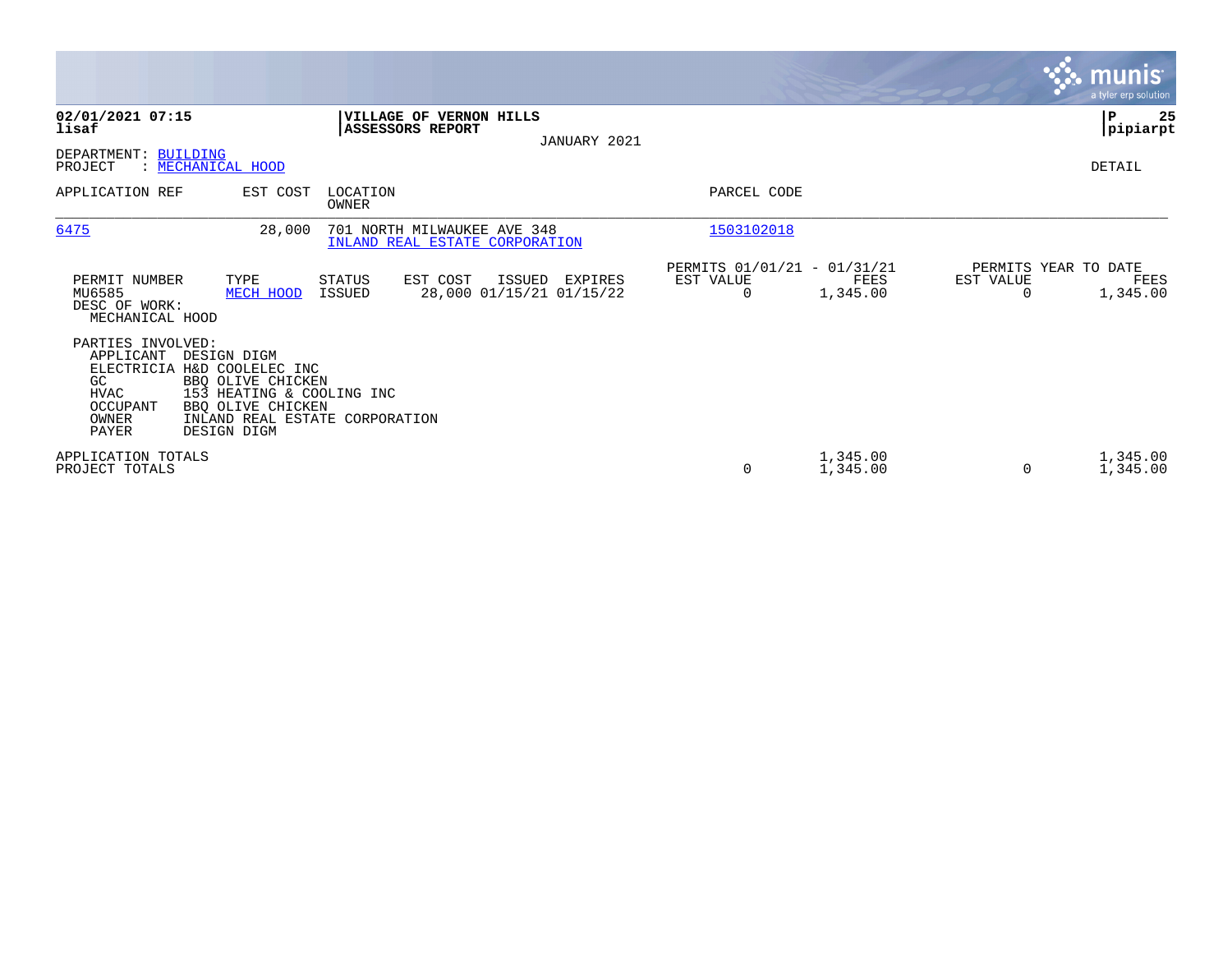|                                                                                                                                                               |                                                    |                                                       |                                                         |                 |                          | munis<br>a tyler erp solution         |
|---------------------------------------------------------------------------------------------------------------------------------------------------------------|----------------------------------------------------|-------------------------------------------------------|---------------------------------------------------------|-----------------|--------------------------|---------------------------------------|
| 02/01/2021 07:15<br>lisaf                                                                                                                                     | ASSESSORS REPORT                                   | VILLAGE OF VERNON HILLS<br>JANUARY 2021               |                                                         |                 |                          | P<br>26<br> pipiarpt                  |
| DEPARTMENT: BUILDING<br>: MIS ELEC RESIDENTIAL<br>PROJECT                                                                                                     |                                                    |                                                       |                                                         |                 |                          | DETAIL                                |
| APPLICATION REF                                                                                                                                               | EST COST<br>LOCATION<br>OWNER                      |                                                       | PARCEL CODE                                             |                 |                          |                                       |
| 6358                                                                                                                                                          | 7,000<br>522E SUPERIOR ST<br>GAURI SHIRAHATTI      |                                                       | 1509306002                                              |                 |                          |                                       |
| TYPE<br>PERMIT NUMBER<br>MU6584<br>ELEC RES<br>DESC OF WORK:<br>SOLAR PANELS                                                                                  | STATUS<br><b>ISSUED</b>                            | EST COST<br>ISSUED EXPIRES<br>7,000 01/15/21 01/15/22 | PERMITS 01/01/21 - 01/31/21<br>EST VALUE<br>$\mathbf 0$ | FEES<br>70.00   | EST VALUE<br>$\mathbf 0$ | PERMITS YEAR TO DATE<br>FEES<br>70.00 |
| PARTIES INVOLVED:<br>APPLICANT<br>TESLA, INC<br>ELECTRICIA TESLA, INC<br>GC<br>TESLA, INC<br>OWNER<br>GAURI SHIRAHATTI<br>PAYER<br>TESLA, INC                 |                                                    |                                                       |                                                         |                 |                          |                                       |
| APPLICATION TOTALS                                                                                                                                            |                                                    |                                                       |                                                         | 70.00           |                          | 70.00                                 |
| 6498                                                                                                                                                          | 1,500<br>332 RANNEY AVE                            | RICHARD Y & CARYN L KIM                               | 1509308036                                              |                 |                          |                                       |
| PERMIT NUMBER<br>TYPE<br><b>ELEC RES</b><br>MU6611<br>DESC OF WORK:<br>ELECTRIC CAR CHARGER                                                                   | <b>STATUS</b><br>ISSUED                            | EST COST<br>ISSUED EXPIRES<br>1,500 01/25/21 01/25/22 | PERMITS 01/01/21 - 01/31/21<br>EST VALUE<br>0           | FEES<br>30.00   | EST VALUE<br>$\Omega$    | PERMITS YEAR TO DATE<br>FEES<br>30.00 |
| PARTIES INVOLVED:<br>APPLICANT KAPITAL ELECTRIC COMPANY<br>ELECTRICIA KAPITAL ELECTRIC COMPANY<br>ELECTRICIA RICHARD Y & CARYN L KIM<br>OWNER<br><b>PAYER</b> | RICHARD Y & CARYN L KIM<br>RICHARD Y & CARYN L KIM |                                                       |                                                         |                 |                          |                                       |
| APPLICATION TOTALS<br>PROJECT TOTALS                                                                                                                          |                                                    |                                                       | 0                                                       | 30.00<br>100.00 | $\Omega$                 | 30.00<br>100.00                       |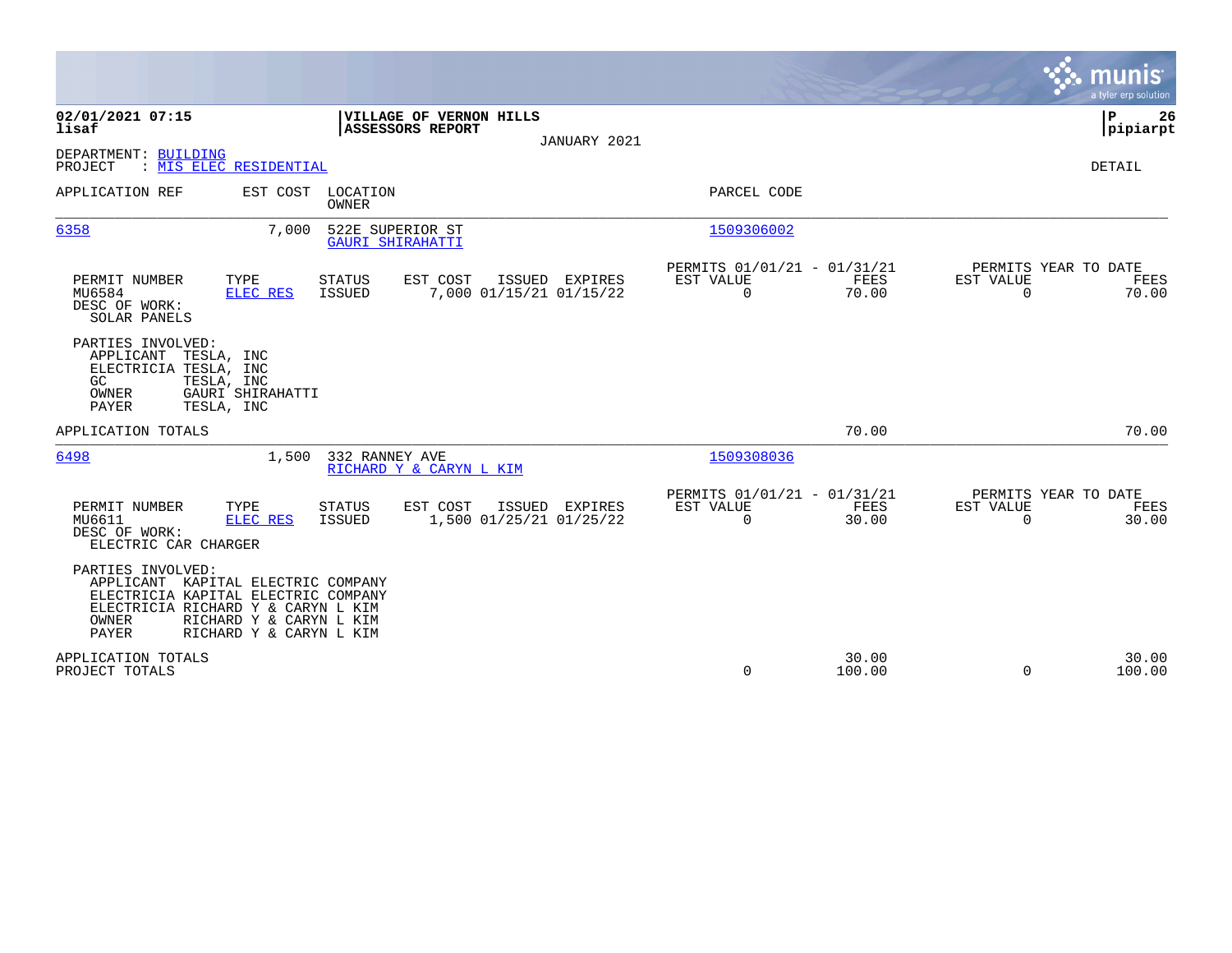|                                                                                                                                                                                                                                 |                                                                                   |                                                                           | munis<br>a tyler erp solution                                      |
|---------------------------------------------------------------------------------------------------------------------------------------------------------------------------------------------------------------------------------|-----------------------------------------------------------------------------------|---------------------------------------------------------------------------|--------------------------------------------------------------------|
| 02/01/2021 07:15<br>lisaf                                                                                                                                                                                                       | VILLAGE OF VERNON HILLS<br>ASSESSORS REPORT                                       |                                                                           | l P<br>27<br> pipiarpt                                             |
| DEPARTMENT: BUILDING<br>: <u>MISC RESIDENTIAL</u><br>PROJECT                                                                                                                                                                    | JANUARY 2021                                                                      |                                                                           | <b>DETAIL</b>                                                      |
| APPLICATION REF<br>EST COST                                                                                                                                                                                                     | LOCATION<br>OWNER                                                                 | PARCEL CODE                                                               |                                                                    |
| 6339<br>14,000                                                                                                                                                                                                                  | 1401 WENTWORTH CT<br><b>GEORGE SPARROW II</b>                                     | 1133101131                                                                |                                                                    |
| TYPE<br>PERMIT NUMBER<br>MISC RES<br>MU6578<br>DESC OF WORK:<br>BATHROOM REMODEL                                                                                                                                                | <b>STATUS</b><br>EST COST<br>ISSUED EXPIRES<br>ISSUED<br>14,000 01/14/21 01/26/22 | PERMITS 01/01/21 - 01/31/21<br>EST VALUE<br>FEES<br>$\Omega$<br>140.00    | PERMITS YEAR TO DATE<br>EST VALUE<br>FEES<br>$\Omega$<br>140.00    |
| PARTIES INVOLVED:<br>APPLICANT DESIGNS IN CONTEXT<br>CARPENTER<br>FERDERICO LIZAMA<br>ELECTRICIA DC ELECTRIC<br>GEORGE SPARROW II<br>GC<br>OWNER<br>GEORGE SPARROW II<br>PLUMBER<br>RGS PLUMBING<br>DESIGNS IN CONTEXT<br>PAYER |                                                                                   |                                                                           |                                                                    |
| APPLICATION TOTALS                                                                                                                                                                                                              |                                                                                   | 140.00                                                                    | 140.00                                                             |
| 6435<br>16,780                                                                                                                                                                                                                  | 1926 LAKE CHARLES DR<br><b>JASON &amp; KRISTIN VOLLEN</b>                         | 1128302013                                                                |                                                                    |
| PERMIT NUMBER<br>TYPE<br>MU6550<br>MISC RES<br>DESC OF WORK:<br>ROOF EXTENSIONS OVER DECK                                                                                                                                       | <b>STATUS</b><br>EST COST<br>ISSUED EXPIRES<br>ISSUED<br>16,780 01/05/21 01/05/22 | PERMITS 01/01/21 - 01/31/21<br>EST VALUE<br>FEES<br>$\mathbf 0$<br>167.80 | PERMITS YEAR TO DATE<br>EST VALUE<br>FEES<br>$\mathbf 0$<br>167.80 |
| PARTIES INVOLVED:<br>APPLICANT NOTTINGHAM BUILDERS<br>ELECTRICIA DLN ELECTRIC<br>GC.<br>NOTTINGHAM BUILDERS<br>OWNER<br>JASON & KRISTIN VOLLEN<br>NOTTINGHAM BUILDERS<br>PAYER<br><b>ROOFER</b><br>REDHAWK ROOFING              |                                                                                   |                                                                           |                                                                    |
| APPLICATION TOTALS                                                                                                                                                                                                              |                                                                                   | 167.80                                                                    | 167.80                                                             |
| 6473<br>39,650                                                                                                                                                                                                                  | 2200 BEAVER CREEK DR<br>CHRISTOPHER & JULIE BROWN                                 | 1129201097                                                                |                                                                    |
| PERMIT NUMBER<br>TYPE<br>MISC RES<br>MU6569<br>DESC OF WORK:<br>BATHROOM REMODEL                                                                                                                                                | EST COST<br>ISSUED EXPIRES<br>STATUS<br>ISSUED<br>39,650 01/11/21 01/20/22        | PERMITS 01/01/21 - 01/31/21<br>EST VALUE<br>FEES<br>$\Omega$<br>396.50    | PERMITS YEAR TO DATE<br>EST VALUE<br>FEES<br>$\Omega$<br>396.50    |
| PARTIES INVOLVED:<br>APPLICANT ELLIOT WEST HOME SERVICES<br>ELECTRICIA ELLIOT WEST HOME SERVICES                                                                                                                                |                                                                                   |                                                                           |                                                                    |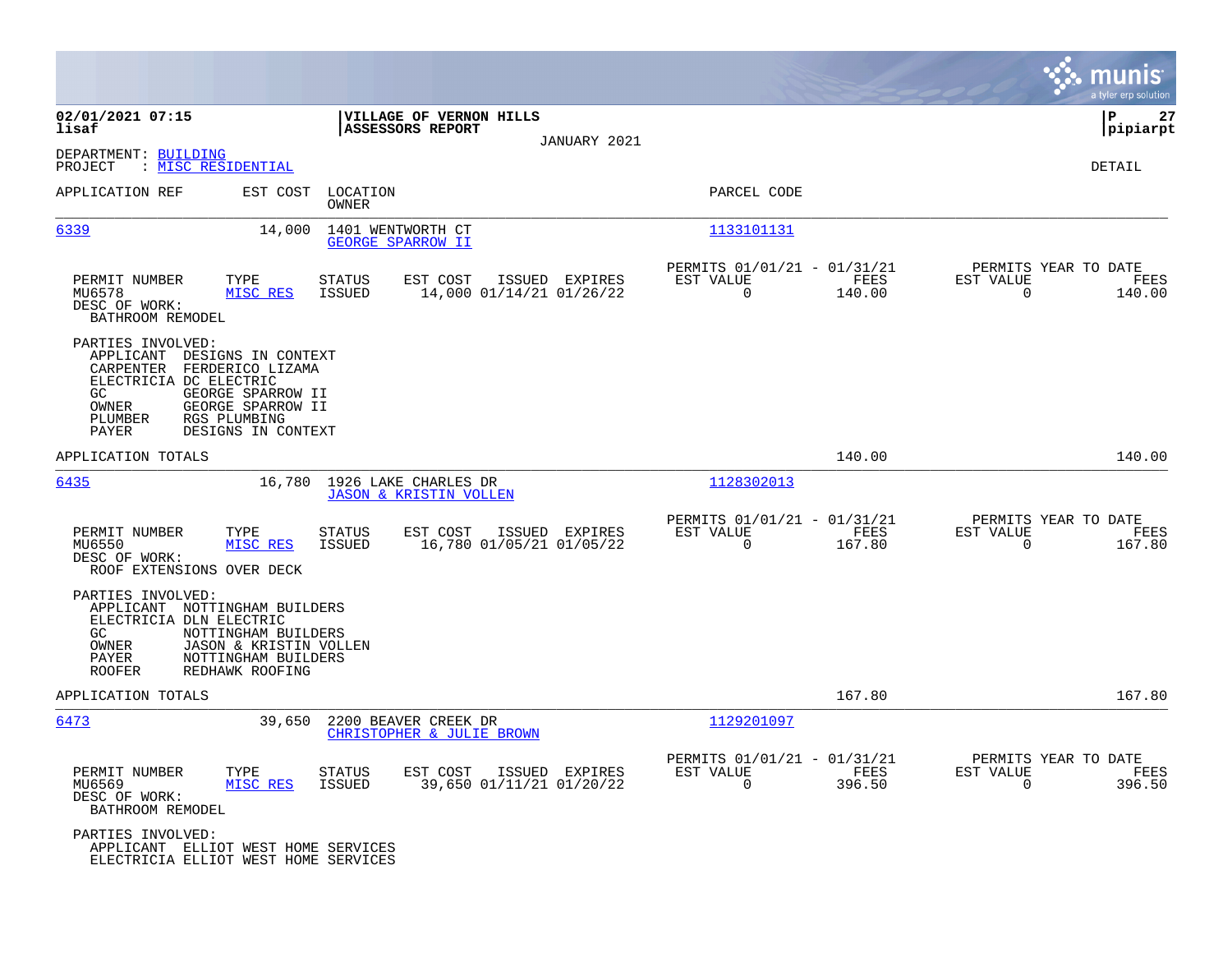|                                                                                                                                                                                                                                                                                                                                                                    |                                                                 | munis<br>a tyler erp solution                                      |
|--------------------------------------------------------------------------------------------------------------------------------------------------------------------------------------------------------------------------------------------------------------------------------------------------------------------------------------------------------------------|-----------------------------------------------------------------|--------------------------------------------------------------------|
| 02/01/2021 07:15<br>VILLAGE OF VERNON HILLS<br>ASSESSORS REPORT<br>lisaf<br>JANUARY 2021                                                                                                                                                                                                                                                                           |                                                                 | l P<br>28<br> pipiarpt                                             |
| DEPARTMENT: BUILDING<br>PROJECT<br>: MISC RESIDENTIAL                                                                                                                                                                                                                                                                                                              |                                                                 | DETAIL                                                             |
| APPLICATION REF<br>EST COST<br>LOCATION<br>OWNER<br>GC<br>ELLIOT WEST HOME SERVICES<br>OWNER<br>CHRISTOPHER & JULIE BROWN<br>PLUMBER<br>PADULA PLUMBING INC<br><b>PAYER</b><br>ELLIOT WEST HOME SERVICES                                                                                                                                                           | PARCEL CODE                                                     |                                                                    |
| APPLICATION TOTALS                                                                                                                                                                                                                                                                                                                                                 | 396.50                                                          | 396.50                                                             |
| 6494<br>237 SOUTHFIELD DR<br>71,628<br>HAL R & LINDA M MORRIS                                                                                                                                                                                                                                                                                                      | 1506402003                                                      |                                                                    |
| EST COST<br>ISSUED EXPIRES<br>PERMIT NUMBER<br>TYPE<br>STATUS<br>MISC RES<br>71,628 01/22/21 01/22/22<br>MU6606<br>ISSUED<br>DESC OF WORK:<br>KITCHEN REMODEL                                                                                                                                                                                                      | PERMITS 01/01/21 - 01/31/21<br>EST VALUE<br>FEES<br>0<br>716.28 | PERMITS YEAR TO DATE<br>EST VALUE<br>FEES<br>$\mathbf 0$<br>716.28 |
| PARTIES INVOLVED:<br>APPLICANT<br>DREAM MAKER BATH & KITCHEN<br>CARPENTER<br>DREAM MAKER BATH & KITCHEN<br>DRYWALL<br>DREAM MAKER BATH & KITCHEN<br>ELECTRICIA FORE SEE ELECTRIC<br>GC<br>DREAM MAKER BATH & KITCHEN<br>HVAC<br>DREAM MAKER BATH & KITCHEN<br>OWNER<br>HAL R & LINDA M MORRIS<br>PLUMBER<br>ARMOUR PLUMBING & HEATING                              |                                                                 |                                                                    |
| APPLICATION TOTALS                                                                                                                                                                                                                                                                                                                                                 | 716.28                                                          | 716.28                                                             |
| <u>6499</u><br>21,000<br>313 RICHMOND PL<br>CARL OLSON                                                                                                                                                                                                                                                                                                             | 1508405002                                                      |                                                                    |
| PERMIT NUMBER<br>EST COST<br>ISSUED EXPIRES<br>TYPE<br><b>STATUS</b><br>MU6592<br>MISC RES<br>ISSUED<br>21,000 01/18/21 01/26/22<br>DESC OF WORK:<br>BASEMENT REMODEL<br>1 TOILET/1 SHOWER/2 SINKS<br>PARTIES INVOLVED:<br>APPLICANT D&E CONSTRUCTION<br>ELECTRICIA ROBERTO TOMAS<br>GC<br>D&E CONSTRUCTION<br>OWNER<br>CARL OLSON<br>PLUMBER<br>ASAP PLUMBING LLC | PERMITS 01/01/21 - 01/31/21<br>EST VALUE<br>FEES<br>0<br>210.00 | PERMITS YEAR TO DATE<br>EST VALUE<br>FEES<br>$\Omega$<br>210.00    |
| KATARZYNA OLSON<br>PAYER<br>APPLICATION TOTALS                                                                                                                                                                                                                                                                                                                     | 210.00                                                          | 210.00                                                             |
| 6512<br>17,966 1175 MUSEUM BLVD 515<br>THE MIL TON APARTMENTS                                                                                                                                                                                                                                                                                                      | 1133406003                                                      |                                                                    |
| TYPE<br>PERMIT NUMBER<br>STATUS<br>EST COST<br>ISSUED<br>EXPIRES                                                                                                                                                                                                                                                                                                   | PERMITS 01/01/21 - 01/31/21<br>FEES<br>EST VALUE                | PERMITS YEAR TO DATE<br>FEES<br>EST VALUE                          |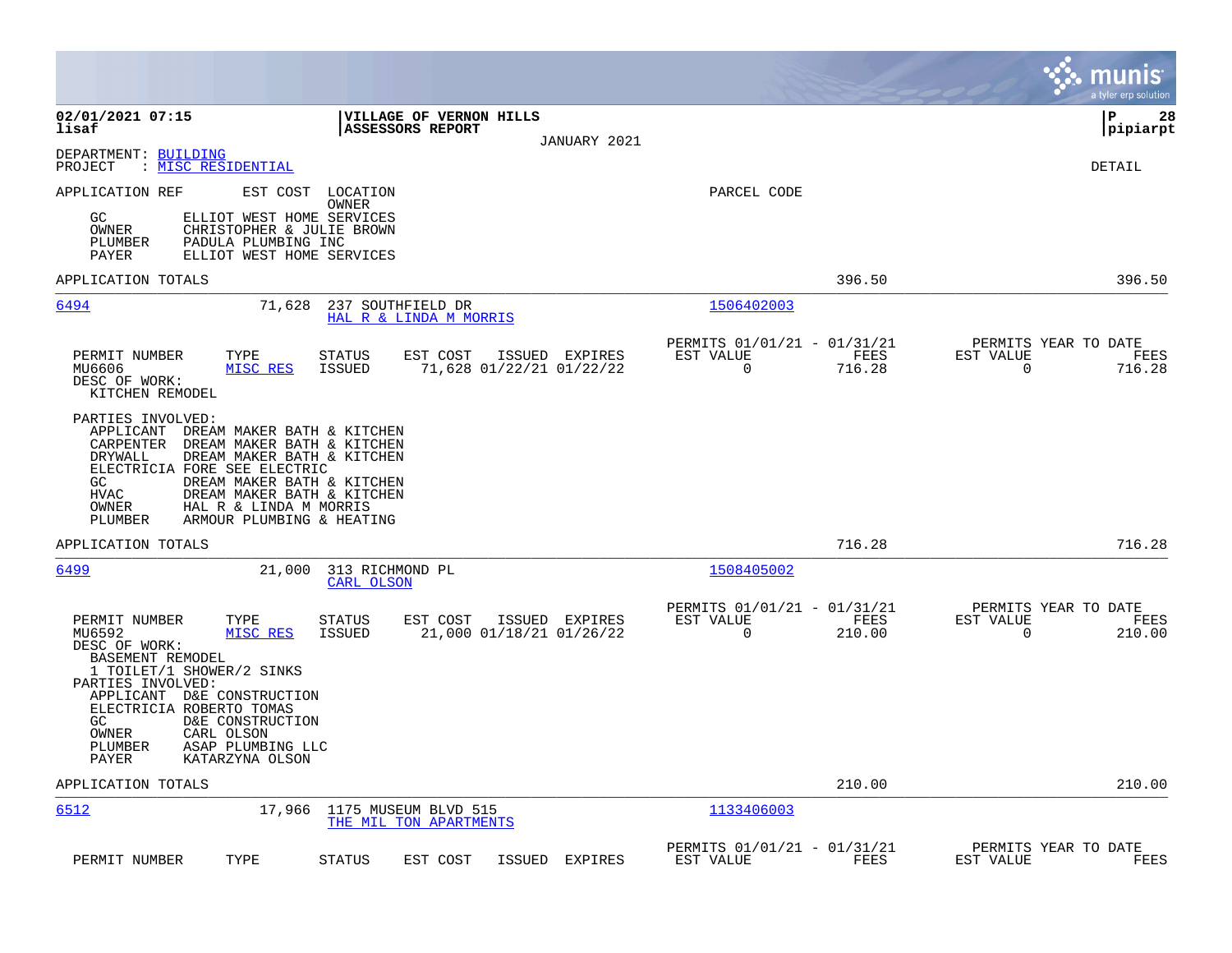|                                                                                                                                                                                                                                        |                                                                                   |              |                                         |                       |                                               | munis<br>a tyler erp solution   |
|----------------------------------------------------------------------------------------------------------------------------------------------------------------------------------------------------------------------------------------|-----------------------------------------------------------------------------------|--------------|-----------------------------------------|-----------------------|-----------------------------------------------|---------------------------------|
| 02/01/2021 07:15<br>lisaf                                                                                                                                                                                                              | <b>VILLAGE OF VERNON HILLS</b><br>ASSESSORS REPORT                                | JANUARY 2021 |                                         |                       |                                               | $\mathbf{P}$<br>29<br> pipiarpt |
| DEPARTMENT: BUILDING<br>PROJECT<br>: MISC RESIDENTIAL                                                                                                                                                                                  |                                                                                   |              |                                         |                       |                                               | DETAIL                          |
| APPLICATION REF<br>EST COST                                                                                                                                                                                                            | LOCATION                                                                          |              | PARCEL CODE                             |                       |                                               |                                 |
| MU6608<br>MISC RES<br>DESC OF WORK:<br>INTERIOR REMODEL # 515, 708                                                                                                                                                                     | OWNER<br><b>ISSUED</b><br>17,966 01/25/21 01/25/22                                |              | 0                                       | 179.66                | $\Omega$                                      | 179.66                          |
| PARTIES INVOLVED:<br>APPLICANT MARQUETTE MANAGEMENT<br>CARPENTER DOCI, INC<br>ELECTRICIA ALL ABOUT QUALITY ELECTRIC<br>GC<br>DOCI, INC<br>OWNER<br>THE MIL TON APARTMENTS<br>PLUMBER<br>LOUIS ARREOLA<br>PAYER<br>MAROUETTE MANAGEMENT |                                                                                   |              |                                         |                       |                                               |                                 |
| APPLICATION TOTALS                                                                                                                                                                                                                     |                                                                                   |              |                                         | 179.66                |                                               | 179.66                          |
| 6513                                                                                                                                                                                                                                   | 16,864 1125 MUSEUM BLVD 209<br>THE MIL TON APARTMENTS                             |              | 1133406003                              |                       |                                               |                                 |
| PERMIT NUMBER<br>TYPE<br>MU6609<br>MISC RES<br>DESC OF WORK:<br>INTERIOR REMODEL # 513, 209                                                                                                                                            | EST COST<br>ISSUED EXPIRES<br>STATUS<br>16,864 01/25/21 01/25/22<br><b>ISSUED</b> | EST VALUE    | PERMITS 01/01/21 - 01/31/21<br>$\Omega$ | <b>FEES</b><br>168.64 | PERMITS YEAR TO DATE<br>EST VALUE<br>$\Omega$ | FEES<br>168.64                  |
| PARTIES INVOLVED:<br>APPLICANT MARQUETTE MANAGEMENT<br>ELECTRICIA ALL ABOUT QUALITY ELECTRIC<br>GC<br>DOCI, INC<br>OWNER<br>THE MIL TON APARTMENTS<br>PLUMBER<br>LOUIS ARREOLA<br>PAYER<br>MARQUETTE MANAGEMENT                        |                                                                                   |              |                                         |                       |                                               |                                 |
| APPLICATION TOTALS<br>PROJECT TOTALS                                                                                                                                                                                                   |                                                                                   |              | 0                                       | 168.64<br>1,978.88    | 0                                             | 168.64<br>1,978.88              |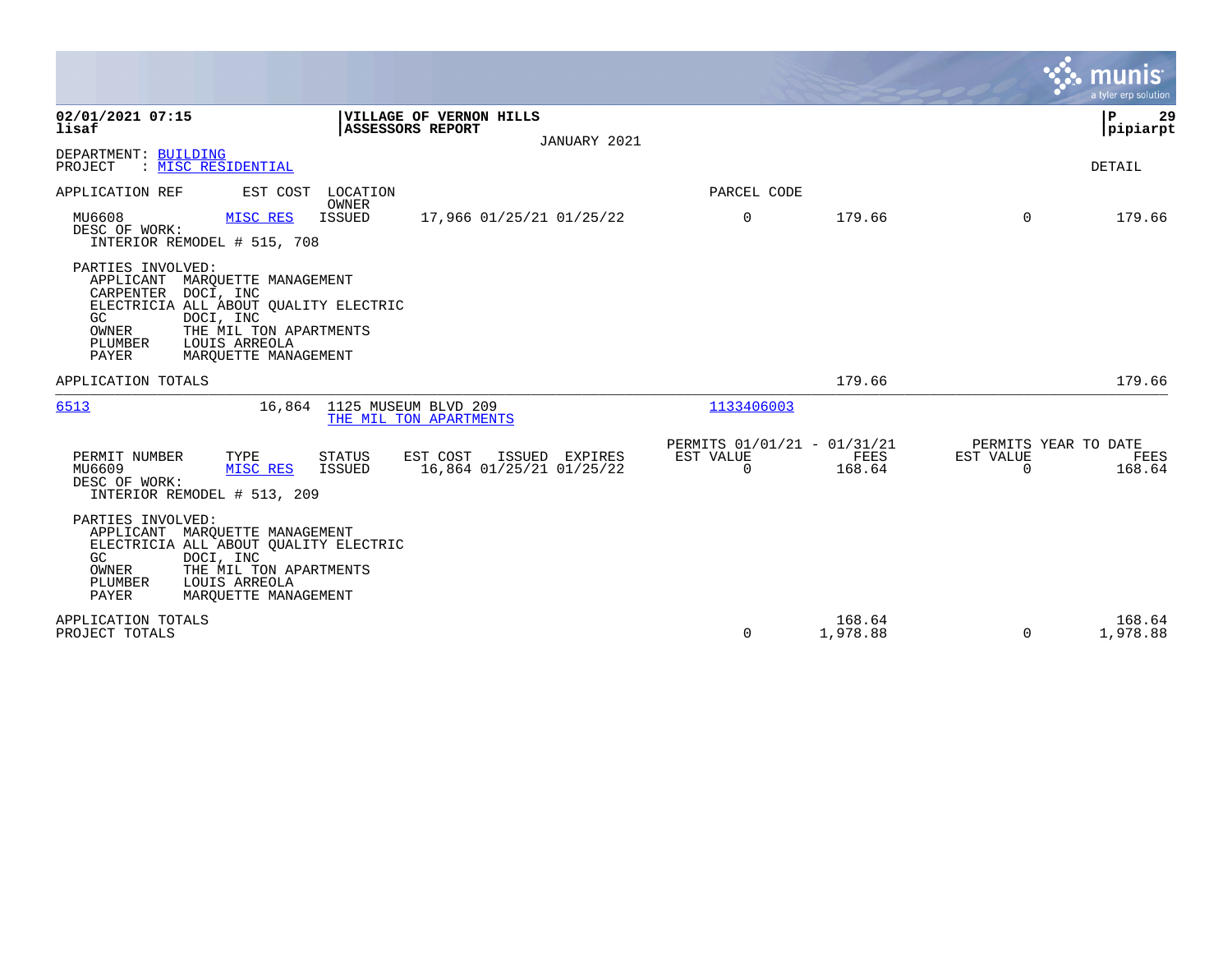|                                                                                                                                                                                                        |                                                                                   |                                                                             | munis<br>a tyler erp solution                                        |
|--------------------------------------------------------------------------------------------------------------------------------------------------------------------------------------------------------|-----------------------------------------------------------------------------------|-----------------------------------------------------------------------------|----------------------------------------------------------------------|
| 02/01/2021 07:15<br>lisaf                                                                                                                                                                              | VILLAGE OF VERNON HILLS<br>ASSESSORS REPORT                                       |                                                                             | P<br>30<br> pipiarpt                                                 |
| DEPARTMENT: BUILDING<br>PROJECT<br>: <u>REROOF</u>                                                                                                                                                     | JANUARY 2021                                                                      |                                                                             | DETAIL                                                               |
| APPLICATION REF                                                                                                                                                                                        | EST COST LOCATION<br><b>OWNER</b>                                                 | PARCEL CODE                                                                 |                                                                      |
| 6482                                                                                                                                                                                                   | 7,735 5 DEBILL CT<br>DORI LING COOPER TRUST                                       | 1509103017                                                                  |                                                                      |
| TYPE<br>PERMIT NUMBER<br>MU6556<br><b>REROOF</b><br>DESC OF WORK:<br>ROOF ON ADDITION                                                                                                                  | STATUS<br>EST COST<br>ISSUED EXPIRES<br>COMPLT<br>7,735 01/06/21 01/15/22         | PERMITS 01/01/21 - 01/31/21<br>FEES<br>EST VALUE<br>$\overline{0}$<br>77.35 | PERMITS YEAR TO DATE<br>EST VALUE<br>FEES<br>$\overline{0}$<br>77.35 |
| PARTIES INVOLVED:<br>APPLICANT<br>4 COUNTY CONSTRUCTION<br>GC.<br>4 COUNTY CONSTRUCTION<br>DORI LING COOPER TRUST<br>OWNER<br>PAYER<br>4 COUNTY CONSTRUCTION<br>4 COUNTY CONSTRUCTION<br><b>ROOFER</b> |                                                                                   |                                                                             |                                                                      |
| APPLICATION TOTALS                                                                                                                                                                                     |                                                                                   | 77.35                                                                       | 77.35                                                                |
| 6495<br>47,500                                                                                                                                                                                         | 1036 CREEK VIEW DR<br>ECHO INCORPORATED                                           | 1516103003                                                                  |                                                                      |
| PERMIT NUMBER<br>TYPE<br>MU6566<br><b>REROOF</b><br>DESC OF WORK:<br>CEDAR SHAKE ROOF                                                                                                                  | EST COST<br>STATUS<br>ISSUED EXPIRES<br>ISSUED<br>47,500 01/11/21 01/11/22        | PERMITS 01/01/21 - 01/31/21<br>EST VALUE<br>FEES<br>$\mathbf 0$<br>475.00   | PERMITS YEAR TO DATE<br>EST VALUE<br>FEES<br>$\Omega$<br>475.00      |
| PARTIES INVOLVED:<br>APPLICANT<br>CEDAR ROOFING COMPANY<br>CEDAR ROOFING COMPANY<br>GC<br>OWNER<br>ECHO INCORPORATED<br>PAYER<br>CEDAR ROOFING COMPANY<br><b>ROOFER</b><br>CEDAR ROOFING COMPANY       |                                                                                   |                                                                             |                                                                      |
| APPLICATION TOTALS                                                                                                                                                                                     |                                                                                   | 475.00                                                                      | 475.00                                                               |
| 6496                                                                                                                                                                                                   | 39,971 909 CREEK BEND DR<br><b>ABHAY MALPANI</b>                                  | 1516102012                                                                  |                                                                      |
| PERMIT NUMBER<br>TYPE<br>MU6567<br><b>REROOF</b><br>DESC OF WORK:<br>CEDAR SHAKE ROOF                                                                                                                  | EST COST<br>ISSUED EXPIRES<br>STATUS<br>39,971 01/11/21 01/11/22<br><b>ISSUED</b> | PERMITS 01/01/21 - 01/31/21<br>EST VALUE<br>FEES<br>0<br>399.71             | PERMITS YEAR TO DATE<br>EST VALUE<br>FEES<br>0<br>399.71             |
| PARTIES INVOLVED:<br>APPLICANT CEDAR ROOFING COMPANY<br>GC<br>CEDAR ROOFING COMPANY<br>OWNER<br>ABHAY MALPANI<br>PAYER<br>CEDAR ROOFING COMPANY<br><b>ROOFER</b><br>CEDAR ROOFING COMPANY              |                                                                                   |                                                                             |                                                                      |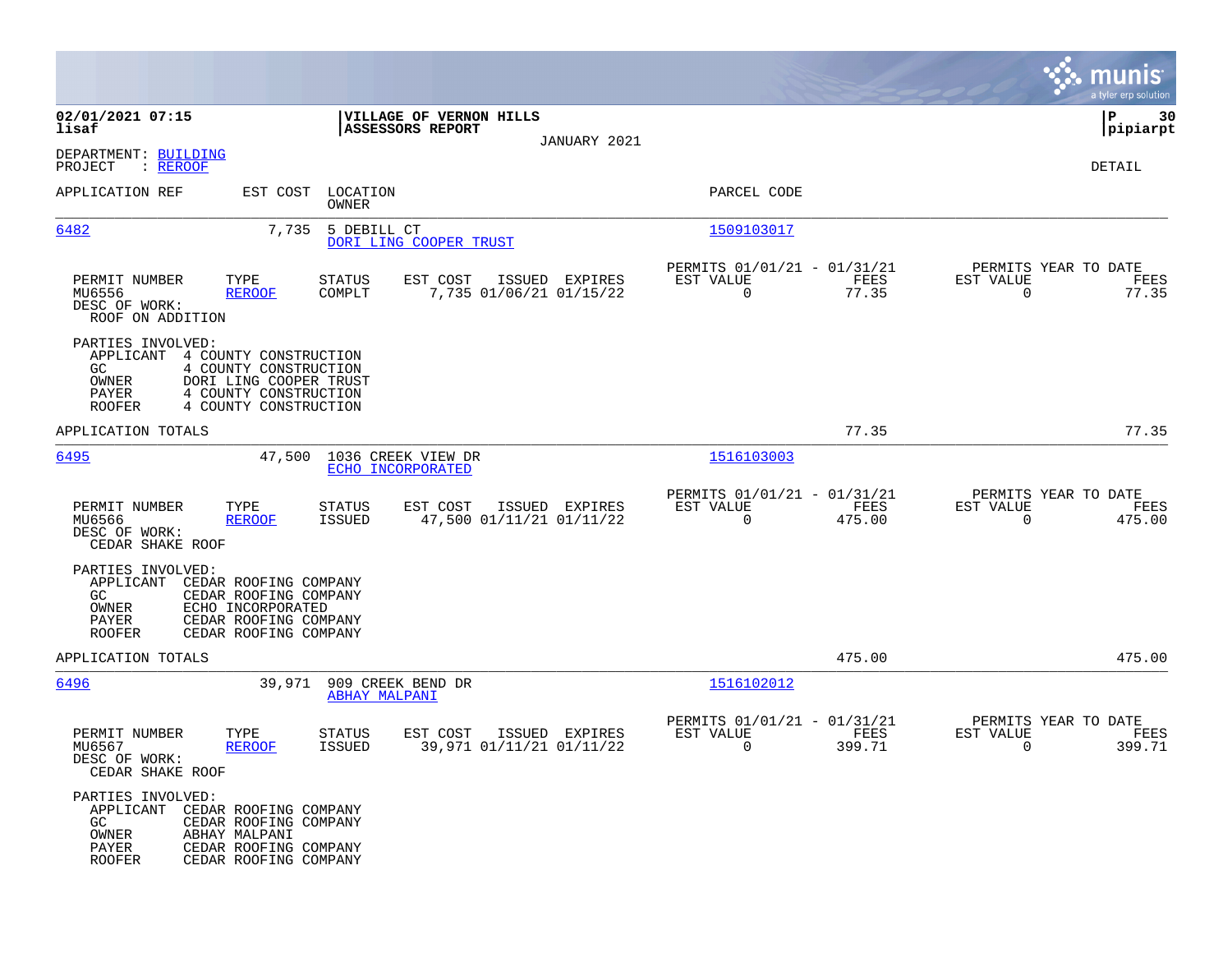|                                                                                                                                                                                                             |                                                                    |                                               |                    |                                   | <b>munis</b><br>a tyler erp solution |
|-------------------------------------------------------------------------------------------------------------------------------------------------------------------------------------------------------------|--------------------------------------------------------------------|-----------------------------------------------|--------------------|-----------------------------------|--------------------------------------|
| 02/01/2021 07:15<br>lisaf                                                                                                                                                                                   | VILLAGE OF VERNON HILLS<br><b>ASSESSORS REPORT</b><br>JANUARY 2021 |                                               |                    |                                   | 31<br>P<br>pipiarpt                  |
| DEPARTMENT: BUILDING<br>PROJECT<br>: REROOF                                                                                                                                                                 |                                                                    |                                               |                    |                                   | DETAIL                               |
| APPLICATION REF<br>EST COST<br>LOCATION<br>OWNER                                                                                                                                                            |                                                                    | PARCEL CODE                                   |                    |                                   |                                      |
| APPLICATION TOTALS                                                                                                                                                                                          |                                                                    |                                               | 399.71             |                                   | 399.71                               |
| 6497<br>47,500                                                                                                                                                                                              | 874 CREEK BEND DRIVE<br>BRYAN J & VICTORIA A VANOVER               | 1516101012                                    |                    |                                   |                                      |
| TYPE<br>PERMIT NUMBER<br>STATUS<br>MU6568<br><b>ISSUED</b><br><b>REROOF</b><br>DESC OF WORK:<br>CEDAR SHAKE ROOF                                                                                            | EST COST<br>ISSUED<br>EXPIRES<br>47,500 01/11/21 01/11/22          | PERMITS 01/01/21 - 01/31/21<br>EST VALUE<br>0 | FEES<br>475.00     | PERMITS YEAR TO DATE<br>EST VALUE | FEES<br>475.00                       |
| PARTIES INVOLVED:<br>APPLICANT<br>CEDAR ROOFING COMPANY<br>GC<br>CEDAR ROOFING COMPANY<br>BRYAN J & VICTORIA A VANOVER<br>OWNER<br>PAYER<br>CEDAR ROOFING COMPANY<br><b>ROOFER</b><br>CEDAR ROOFING COMPANY |                                                                    |                                               |                    |                                   |                                      |
| APPLICATION TOTALS<br>PROJECT TOTALS                                                                                                                                                                        |                                                                    | 0                                             | 475.00<br>1,427.06 | $\Omega$                          | 475.00<br>1,427.06                   |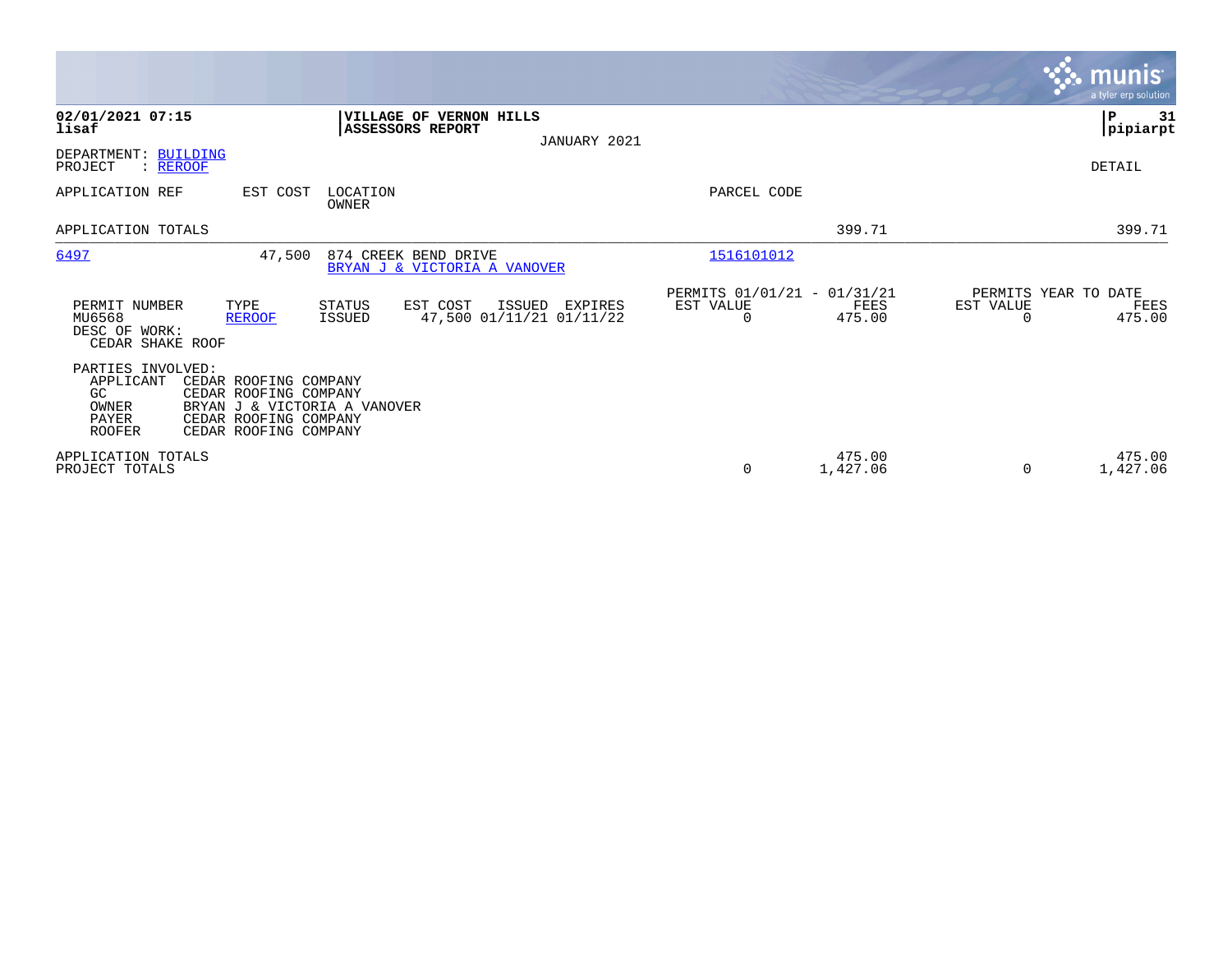|                                                                                                                            |                                          |                   |                                             |                                  |                                               |                |           | <b>munis</b><br>a tyler erp solution  |
|----------------------------------------------------------------------------------------------------------------------------|------------------------------------------|-------------------|---------------------------------------------|----------------------------------|-----------------------------------------------|----------------|-----------|---------------------------------------|
| 02/01/2021 07:15<br>lisaf                                                                                                  |                                          |                   | VILLAGE OF VERNON HILLS<br>ASSESSORS REPORT | JANUARY 2021                     |                                               |                |           | ∣₽<br>32<br> pipiarpt                 |
| DEPARTMENT: BUILDING<br>: SECURITY SYSTEM<br>PROJECT                                                                       |                                          |                   |                                             |                                  |                                               |                |           | DETAIL                                |
| APPLICATION REF                                                                                                            | EST COST                                 | LOCATION<br>OWNER |                                             |                                  | PARCEL CODE                                   |                |           |                                       |
| 6527                                                                                                                       | 273                                      | KIMCO REALTY      | 700 NORTH MILWAUKEE AVENUE 116-A            |                                  | 1504201051                                    |                |           |                                       |
| PERMIT NUMBER<br>MU6599<br>DESC OF WORK:<br>SECURITY ALARM                                                                 | TYPE<br><b>SEC SYSTEM ISSUED</b>         | <b>STATUS</b>     | EST COST<br>ISSUED                          | EXPIRES<br>273 01/20/21 01/20/22 | PERMITS 01/01/21 - 01/31/21<br>EST VALUE<br>0 | FEES<br>75.00  | EST VALUE | PERMITS YEAR TO DATE<br>FEES<br>75.00 |
| PARTIES INVOLVED:<br>APPLICANT<br>ADT LLC<br>GC.<br>ADT LLC<br>LOW VOLTAG ADT LLC<br>OCCUPANT<br>OWNER<br>PAYER<br>ADT LLC | MILAN LASER HAIR REMOVAL<br>KIMCO REALTY |                   |                                             |                                  |                                               |                |           |                                       |
| APPLICATION TOTALS<br>PROJECT TOTALS                                                                                       |                                          |                   |                                             |                                  | 0                                             | 75.00<br>75.00 | $\Omega$  | 75.00<br>75.00                        |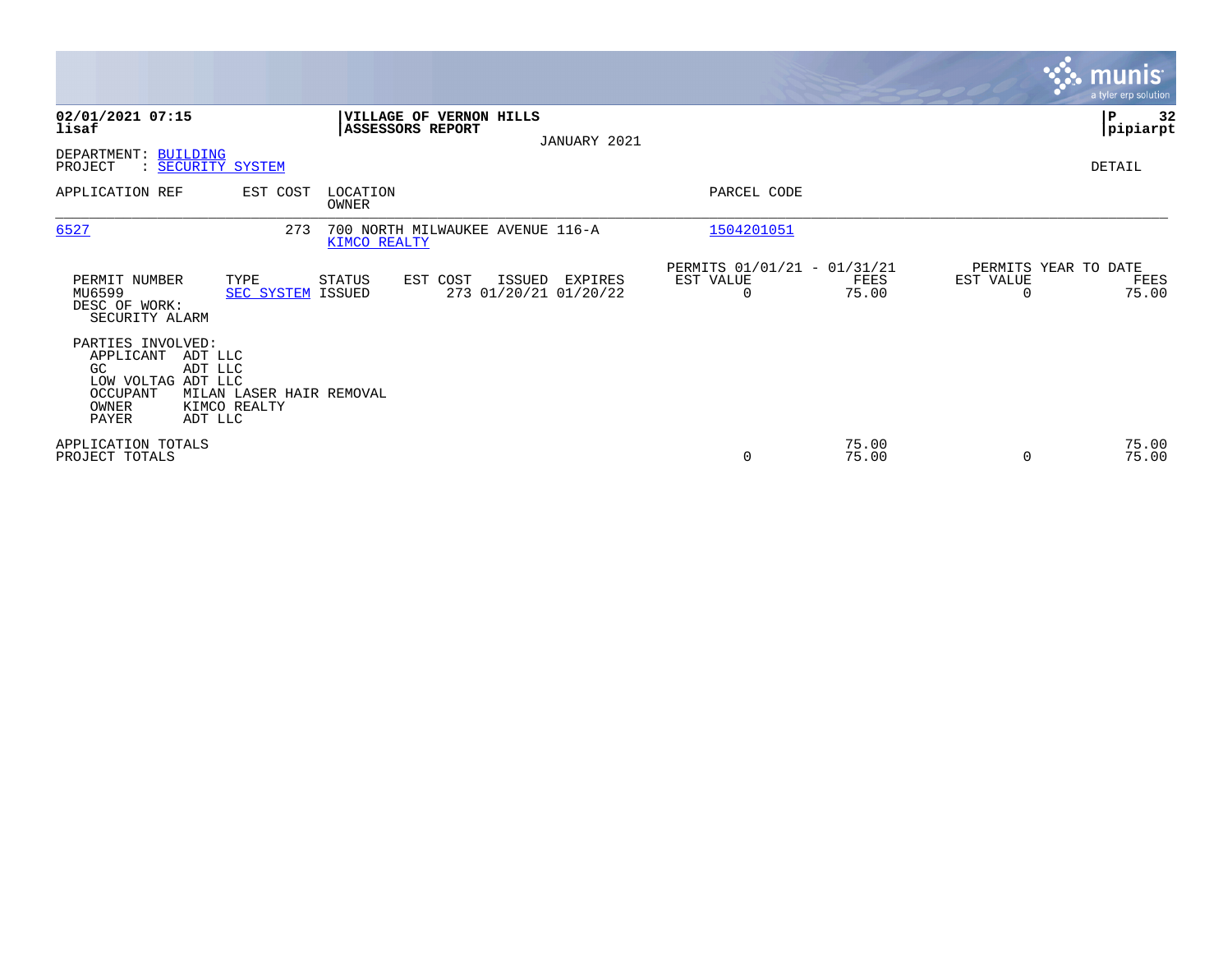|                                                                          |                                                                                                 |                                 |                                     |                |                                                         |                 |                              | munis<br>a tyler erp solution         |
|--------------------------------------------------------------------------|-------------------------------------------------------------------------------------------------|---------------------------------|-------------------------------------|----------------|---------------------------------------------------------|-----------------|------------------------------|---------------------------------------|
| 02/01/2021 07:15<br>lisaf                                                |                                                                                                 | ASSESSORS REPORT                | VILLAGE OF VERNON HILLS             | JANUARY 2021   |                                                         |                 |                              | P<br>33<br> pipiarpt                  |
| DEPARTMENT: BUILDING<br>: SEWER REPAIR<br>PROJECT                        |                                                                                                 |                                 |                                     |                |                                                         |                 |                              | DETAIL                                |
| APPLICATION REF                                                          |                                                                                                 | EST COST LOCATION<br>OWNER      |                                     |                | PARCEL CODE                                             |                 |                              |                                       |
| 6517                                                                     | 5,575                                                                                           | 654 WILLIAMS WAY<br>CHRIS SARES |                                     |                | 1508114013                                              |                 |                              |                                       |
| PERMIT NUMBER<br>MU6590<br>DESC OF WORK:<br>EMERGENCY SEWER REPAIR       | TYPE<br>SEWER REP                                                                               | STATUS<br><b>ISSUED</b>         | EST COST<br>5,575 01/18/21 01/18/22 | ISSUED EXPIRES | PERMITS 01/01/21 - 01/31/21<br>EST VALUE<br>$\mathbf 0$ | FEES<br>55.75   | EST VALUE<br>$\mathbf 0$     | PERMITS YEAR TO DATE<br>FEES<br>55.75 |
| PARTIES INVOLVED:<br>APPLICANT<br>GC<br>OWNER<br>PLUMBER<br><b>PAYER</b> | LAKESIDE PLUMBING<br>LAKESIDE PLUMBING<br>CHRIS SARES<br>LAKESIDE PLUMBING<br>LAKESIDE PLUMBING |                                 |                                     |                |                                                         |                 |                              |                                       |
| APPLICATION TOTALS                                                       |                                                                                                 |                                 |                                     |                |                                                         | 55.75           |                              | 55.75                                 |
| 6520                                                                     | 8,000                                                                                           | 5 WARRINGTON RD                 | ANDREW & STACEY PRISTAS             |                | 1504105003                                              |                 |                              |                                       |
| PERMIT NUMBER<br>MU6594<br>DESC OF WORK:<br>EMERGENCY SEWER REPAIR       | TYPE<br><b>SEWER REP</b>                                                                        | <b>STATUS</b><br><b>ISSUED</b>  | EST COST<br>8,000 01/18/21 01/19/22 | ISSUED EXPIRES | PERMITS 01/01/21 - 01/31/21<br>EST VALUE<br>$\mathbf 0$ | FEES<br>80.00   | <b>EST VALUE</b><br>$\Omega$ | PERMITS YEAR TO DATE<br>FEES<br>80.00 |
| PARTIES INVOLVED:<br>APPLICANT<br>GC<br>OWNER<br>PAYER<br><b>SEWER</b>   | ROTO-ROOTER<br>ROTO-ROOTER<br>ANDREW & STACEY PRISTAS<br>ROTO-ROOTER<br>ROTO-ROOTER             |                                 |                                     |                |                                                         |                 |                              |                                       |
| APPLICATION TOTALS<br>PROJECT TOTALS                                     |                                                                                                 |                                 |                                     |                | $\Omega$                                                | 80.00<br>135.75 | $\Omega$                     | 80.00<br>135.75                       |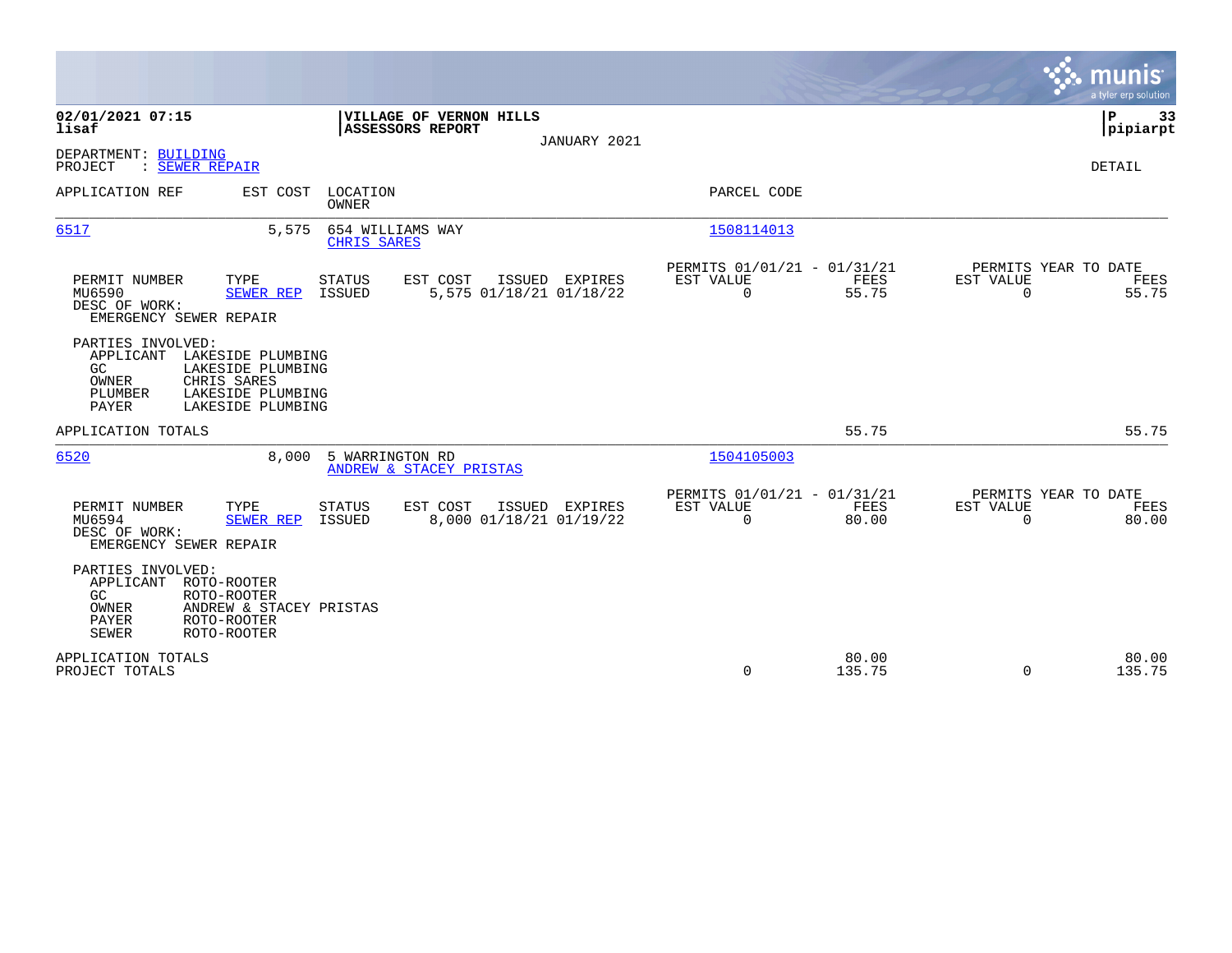|                                                                                                                                                                                                                                                                                                                                                                                     |                                                                               | munis<br>a tyler erp solution                                          |
|-------------------------------------------------------------------------------------------------------------------------------------------------------------------------------------------------------------------------------------------------------------------------------------------------------------------------------------------------------------------------------------|-------------------------------------------------------------------------------|------------------------------------------------------------------------|
| 02/01/2021 07:15<br>VILLAGE OF VERNON HILLS<br>ASSESSORS REPORT<br>lisaf<br>JANUARY 2021                                                                                                                                                                                                                                                                                            |                                                                               | P<br>34<br> pipiarpt                                                   |
| DEPARTMENT: BUILDING<br>: SITE WORK<br>PROJECT                                                                                                                                                                                                                                                                                                                                      |                                                                               | DETAIL                                                                 |
| APPLICATION REF<br>EST COST LOCATION<br><b>OWNER</b>                                                                                                                                                                                                                                                                                                                                | PARCEL CODE                                                                   |                                                                        |
| 6437<br>2 HAWTHORN CENTER<br>3,650,808<br>CENTENNIAL                                                                                                                                                                                                                                                                                                                                | 1133401086                                                                    |                                                                        |
| EST COST<br>ISSUED EXPIRES<br>PERMIT NUMBER<br>TYPE<br><b>STATUS</b><br>MU6549<br>3,650,808 01/05/21 01/05/22<br>SITE WORK<br>ISSUED<br>DESC OF WORK:<br>PHASE 1 - SEARS REDEVELOPMENT<br>SITEWORK<br>PARTIES INVOLVED:<br>APPLICANT<br>CENTENNIAL<br>W.E. O'NEIL CONSTRUCTION<br>GC.<br>PHASE 1 SEARS REDEVELOPMENT<br>OCCUPANT<br>OWNER<br>CENTENNIAL<br>PAYER<br>HAWTHORN SP LLC | PERMITS 01/01/21 - 01/31/21<br>FEES<br>EST VALUE<br>$\mathbf 0$<br>161,716.00 | PERMITS YEAR TO DATE<br>EST VALUE<br>FEES<br>$\mathbf 0$<br>161,716.00 |
| APPLICATION TOTALS                                                                                                                                                                                                                                                                                                                                                                  | 161,716.00                                                                    | 161,716.00                                                             |
| 6460<br>800 FOREST EDGE DRIVE<br>268,600<br><b>PLACEHOLDER</b>                                                                                                                                                                                                                                                                                                                      | 1515101012                                                                    |                                                                        |
| EST COST<br>PERMIT NUMBER<br>TYPE<br><b>STATUS</b><br>ISSUED EXPIRES<br>268,600 01/07/21 01/07/22<br>MU6557<br><b>SITE WORK</b><br>ISSUED<br>DESC OF WORK:<br>SITEWORK                                                                                                                                                                                                              | PERMITS 01/01/21 - 01/31/21<br>EST VALUE<br>FEES<br>0<br>14,219.00            | PERMITS YEAR TO DATE<br>EST VALUE<br>FEES<br>$\mathbf 0$<br>14,219.00  |
| PARTIES INVOLVED:<br>APPLICANT<br>STUCKEY CONSTRUCTION<br>CONCRETE<br>H JOHNSON CONCRETE<br>EXCAVATOR LEO J FOX<br>STUCKEY CONSTRUCTION<br>GC.<br>MISCELLANE MELICHAR ARCHITECTS<br>MISCELLANE SUPERIOR PAVING<br>OWNER<br>PLACEHOLDER<br><b>SEWER</b><br>LEO J FOX                                                                                                                 |                                                                               |                                                                        |
| APPLICATION TOTALS<br>PROJECT TOTALS                                                                                                                                                                                                                                                                                                                                                | 14,219.00<br>0<br>175,935.00                                                  | 14,219.00<br>175,935.00<br>$\Omega$                                    |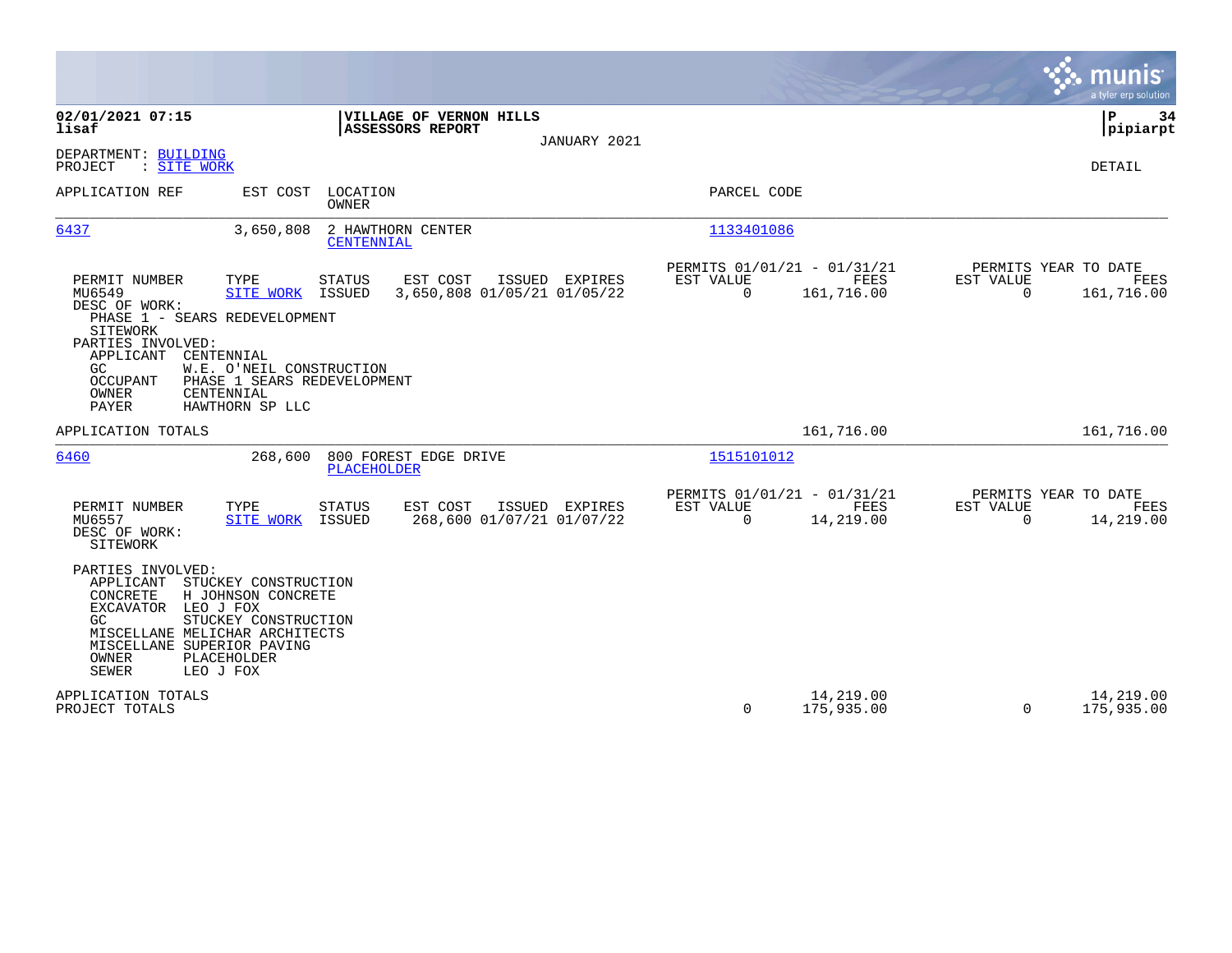|                                                                     |                                                                                                    |                   |                                                        |                                              |                                                         |                |                                               | <b>munis</b><br>a tyler erp solution |
|---------------------------------------------------------------------|----------------------------------------------------------------------------------------------------|-------------------|--------------------------------------------------------|----------------------------------------------|---------------------------------------------------------|----------------|-----------------------------------------------|--------------------------------------|
| 02/01/2021 07:15<br>lisaf                                           |                                                                                                    |                   | VILLAGE OF VERNON HILLS<br><b>ASSESSORS REPORT</b>     | JANUARY 2021                                 |                                                         |                |                                               | ∣P<br>35<br> pipiarpt                |
| DEPARTMENT: BUILDING<br>PROJECT<br>$:$ TENT                         |                                                                                                    |                   |                                                        |                                              |                                                         |                |                                               | DETAIL                               |
| APPLICATION REF                                                     | EST COST                                                                                           | LOCATION<br>OWNER |                                                        |                                              | PARCEL CODE                                             |                |                                               |                                      |
| 6547                                                                | 2,571                                                                                              |                   | 555 EAST TOWNLINE RD 23<br>JDK & OVERLOOK TOWNLINE LLC |                                              | 1504201018                                              |                |                                               |                                      |
| PERMIT NUMBER<br>MU6618<br>DESC OF WORK:                            | TYPE<br><b>TENT</b><br>TENT FOR COVID TESTING                                                      | STATUS<br>ISSUED  | EST COST                                               | ISSUED<br>EXPIRES<br>2,571 01/28/21 01/28/22 | PERMITS 01/01/21 - 01/31/21<br>EST VALUE<br>$\mathbf 0$ | FEES<br>85.00  | PERMITS YEAR TO DATE<br>EST VALUE<br>$\Omega$ | FEES<br>85.00                        |
| PARTIES INVOLVED:<br>APPLICANT<br>GC.<br>OCCUPANT<br>OWNER<br>PAYER | GS LABS LLC<br><b>BIG TENT EVENTS</b><br>GS LABS LLC<br>JDK & OVERLOOK TOWNLINE LLC<br>GS LABS LLC |                   |                                                        |                                              |                                                         |                |                                               |                                      |
| APPLICATION TOTALS<br>PROJECT TOTALS                                |                                                                                                    |                   |                                                        |                                              | $\mathbf 0$                                             | 85.00<br>85.00 |                                               | 85.00<br>85.00                       |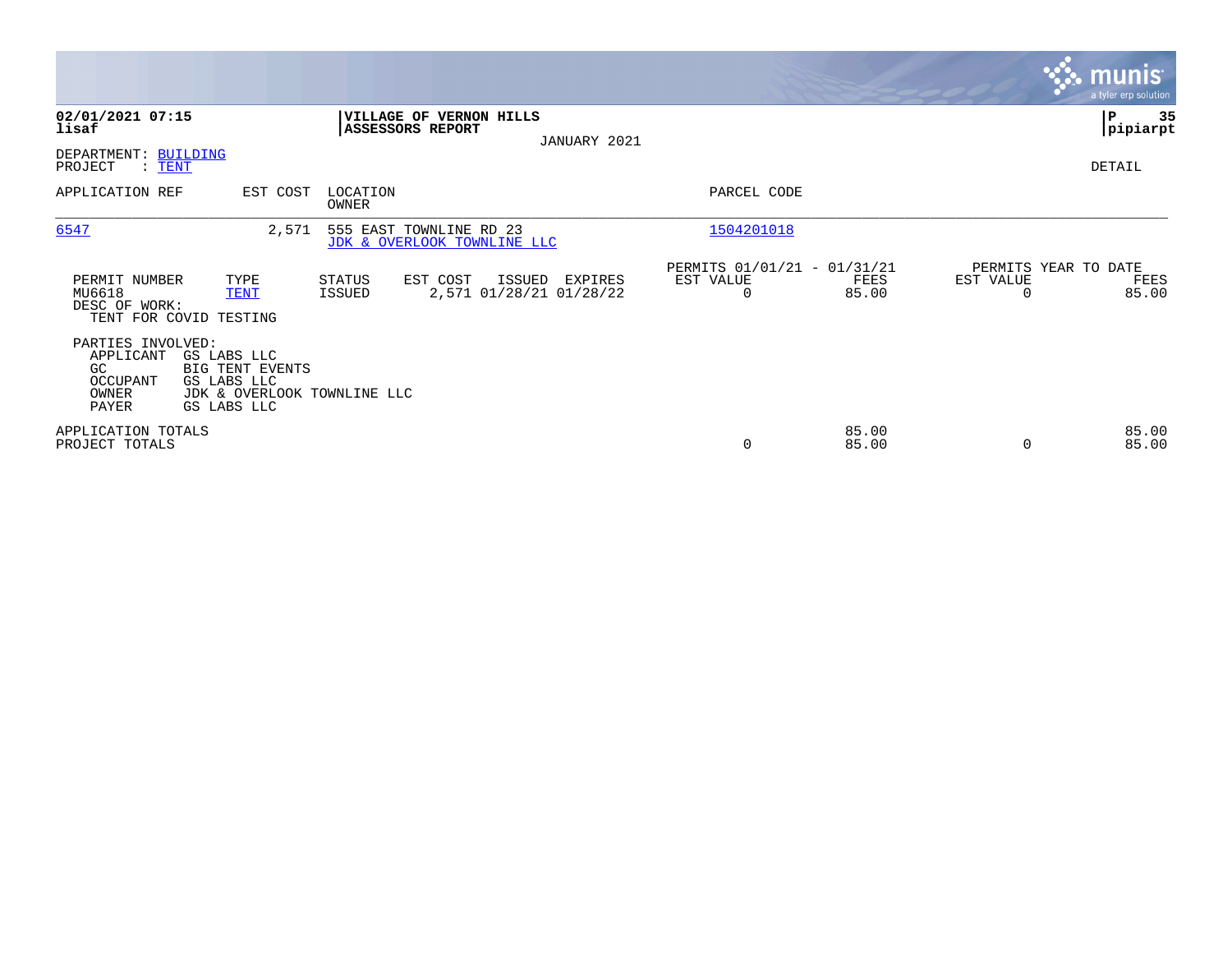|                                                                                                                                                                          |                                                                                                                                                        |                                                            |                                                         |                            | munis<br>a tyler erp solution                        |
|--------------------------------------------------------------------------------------------------------------------------------------------------------------------------|--------------------------------------------------------------------------------------------------------------------------------------------------------|------------------------------------------------------------|---------------------------------------------------------|----------------------------|------------------------------------------------------|
| 02/01/2021 07:15<br>lisaf                                                                                                                                                | <b>ASSESSORS REPORT</b>                                                                                                                                | VILLAGE OF VERNON HILLS<br>JANUARY 2021                    |                                                         |                            | P<br>36<br> pipiarpt                                 |
| DEPARTMENT: BUILDING<br>PROJECT<br>: VOICE/DATA                                                                                                                          |                                                                                                                                                        |                                                            |                                                         |                            | <b>DETAIL</b>                                        |
| APPLICATION REF<br>EST COST                                                                                                                                              | LOCATION<br>OWNER                                                                                                                                      |                                                            | PARCEL CODE                                             |                            |                                                      |
| 6485                                                                                                                                                                     | 3,753                                                                                                                                                  | 704 NORTH DEERPATH DR<br>DEERPATH ATRIUM OFFICE CENTER LLC | 1505211001                                              |                            |                                                      |
| TYPE<br>PERMIT NUMBER<br>MU6558<br>DESC OF WORK:<br>LOW VOLTAGE                                                                                                          | <b>STATUS</b><br><b>VOICE/DATA ISSUED</b>                                                                                                              | EST COST<br>ISSUED EXPIRES<br>3,753 01/07/21 01/07/22      | PERMITS 01/01/21 - 01/31/21<br>EST VALUE<br>0           | FEES<br>EST VALUE<br>75.00 | PERMITS YEAR TO DATE<br>FEES<br>$\mathbf 0$<br>75.00 |
| PARTIES INVOLVED:<br>APPLICANT<br>GC<br>OWNER<br>PAYER                                                                                                                   | JOHNSON CONTROLS SECURITY SOLUTIONS<br>JOHNSON CONTROLS SECURITY SOLUTIONS<br>DEERPATH ATRIUM OFFICE CENTER LLC<br>JOHNSON CONTROLS SECURITY SOLUTIONS |                                                            |                                                         |                            |                                                      |
| APPLICATION TOTALS                                                                                                                                                       |                                                                                                                                                        |                                                            |                                                         | 75.00                      | 75.00                                                |
| 6532                                                                                                                                                                     | 830 WEST END CT 900<br>10,000                                                                                                                          | 830 WEST END COURT LLC                                     | 1132305034                                              |                            |                                                      |
| PERMIT NUMBER<br>TYPE<br>MU6603<br>DESC OF WORK:<br>LOW VOLTAGE CABLING                                                                                                  | <b>STATUS</b><br><b>VOICE/DATA ISSUED</b>                                                                                                              | EST COST<br>ISSUED EXPIRES<br>10,000 01/21/21 01/21/22     | PERMITS 01/01/21 - 01/31/21<br>EST VALUE<br>$\mathbf 0$ | FEES<br>EST VALUE<br>75.00 | PERMITS YEAR TO DATE<br>FEES<br>$\mathbf 0$<br>75.00 |
| PARTIES INVOLVED:<br>APPLICANT<br>GC.<br>LOW VOLTAG BISHOP COMPUTER CORPORATION<br><b>OCCUPANT</b><br>SYMETRIC HEALTH<br>OWNER<br>830 WEST END COURT LLC<br><b>PAYER</b> | BISHOP COMPUTER CORPORATION<br>BISHOP COMPUTER CORPORATION<br>BISHOP COMPUTER CORPORATION                                                              |                                                            |                                                         |                            |                                                      |
| APPLICATION TOTALS<br>PROJECT TOTALS                                                                                                                                     |                                                                                                                                                        |                                                            | 0                                                       | 75.00<br>150.00            | 75.00<br>$\Omega$<br>150.00                          |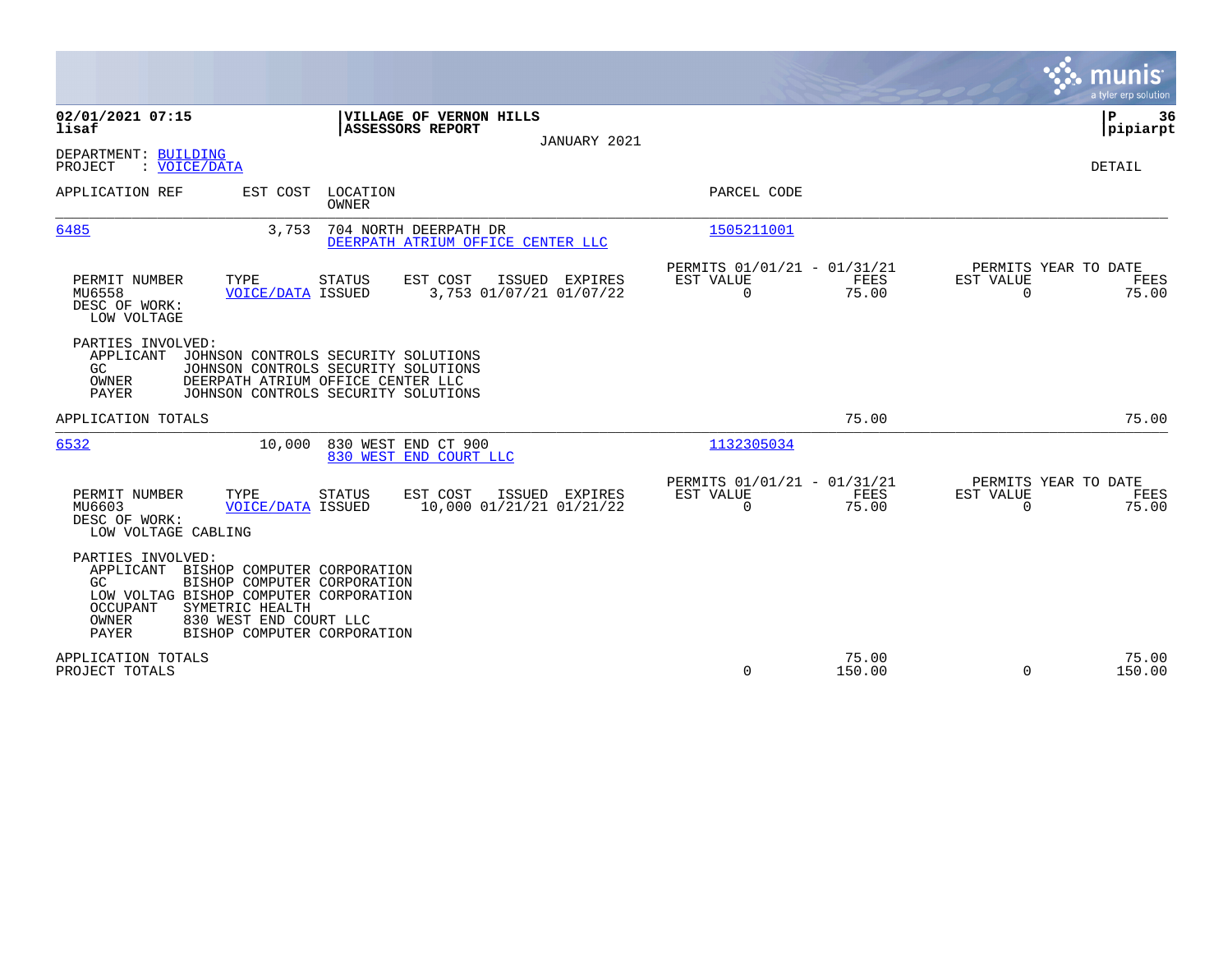|                                                                                                                                                   |                |                                                         |             |                                               | munis<br>a tyler erp solution |
|---------------------------------------------------------------------------------------------------------------------------------------------------|----------------|---------------------------------------------------------|-------------|-----------------------------------------------|-------------------------------|
| 02/01/2021 07:15<br>VILLAGE OF VERNON HILLS<br>ASSESSORS REPORT<br>lisaf                                                                          |                |                                                         |             |                                               | P<br>37<br> pipiarpt          |
| DEPARTMENT: BUILDING<br>PROJECT<br>: WATER HEATER                                                                                                 | JANUARY 2021   |                                                         |             |                                               | DETAIL                        |
| APPLICATION REF<br>EST COST<br>LOCATION<br>OWNER                                                                                                  |                | PARCEL CODE                                             |             |                                               |                               |
| 6470<br>1,500<br>281 HUNTER CT<br><b>STEPHEN NARENS</b>                                                                                           |                | 1506405020                                              |             |                                               |                               |
| PERMIT NUMBER<br>TYPE<br>EST COST<br>STATUS<br>MU6541<br>1,500 01/04/21 01/06/22<br>WATER HEAT COMPLT<br>DESC OF WORK:<br>WATER HEATER            | ISSUED EXPIRES | PERMITS 01/01/21 - 01/31/21<br>EST VALUE<br>$\Omega$    | FEES<br>.00 | PERMITS YEAR TO DATE<br>EST VALUE<br>$\Omega$ | FEES<br>.00                   |
| PARTIES INVOLVED:<br>APPLICANT<br>STEPHEN NARENS<br>STEPHEN NARENS<br>GC.<br>OWNER<br>STEPHEN NARENS<br>PLUMBER<br>ABT<br>STEPHEN NARENS<br>PAYER |                |                                                         |             |                                               |                               |
| APPLICATION TOTALS                                                                                                                                |                |                                                         | .00         |                                               | .00                           |
| 6480<br>1125 EAST PORT CLINTON RD<br>1,750<br>RONALD & FRANCIE LEVIN                                                                              |                | 1515107012                                              |             |                                               |                               |
| PERMIT NUMBER<br>TYPE<br>EST COST<br>STATUS<br>1,750 01/05/21 01/26/22<br>MU6548<br>WATER HEAT ISSUED<br>DESC OF WORK:<br>WATER HEATER            | ISSUED EXPIRES | PERMITS 01/01/21 - 01/31/21<br>EST VALUE<br>$\mathbf 0$ | FEES<br>.00 | PERMITS YEAR TO DATE<br>EST VALUE<br>$\Omega$ | FEES<br>.00                   |
| PARTIES INVOLVED:<br>OWNER<br>RONALD & FRANCIE LEVIN<br>PLUMBER<br>CAB BACKFLOW INC<br>PAYER<br>RONALD & FRANCIE LEVIN                            |                |                                                         |             |                                               |                               |
| APPLICATION TOTALS                                                                                                                                |                |                                                         | .00         |                                               | .00                           |
| <u>6481</u><br>1,800<br>2153 SHADOW CREEK CT<br><b>KATHLEEN M ANDERSEN</b>                                                                        |                | 1129212040                                              |             |                                               |                               |
| PERMIT NUMBER<br>TYPE<br>EST COST<br><b>STATUS</b><br>MU6554<br>WATER HEAT COMPLT<br>1,800 01/11/21 01/11/22<br>DESC OF WORK:<br>WATER HEATER     | ISSUED EXPIRES | PERMITS 01/01/21 - 01/31/21<br>EST VALUE<br>0           | FEES<br>.00 | PERMITS YEAR TO DATE<br>EST VALUE<br>0        | FEES<br>.00                   |
| PARTIES INVOLVED:<br>APPLICANT KATHLEEN M ANDERSEN<br>GC.<br>ABT<br>OWNER<br>KATHLEEN M ANDERSEN<br>PAYER<br>KATHLEEN M ANDERSEN                  |                |                                                         |             |                                               |                               |
| APPLICATION TOTALS                                                                                                                                |                |                                                         | .00         |                                               | .00                           |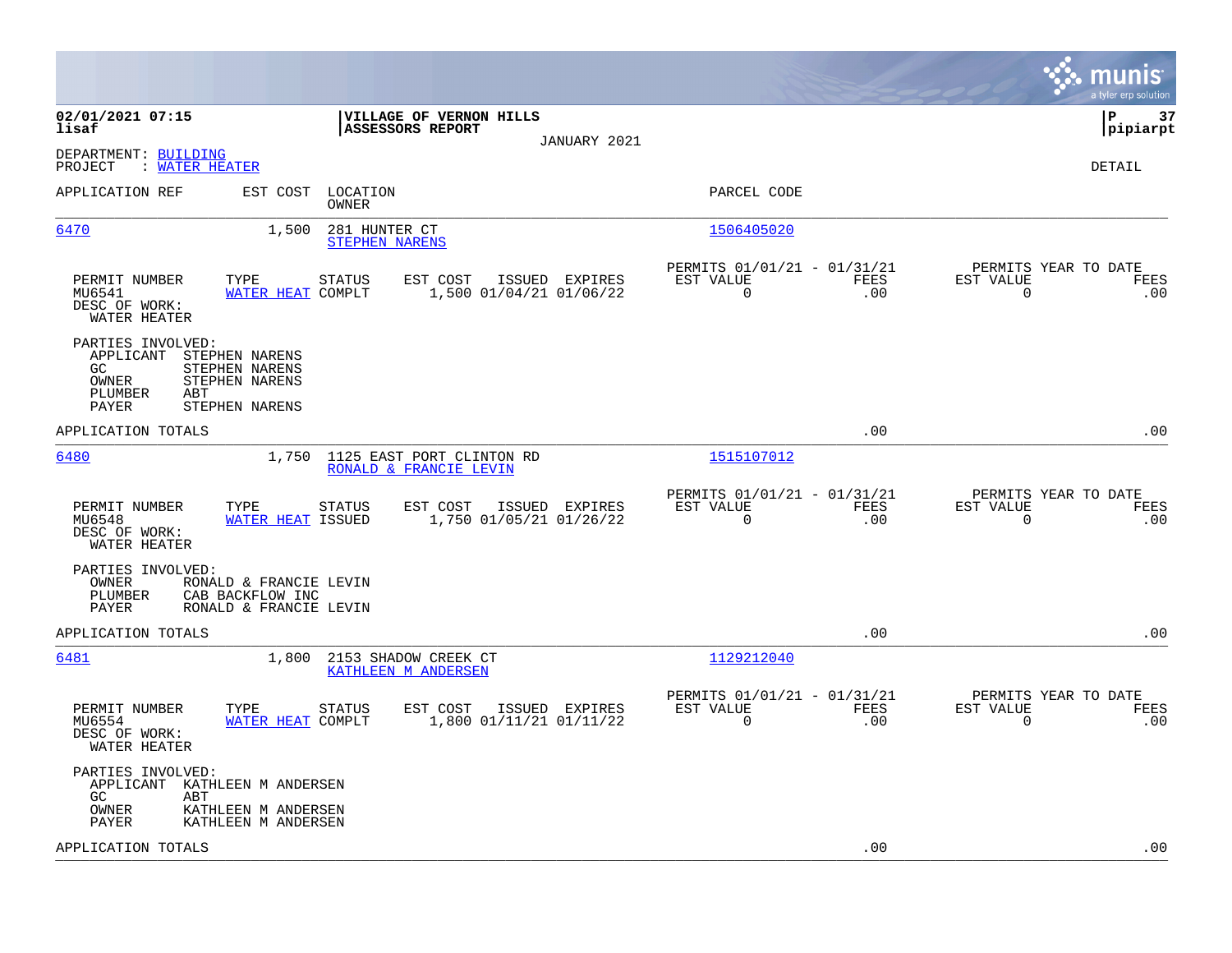|                                                                                       |                                                                                          |                            |                                                                         |                                           |                                                         |                    |                                                  | munis<br>a tyler erp solution |
|---------------------------------------------------------------------------------------|------------------------------------------------------------------------------------------|----------------------------|-------------------------------------------------------------------------|-------------------------------------------|---------------------------------------------------------|--------------------|--------------------------------------------------|-------------------------------|
| 02/01/2021 07:15<br>lisaf<br>6492                                                     | 4,000                                                                                    | 1861 SAWGRASS ST           | VILLAGE OF VERNON HILLS<br>ASSESSORS REPORT<br>SCOTT M & RANDEE B ELESH |                                           | 1128303037                                              |                    |                                                  | P<br>38<br> pipiarpt          |
| PERMIT NUMBER                                                                         | TYPE                                                                                     | STATUS                     | EST COST                                                                | ISSUED EXPIRES<br>JANUARY 2021            | PERMITS 01/01/21 - 01/31/21<br>EST VALUE                | FEES               | PERMITS YEAR TO DATE<br>EST VALUE                | FEES                          |
| DEPARTMENT: BUILDING<br>PROJECT<br>: WATER HEATER                                     |                                                                                          |                            |                                                                         |                                           |                                                         |                    |                                                  | DETAIL                        |
| APPLICATION REF                                                                       |                                                                                          | EST COST LOCATION<br>OWNER |                                                                         |                                           | PARCEL CODE                                             |                    |                                                  |                               |
| MU6561<br>DESC OF WORK:<br>WATER HEATER                                               | WATER HEAT ISSUED                                                                        |                            |                                                                         | 4,000 01/08/21 01/08/22                   | $\mathbf 0$                                             | .00                | $\Omega$                                         | .00                           |
| PARTIES INVOLVED:<br>APPLICANT ABT<br>GC<br>ABT<br>GC<br>OWNER<br>PAYER               | SCOTT M & RANDEE B ELESH<br>SCOTT M & RANDEE B ELESH<br>SCOTT M & RANDEE B ELESH         |                            |                                                                         |                                           |                                                         |                    |                                                  |                               |
| APPLICATION TOTALS                                                                    |                                                                                          |                            |                                                                         |                                           |                                                         | .00                |                                                  | .00                           |
| 6510                                                                                  | 1,100                                                                                    |                            | 526 CENTRAL PARK PL<br>TRAYTON & ALISSA JAY                             |                                           | 1509312017                                              |                    |                                                  |                               |
| PERMIT NUMBER<br>MU6579<br>DESC OF WORK:<br>WATER HEATER                              | TYPE<br>WATER HEAT ISSUED                                                                | STATUS                     | EST COST                                                                | ISSUED EXPIRES<br>1,100 01/14/21 01/26/22 | PERMITS 01/01/21 - 01/31/21<br>EST VALUE<br>0           | <b>FEES</b><br>.00 | PERMITS YEAR TO DATE<br>EST VALUE<br>$\mathbf 0$ | <b>FEES</b><br>.00            |
| PARTIES INVOLVED:<br>APPLICANT TRAYTON & ALISSA JAY<br>GC.<br>OWNER<br>PLUMBER<br>ABT | TRAYTON & ALISSA JAY<br>TRAYTON & ALISSA JAY                                             |                            |                                                                         |                                           |                                                         |                    |                                                  |                               |
| PAYER<br>APPLICATION TOTALS                                                           | TRAYTON & ALISSA JAY                                                                     |                            |                                                                         |                                           |                                                         | .00                |                                                  | .00                           |
| 6537                                                                                  | 3,000                                                                                    | 2346 SARAZEN DR            | HOWARD & SUSAN COLEMAN                                                  |                                           | 1129201050                                              |                    |                                                  |                               |
| PERMIT NUMBER<br>MU6612<br>DESC OF WORK:<br>WATER HEATER                              | TYPE<br><b>WATER HEAT ISSUED</b>                                                         | <b>STATUS</b>              | EST COST                                                                | ISSUED EXPIRES<br>3,000 01/25/21 01/25/22 | PERMITS 01/01/21 - 01/31/21<br>EST VALUE<br>$\mathbf 0$ | FEES<br>.00        | PERMITS YEAR TO DATE<br>EST VALUE<br>$\mathbf 0$ | FEES<br>.00                   |
| PARTIES INVOLVED:<br>APPLICANT KWIK SERV PLUMBING<br>GC.<br>OWNER<br>PLUMBER<br>PAYER | KWIK SERV PLUMBING<br>HOWARD & SUSAN COLEMAN<br>KWIK SERV PLUMBING<br>KWIK SERV PLUMBING |                            |                                                                         |                                           |                                                         |                    |                                                  |                               |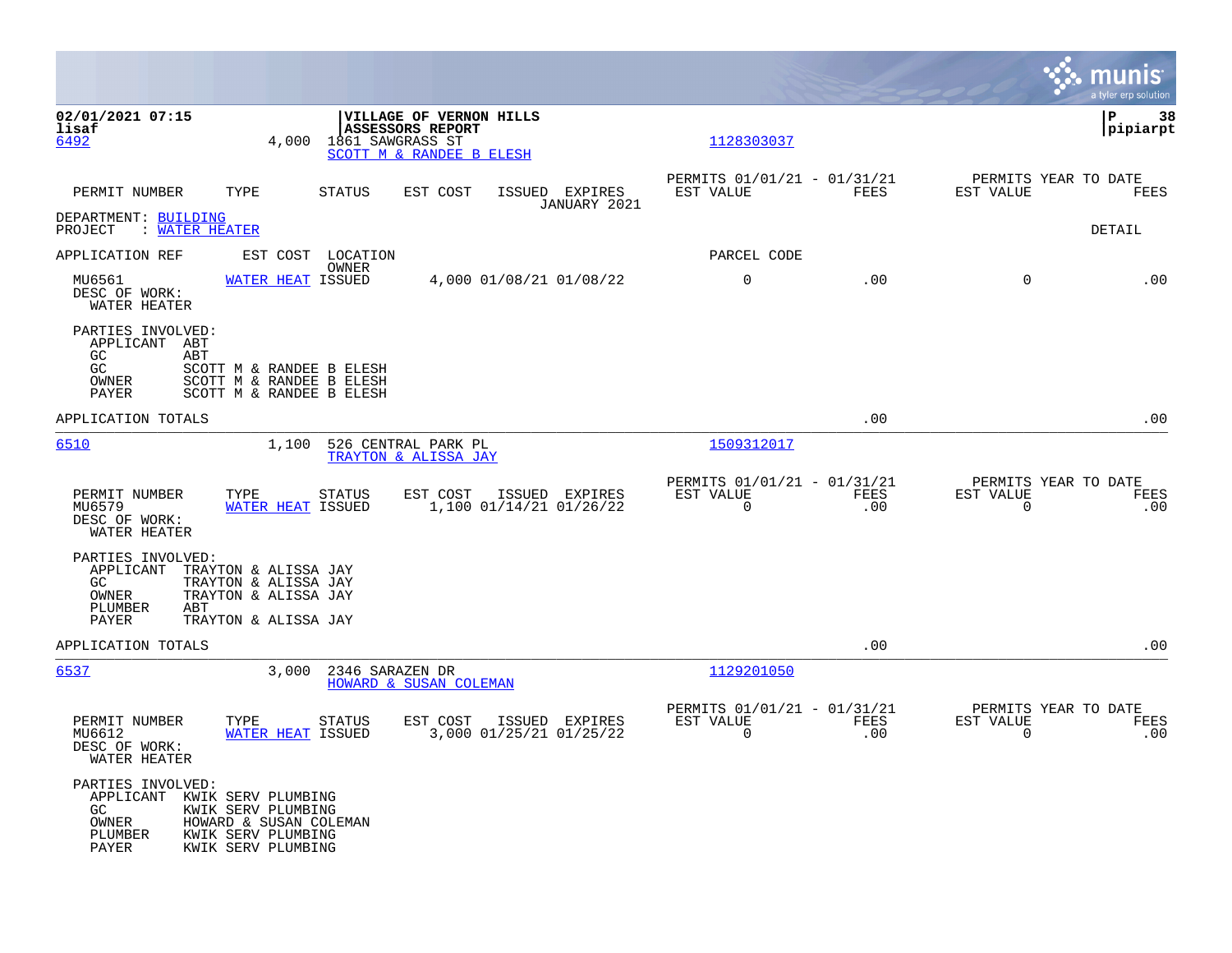|                                                                                                                                                |                                                                                     |                                                          |             | <b>munis</b><br>a tyler erp solution                         |
|------------------------------------------------------------------------------------------------------------------------------------------------|-------------------------------------------------------------------------------------|----------------------------------------------------------|-------------|--------------------------------------------------------------|
| 02/01/2021 07:15<br>lisaf<br>APPLICATION TOTALS<br>DEPARTMENT: BUILDING<br><b>WATER HEATER</b><br>PROJECT                                      | VILLAGE OF VERNON HILLS<br><b>ASSESSORS REPORT</b>                                  | JANUARY 2021                                             | .00         | 39<br>P<br> pipiarpt<br>.00<br>DETAIL                        |
| APPLICATION REF<br>EST COST                                                                                                                    | LOCATION<br>OWNER                                                                   | PARCEL CODE                                              |             |                                                              |
| 6538<br>1,400                                                                                                                                  | 1416 WENTWORTH CT<br>PLACEHOLDER                                                    | 1133101167                                               |             |                                                              |
| PERMIT NUMBER<br>TYPE<br>MU6613<br>DESC OF WORK:<br>WATER HEATER                                                                               | <b>STATUS</b><br>EST COST<br>ISSUED<br>1,400 01/25/21 01/25/22<br>WATER HEAT ISSUED | PERMITS 01/01/21 - 01/31/21<br>EXPIRES<br>EST VALUE<br>0 | FEES<br>.00 | PERMITS YEAR TO DATE<br>EST VALUE<br>FEES<br>.00<br>$\Omega$ |
| PARTIES INVOLVED:<br>APPLICANT<br>ELLEN FREIWALD<br>GC.<br>ELLEN FREIWALD<br>PLACEHOLDER<br>OWNER<br>PLUMBER<br>ABT<br>PAYER<br>ELLEN FREIWALD |                                                                                     |                                                          |             |                                                              |
| APPLICATION TOTALS<br>PROJECT TOTALS                                                                                                           |                                                                                     | 0                                                        | .00<br>.00  | .00<br>.00<br>$\Omega$                                       |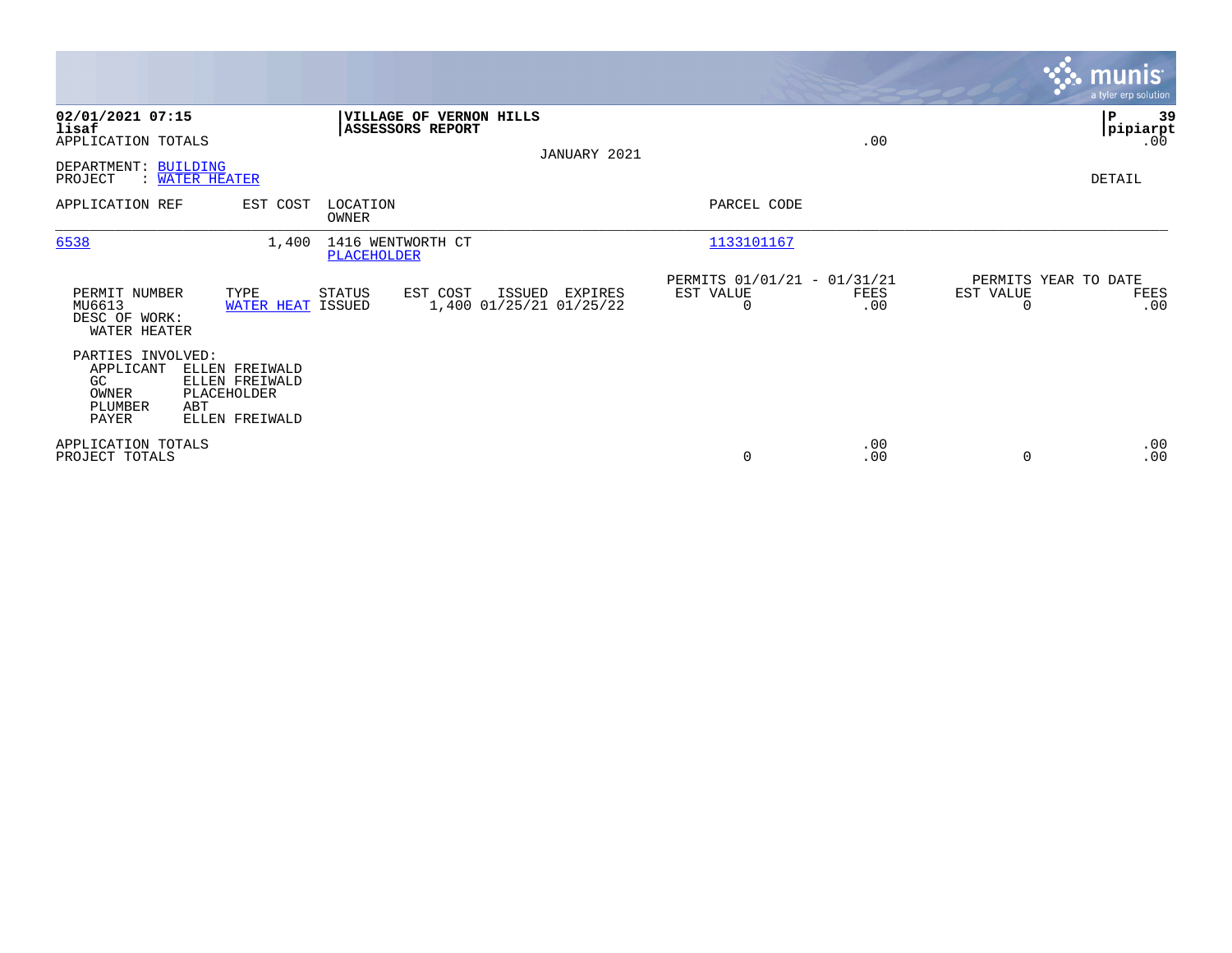|                                                                                  |                                                                                            |                            |                                                                          |              |                                                           |                       |                       | <b>munis</b><br>a tyler erp solution          |
|----------------------------------------------------------------------------------|--------------------------------------------------------------------------------------------|----------------------------|--------------------------------------------------------------------------|--------------|-----------------------------------------------------------|-----------------------|-----------------------|-----------------------------------------------|
| 02/01/2021 07:15<br>lisaf                                                        |                                                                                            |                            | VILLAGE OF VERNON HILLS<br><b>ASSESSORS REPORT</b>                       | JANUARY 2021 |                                                           |                       |                       | P<br>40<br> pipiarpt                          |
| DEPARTMENT: BUILDING<br>PROJECT                                                  | : CO/CART/KIOSK                                                                            |                            |                                                                          |              |                                                           |                       |                       | DETAIL                                        |
| APPLICATION REF                                                                  | EST COST                                                                                   | LOCATION<br>OWNER          |                                                                          |              | PARCEL CODE                                               |                       |                       |                                               |
| 6491                                                                             | $\Omega$                                                                                   | <b>CENTENNIAL</b>          | 1060 HAWTHORN CENTER                                                     |              | 1133401086                                                |                       |                       |                                               |
| PERMIT NUMBER<br>MU6565<br>MU6560<br>DESC OF WORK:                               | TYPE<br>CO NO FEE<br>$CO-C/K$<br>CO - SPECIAL OLYMPICS                                     | STATUS<br>COMPLT<br>COMPLT | EST COST<br>ISSUED<br>$0$ $01/11/21$ $01/11/22$<br>$0$ 01/08/21 01/08/22 | EXPIRES      | PERMITS 01/01/21 - 01/31/21<br>EST VALUE<br>0<br>$\Omega$ | FEES<br>.00<br>100.00 | EST VALUE<br>$\Omega$ | PERMITS YEAR TO DATE<br>FEES<br>.00<br>100.00 |
| PARTIES INVOLVED:<br>APPLICANT<br>GC<br><b>OCCUPANT</b><br>OWNER<br><b>PAYER</b> | SPECIAL OLYMPICS<br>SPECIAL OLYMPICS<br>SPECIAL OLYMPICS<br>CENTENNIAL<br>SPECIAL OLYMPICS |                            |                                                                          |              |                                                           |                       |                       |                                               |
| APPLICATION TOTALS<br>PROJECT TOTALS                                             |                                                                                            |                            |                                                                          |              | $\mathbf 0$                                               | 100.00<br>100.00      | $\Omega$              | 100.00<br>100.00                              |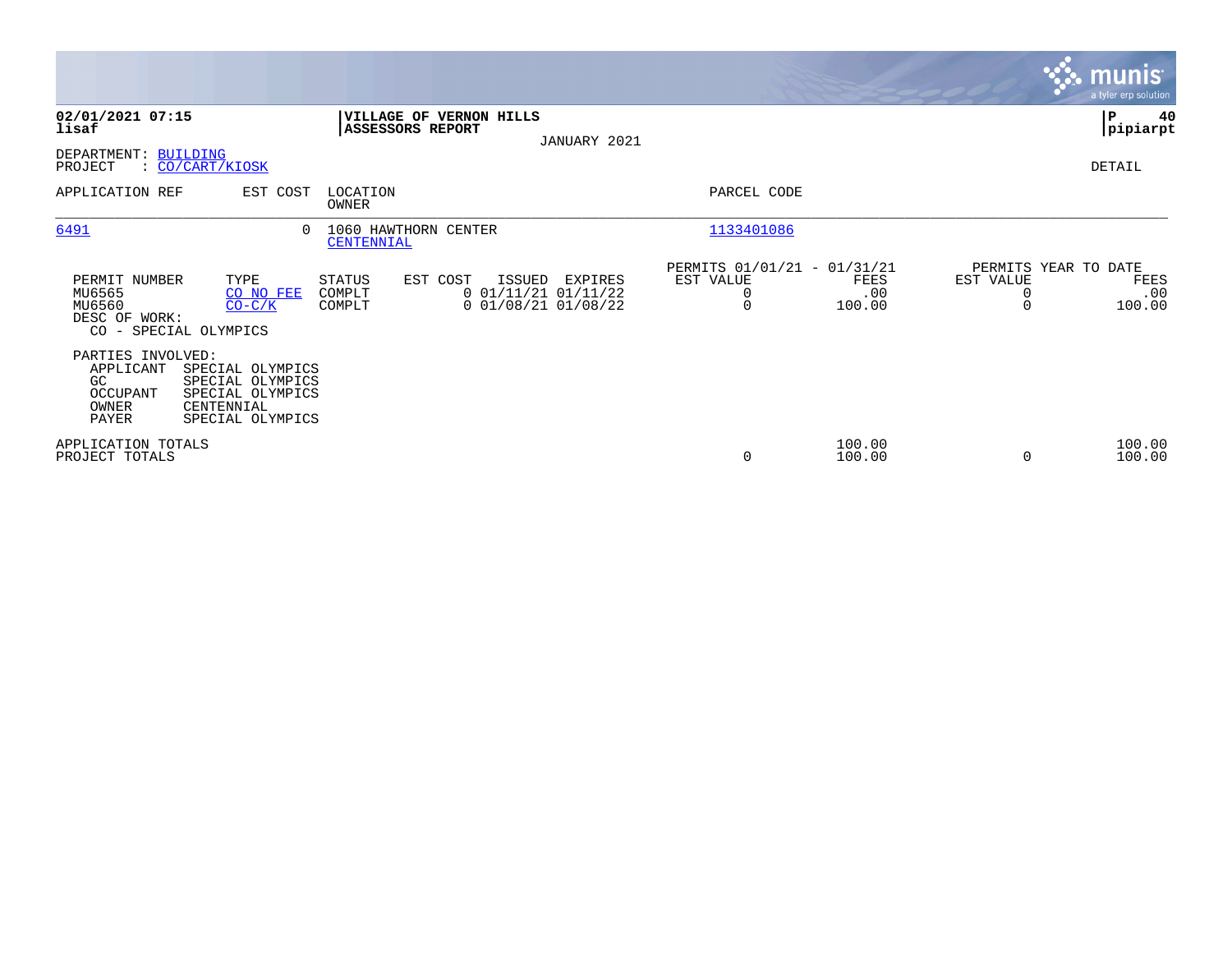|                                                                                                                                |                                                                                               |                                                |                                                     |                |                                                         |                |                                               | munis<br>a tyler erp solution |
|--------------------------------------------------------------------------------------------------------------------------------|-----------------------------------------------------------------------------------------------|------------------------------------------------|-----------------------------------------------------|----------------|---------------------------------------------------------|----------------|-----------------------------------------------|-------------------------------|
| 02/01/2021 07:15<br>lisaf                                                                                                      |                                                                                               | <b>ASSESSORS REPORT</b>                        | VILLAGE OF VERNON HILLS                             |                |                                                         |                |                                               | 41<br>IΡ<br> pipiarpt         |
| DEPARTMENT: BUILDING<br>PROJECT<br>: SIGN                                                                                      |                                                                                               |                                                |                                                     | JANUARY 2021   |                                                         |                |                                               | DETAIL                        |
| APPLICATION REF                                                                                                                |                                                                                               | EST COST LOCATION<br>OWNER                     |                                                     |                | PARCEL CODE                                             |                |                                               |                               |
| 5674                                                                                                                           | 3,000                                                                                         | 99 WEST TOWNLINE RD<br>MCALISTER'S DELI        |                                                     |                | 1505201016                                              |                |                                               |                               |
| PERMIT NUMBER<br>MU6544<br>DESC OF WORK:<br>INSTALLATION OF MENU BOARD AND PREVIEW BOARD                                       | TYPE<br><b>SIGN</b>                                                                           | <b>STATUS</b><br><b>ISSUED</b>                 | EST COST<br>3,000 01/04/21 01/13/22                 | ISSUED EXPIRES | PERMITS 01/01/21 - 01/31/21<br>EST VALUE<br>$\mathbf 0$ | FEES<br>131.00 | PERMITS YEAR TO DATE<br>EST VALUE<br>$\Omega$ | FEES<br>131.00                |
| PARTIES INVOLVED:<br>APPLICANT FBS INC<br>ELECTRICIA FBS INC<br>GC.<br>FBS INC<br>OWNER<br>PAYER<br>FBS INC<br>FBS INC<br>SIGN | MCALISTER'S DELI                                                                              |                                                |                                                     |                |                                                         |                |                                               |                               |
| APPLICATION TOTALS                                                                                                             |                                                                                               |                                                |                                                     |                |                                                         | 131.00         |                                               | 131.00                        |
| 6451                                                                                                                           |                                                                                               | MAMOM POWERS, JR                               | 2,350 445 EAST TOWNLINE RD A1                       |                | 1504201008                                              |                |                                               |                               |
| PERMIT NUMBER<br>MU6564<br>DESC OF WORK:<br>SIGN - SUSHI THAI II                                                               | TYPE<br><b>SIGN</b>                                                                           | STATUS<br>ISSUED                               | EST COST<br>2,350 01/11/21 01/11/22                 | ISSUED EXPIRES | PERMITS 01/01/21 - 01/31/21<br>EST VALUE<br>$\mathbf 0$ | FEES<br>95.00  | PERMITS YEAR TO DATE<br>EST VALUE<br>0        | FEES<br>95.00                 |
| PARTIES INVOLVED:<br>APPLICANT<br>GC.<br><b>OCCUPANT</b><br>OWNER<br>PAYER<br>SIGN                                             | SIGN A RAMA<br>SIGN A RAMA<br>SUSHI THAI II<br>MAMOM POWERS, JR<br>SIGN A RAMA<br>SIGN A RAMA |                                                |                                                     |                |                                                         |                |                                               |                               |
| APPLICATION TOTALS                                                                                                             |                                                                                               |                                                |                                                     |                |                                                         | 95.00          |                                               | 95.00                         |
| 6463                                                                                                                           | 13,000                                                                                        | 11 EAST HAWTHORN PKY<br><b>RUST OLEUM CORP</b> |                                                     |                | 1133303001                                              |                |                                               |                               |
| PERMIT NUMBER<br>MU6605<br>DESC OF WORK:<br>SIGN - RUSTOLEUM                                                                   | TYPE<br><b>SIGN</b>                                                                           | STATUS<br>ISSUED                               | EST COST ISSUED EXPIRES<br>13,000 01/22/21 01/22/22 |                | PERMITS 01/01/21 - 01/31/21<br>EST VALUE<br>$\Omega$    | FEES<br>140.00 | PERMITS YEAR TO DATE<br>EST VALUE<br>$\Omega$ | FEES<br>140.00                |
| PARTIES INVOLVED:<br>APPLICANT NORTH SHORE SIGN<br>GC .<br><b>OCCUPANT</b>                                                     | NORTH SHORE SIGN<br>RUST OLEUM CORP                                                           |                                                |                                                     |                |                                                         |                |                                               |                               |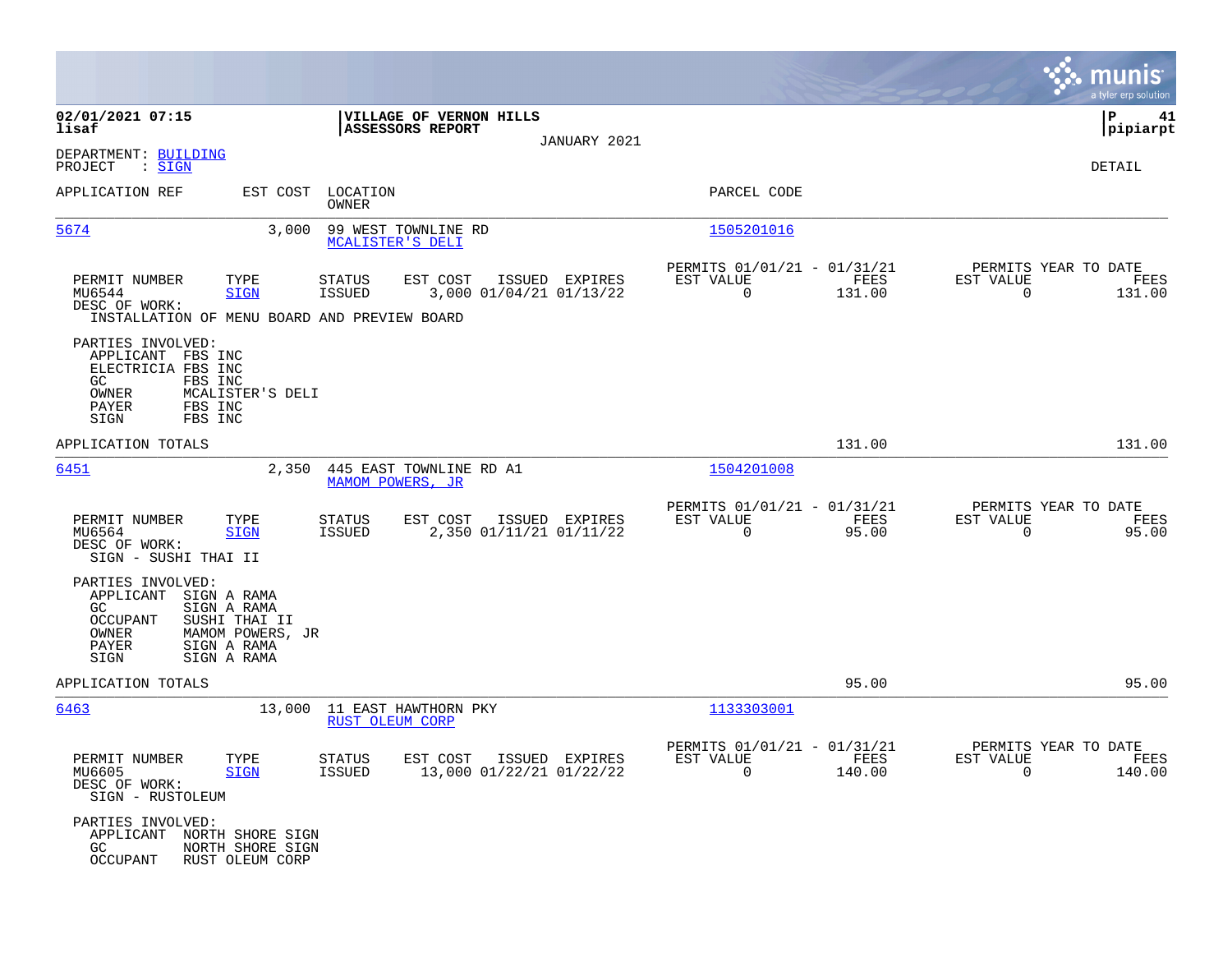|                                                                                                                                                                                                                                           |                                                                                   |                                                      |                  |                                               | munis<br>a tyler erp solution |
|-------------------------------------------------------------------------------------------------------------------------------------------------------------------------------------------------------------------------------------------|-----------------------------------------------------------------------------------|------------------------------------------------------|------------------|-----------------------------------------------|-------------------------------|
| 02/01/2021 07:15<br>lisaf                                                                                                                                                                                                                 | VILLAGE OF VERNON HILLS<br>ASSESSORS REPORT<br>JANUARY 2021                       |                                                      |                  |                                               | lР<br>42<br> pipiarpt         |
| DEPARTMENT: BUILDING<br>PROJECT<br>: SIGN                                                                                                                                                                                                 |                                                                                   |                                                      |                  |                                               | DETAIL                        |
| APPLICATION REF<br>EST COST LOCATION                                                                                                                                                                                                      | OWNER                                                                             | PARCEL CODE                                          |                  |                                               |                               |
| OWNER<br>RUST OLEUM CORP<br>PAYER<br>NORTH SHORE SIGN<br>SIGN<br>NORTH SHORE SIGN                                                                                                                                                         |                                                                                   |                                                      |                  |                                               |                               |
| APPLICATION TOTALS                                                                                                                                                                                                                        |                                                                                   |                                                      | 140.00           |                                               | 140.00                        |
| 6467<br>13,500                                                                                                                                                                                                                            | 701 NORTH MILWAUKEE AVE 128<br>INLAND REAL ESTATE CORPORATION                     | 1503102018                                           |                  |                                               |                               |
| PERMIT NUMBER<br>TYPE<br>MU6614<br><b>SIGN</b><br>DESC OF WORK:<br>SIGN - FIVE GUYS                                                                                                                                                       | STATUS<br>EST COST<br>ISSUED EXPIRES<br><b>ISSUED</b><br>13,500 01/25/21 01/25/22 | PERMITS 01/01/21 - 01/31/21<br>EST VALUE<br>$\Omega$ | FEES<br>207.00   | PERMITS YEAR TO DATE<br>EST VALUE<br>$\Omega$ | FEES<br>207.00                |
| PARTIES INVOLVED:<br>APPLICANT<br>JNB SIGNS INC<br>GC.<br>JNB SIGNS INC<br>FIVE GUYS<br><b>OCCUPANT</b><br>INLAND REAL ESTATE CORPORATION<br>OWNER<br>JNB SIGNS INC<br>PAYER<br>JNB SIGNS INC<br>SIGN                                     |                                                                                   |                                                      |                  |                                               |                               |
| APPLICATION TOTALS                                                                                                                                                                                                                        |                                                                                   |                                                      | 207.00           |                                               | 207.00                        |
| 6484<br>6,000                                                                                                                                                                                                                             | 701 NORTH MILWAUKEE AVE 358<br>GMRI INC                                           | 1503102001                                           |                  |                                               |                               |
| PERMIT NUMBER<br>TYPE<br><b>SIGN</b><br>MU6602<br>DESC OF WORK:<br>SIGN - OLIVE GARDEN                                                                                                                                                    | STATUS<br>EST COST<br>ISSUED EXPIRES<br><b>ISSUED</b><br>6,000 01/20/21 01/20/22  | PERMITS 01/01/21 - 01/31/21<br>EST VALUE<br>$\Omega$ | FEES<br>165.00   | PERMITS YEAR TO DATE<br>EST VALUE<br>$\Omega$ | FEES<br>165.00                |
| PARTIES INVOLVED:<br>APPLICANT<br>SITE ENHANCEMENT SERVICES<br>GC.<br>SITE ENHANCEMENT SERVICES<br><b>OCCUPANT</b><br>OLIVE GARDEN<br>OWNER<br>GMRI INC<br>SITE ENHANCEMENT SERVICES<br><b>PAYER</b><br>SIGN<br>SITE ENHANCEMENT SERVICES |                                                                                   |                                                      |                  |                                               |                               |
| APPLICATION TOTALS<br>PROJECT TOTALS                                                                                                                                                                                                      |                                                                                   | 0                                                    | 165.00<br>738.00 | $\mathbf 0$                                   | 165.00<br>738.00              |
| DEPARTMENT TOTALS                                                                                                                                                                                                                         |                                                                                   | 7,830,005                                            | 311,085.39       | 7,830,005                                     | 311,085.39                    |
| REPORT TOTALS                                                                                                                                                                                                                             |                                                                                   | 7,830,005                                            | 311,085.39       | 7,830,005                                     | 311,085.39                    |
|                                                                                                                                                                                                                                           | PERMITS ISSUED                                                                    | 82                                                   |                  | 82                                            |                               |